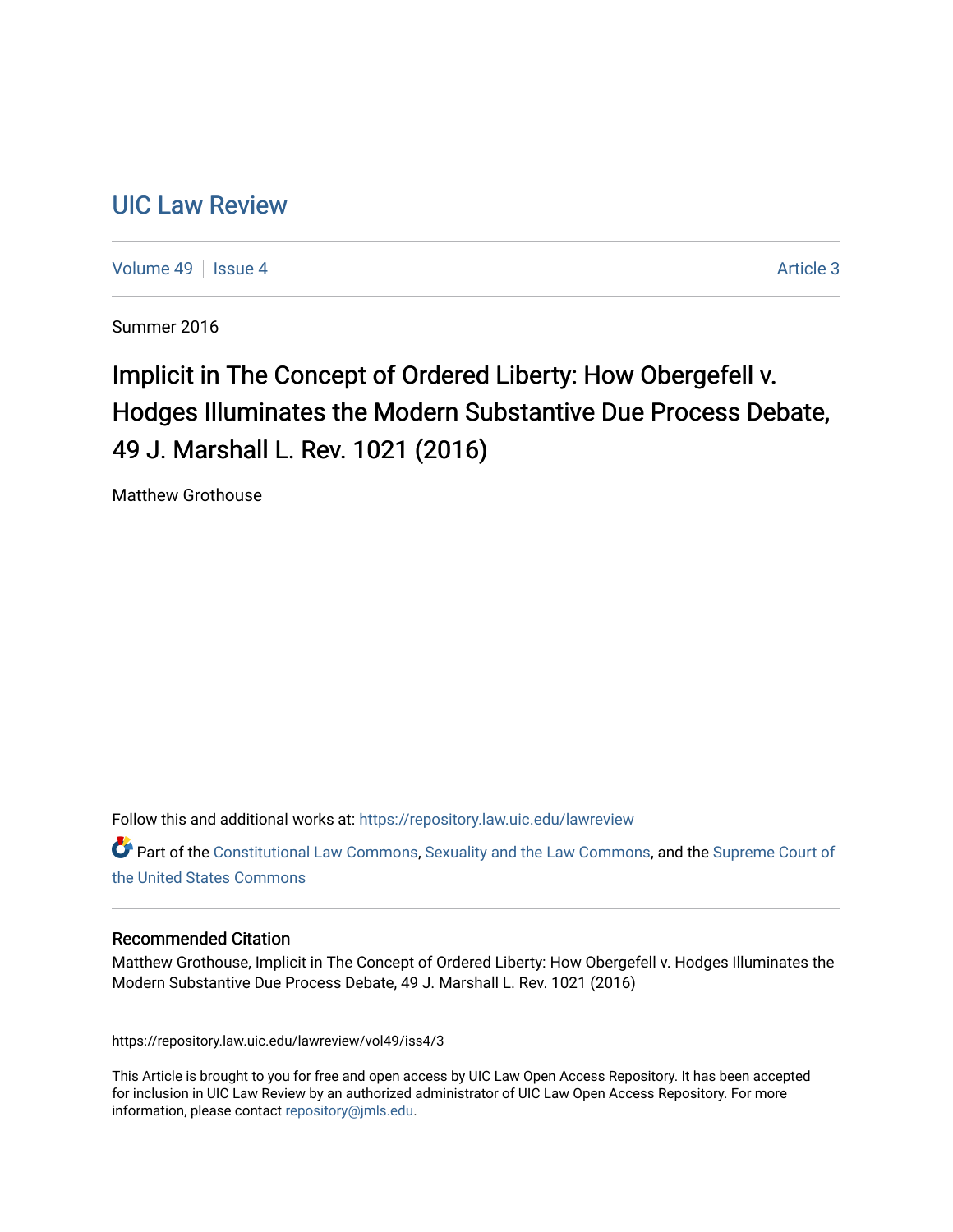## IMPLICIT IN THE CONCEPT OF ORDERED LIBERTY: HOW *OBERGEFELL V. HODGES* ILLUMINATES THE MODERN SUBSTANTIVE DUE PROCESS DEBATE

## MATTHEW R. GROTHOUSE

| Ι.   |                                                          |  |
|------|----------------------------------------------------------|--|
| II.  |                                                          |  |
|      | $\mathbf{A}_{\cdot}$                                     |  |
|      | B.                                                       |  |
|      | C.                                                       |  |
|      | D.                                                       |  |
|      | Е.                                                       |  |
| III. | THE ORIGIN AND DEVELOPMENT OF THE DUE PROCESS            |  |
|      |                                                          |  |
|      | England's "Law of The Land" Requirement 1029<br>А.       |  |
|      | The "Law of the Land" and Judicial Process1031<br>1.     |  |
|      | $2_{-}$<br>The<br>"Law of the Land" and Legislative      |  |
|      |                                                          |  |
|      | The Colonies and Due Process of Law  1034<br>B.          |  |
|      | The United States Constitution and Due Process of<br>C.  |  |
|      |                                                          |  |
|      | D.                                                       |  |
|      | Substantive Due Process as a General and<br>$1_{-}$      |  |
|      | Prospective Rule of Conduct Only  1051                   |  |
|      | Substantive Due Process Extends to All<br>2.             |  |
|      | Arbitrary and Unreasonable Legislative Acts 1053         |  |
|      | Substantive Due Process as Limited to<br>a <sub>z</sub>  |  |
|      |                                                          |  |
|      | Substantive Due Process as Limited to<br>b.              |  |
|      | Rights Deeply Rooted in our Nation's                     |  |
|      |                                                          |  |
|      | Substantive Due Process as Extended to<br>$\mathbf{c}$ . |  |
|      | Important Conduct Implicit in the Concept                |  |
|      |                                                          |  |
| IV.  | THE OBERGEFELL COURT'S APPLICATION OF THE DUE            |  |
|      |                                                          |  |
|      | A.                                                       |  |
|      | В.                                                       |  |
| V.   |                                                          |  |

## I. INTRODUCTION

Denying an individual the legal privileges and protections accompanying a marriage license, based solely on sexual orientation, is increasingly being recognized as an injustice. But how does this moral indignation translate into Constitutional jurisprudence? This was the crucial question before the Court in *Obergefell v. Hodges*. <sup>1</sup> Interestingly enough, in recognizing an

<sup>1.</sup> Obergefell v. Hodges, 135 S. Ct. 2584 (2015).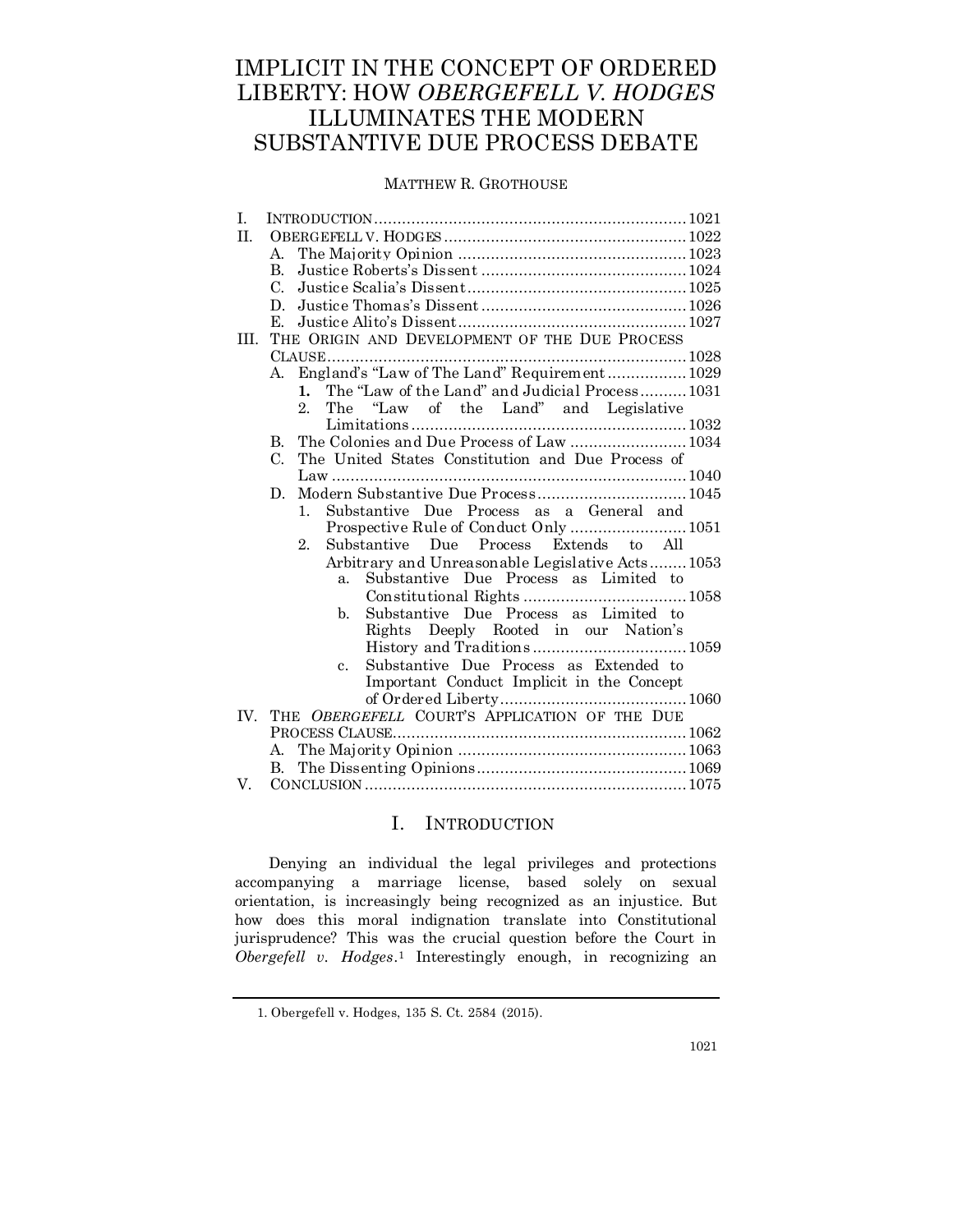individual's right to marry regardless of his or her sexual orientation, the majority centered its decision not simply on the more convincing and less controversial Equal Protection Clause; rather, Justice Kennedy crafted the majority opinion largely around substantive due process. This choice catapulted the Due Process Clause to the focus of the dissenting opinions and, in so doing, illuminated the modern substantive due process debate: Does the Due Process Clause carefully protect only those rights "deeply rooted in this Nation's history and traditions"<sup>2</sup> or does it also closely safeguard other, uniquely personal conduct—conduct "implicit in the concept of ordered liberty?"<sup>3</sup>

This Article uses the historical sweep of the Due Process Clause to evaluate the merits of *Obergefell*'s majority and dissenting opinions. Specifically, the Article explains why the Due Process Clause's prohibition on arbitrary punishments in general—and legislative judgments in particular—invariably mandates the judicial nullification of arbitrary and irrational legislative acts. What exactly constitutes a "legislative judgment" and how much deference courts should exercise in examining legislative acts are the crucial and largely unanswered questions lying at the heart of the *Obergefell* case (and in substantive due process cases in general). Although the *Obergefell* Court's discussion focuses on a single case, it reflects a larger jurisprudential inquiry some 800 years in the making: What are the limitations on government power and what is the judiciary's role in enforcing those limitations?

#### II. OBERGEFELL V. HODGES

Same-sex couples in Ohio, Michigan, Kentucky, and Tennessee sued their relevant state agencies to challenge the constitutionality of those states' bans on same-sex marriage or their refusals to recognize legal same-sex marriages that occurred in other states.<sup>4</sup> The plaintiffs argued that the state laws violated the Due Process Clause and the Equal Protection Clause of the Fourteenth Amendment.<sup>5</sup> Although the trial court in each of these cases ruled in favor of the plaintiffs, the U.S. Court of Appeals for the Sixth Circuit reversed those decisions and held that the states' bans on same-sex marriage, along with their refusals to recognize marriages performed in other states, did not violate the

<sup>2.</sup> Washington v. Glucksberg, 521 U.S. 702, 720–21 (1997) (internal citations omitted).

<sup>3.</sup> Griswold v. Connecticut, 381 U.S. 479, 500 (1965) (Harlan*.* J., concurring) (quoting Palko v. Connecticut, [302 U. S. 319,](https://supreme.justia.com/cases/federal/us/302/319/case.html) [325](https://supreme.justia.com/cases/federal/us/302/319/case.html#325) (1937) (Cardozo, J.)).

<sup>4.</sup> *Obergefell*, 135 S. Ct. at 2593.

<sup>5.</sup> *Id.* at 2623. One group of plaintiffs also brought claims under the Civil Rights Act.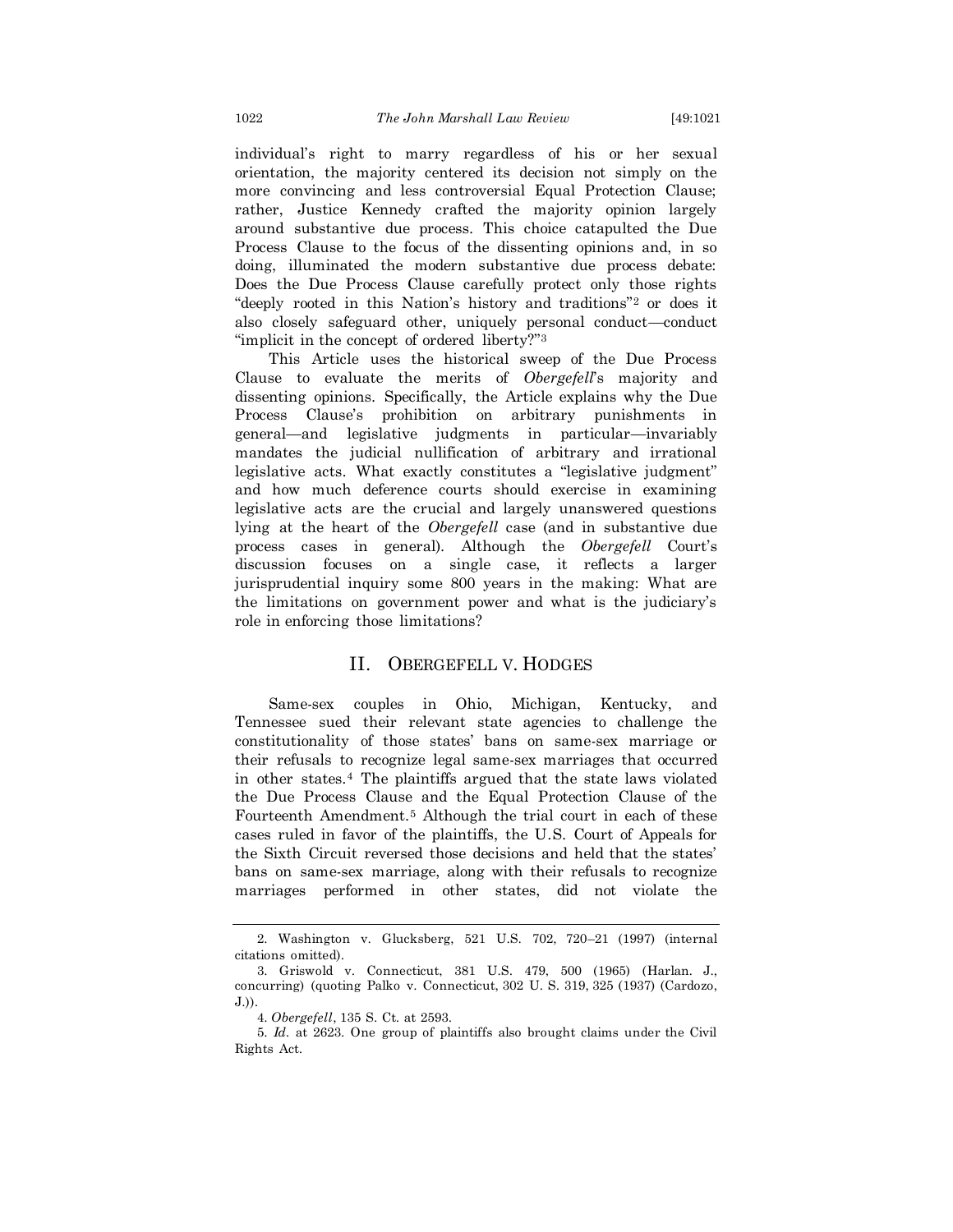Fourteenth Amendment's Equal Protection and Due Process Clauses.<sup>6</sup> The Supreme Court of the United States granted the plaintiffs' petition for writ of *certiorari* to resolve the following questions: (1) Does the Fourteenth Amendment require a state to license a marriage between two people of the same sex?<sup>7</sup> and (2) Does the Fourteenth Amendment require a state to recognize a marriage between two people of the same sex that was legally licensed and performed in another state?<sup>8</sup>

## *A. The Majority Opinion*

The Court answered both of the questions on *certiorari* in the affirmative. First, the Court held that the Fourteenth Amendment requires a state to license same-sex marriages.<sup>9</sup> Because marriage is already a well-established fundamental right, $10$  the first issue before the Court was a *definitional* one: Does the definition of the "fundamental right"<sup>11</sup> of marriage include same-sex couples? The majority held that the definition must include same-sex couples because their exclusion irrationally restricts those persons' liberty<sup>12</sup> and irrationally discriminates against that class of persons.<sup>13</sup> Most importantly, the Court pointed out that in defining

11. Under the Court's substantive due process analysis, laws prohibiting or otherwise limiting fundamental rights trigger strict scrutiny. Troxel v. Granville, 530 U.S. 57, 65 (2000) (internal citations omitted).

12. *See Obergefell*, 135 S. Ct. at 2602 ("Under the Constitution, same-sex couples seek in marriage the same legal treatment as opposite-sex couples, and it would disparage their choices and diminish their personhood to deny them this right.").

13. The principles embedded in the Equal Protection Clause informed the Court's conclusion that the fundamental right of marriage must include samesex marriage because the exclusion of same-sex couples is irrational and constitutionally intolerable. *See id.* at 2602-03 ("The Due Process Clause and the Equal Protection Clause are connected in a profound way, though they set forth independent principles. Rights implicit in liberty and rights secured by equal protection may rest on different precepts and are not always co extensive, yet in some instances each may be instructive as to the meaning and reach of the other."); *see also id.* at 2604 ("[T]he marriage laws enforced by the respondents are in essence unequal: same-sex couples are denied all the benefits afforded to opposite-sex couples and are barred from exercising a fundamental right."). This "synergy" between the Equal Protection Clause and Due Process Clause was recognized by the Court in *Skinner v. State of Oklahoma* and *Loving v. Virginia*. In *Skinner*, the Court relied upon the Due Process Clause (or more specifically, the substantive due process-based fundamental right of procreation) to justify the Court's application of strict

<sup>6.</sup> DeBoer v. Snyder, 772 F.3d 388, 402-03 (6th Cir. 2014).

<sup>7.</sup> *Obergefell*, 135 S. Ct. at 2593.

<sup>8.</sup> *Id.*

<sup>9.</sup> *Id*. at 2607.

<sup>10.</sup> Loving v. Virginia, 388 U.S. 1, 12 (1967) (citing Skinner v. State of Oklahoma, 316 U.S. 535, 541 (1942) (recognizing that marriage is among the "basic civil rights of man" and "fundamental to our very existence and survival")).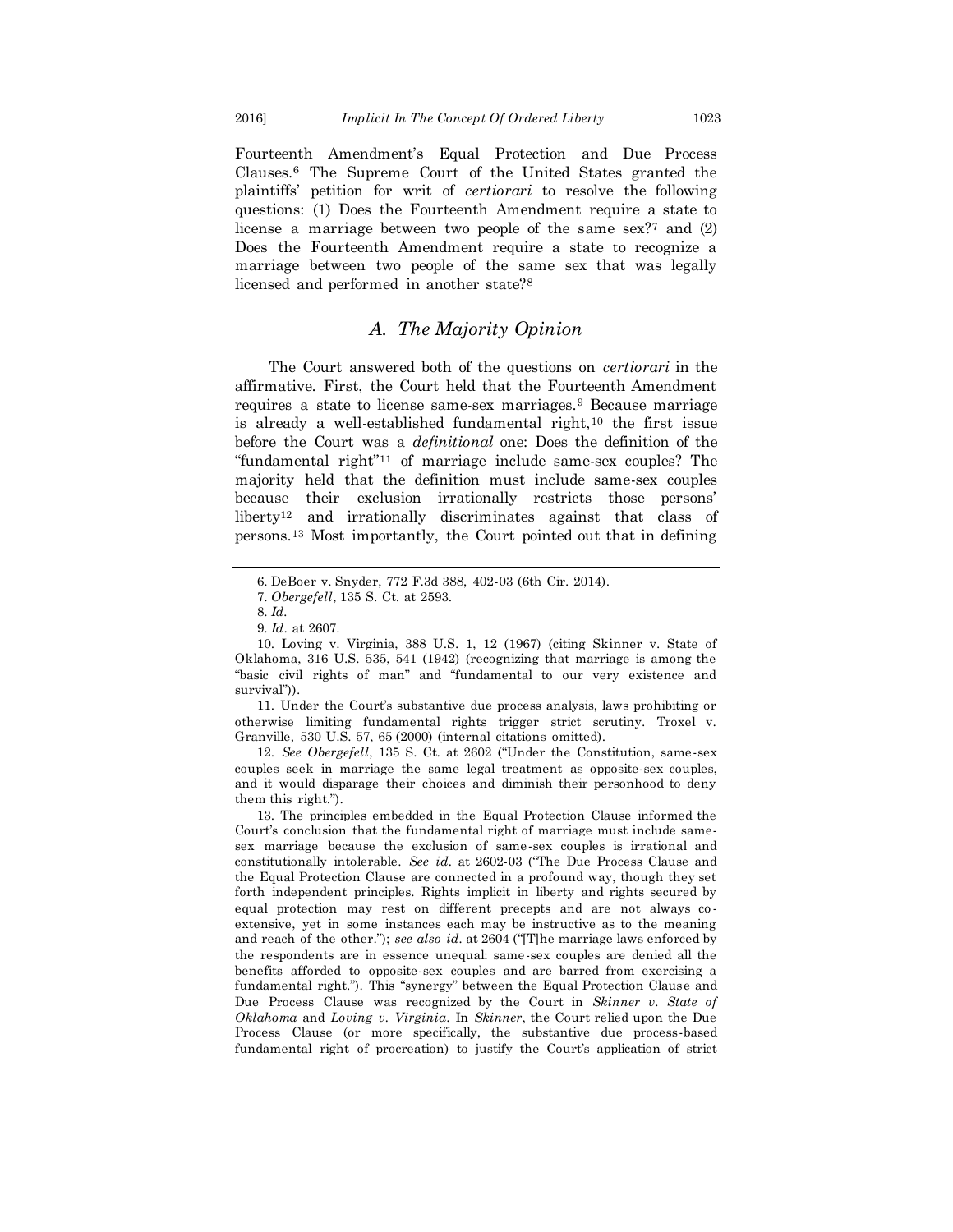a "fundamental right" in the context of substantive due process, the Court is informed by, but not necessarily confined to, those rights "deeply rooted in this Nation's history and traditions."<sup>14</sup> As the Court put it, although marriage is "fundamental as a matter of history and tradition,"<sup>15</sup> the content of that right "rise[s], too, from a better informed understanding of how constitutional imperatives define liberty that remains urgent in our own era."<sup>16</sup> Lastly, the Court held that individual states must honor other states' legal marriages because "there is no lawful basis for a State to refuse to recognize a lawful same-sex marriage performed in another State on the grounds of its same-sex character."<sup>17</sup>

## *B. Justice Roberts's Dissent*

While seemingly open to striking down laws that discriminatorily deny specific marriage-based benefits to same-sex spouses,<sup>18</sup> Justice Robert rejected the majority's sweeping substantive due process right to same-sex marriage.<sup>19</sup> In Justice Robert's opinion,<sup>20</sup> a fundamental rights-based substantive due process claim "falls into the most sensitive category of constitutional adjudication"<sup>21</sup> and should therefore be effectively limited to only those rights that are '"so rooted in the traditions

17. *Id.* at 2608.

19. *Id.* at 2616 ("I find the majority's position indefensible as a matter of constitutional law."); *see also id.* at 2612 ("The majority's decision is an act of will, not legal judgment. The right it announces has no basis in the Constitution or this Court's precedent.").

20. Justice Thomas and Justice Scalia joined Justice Roberts's opinion. *Id.*  at 2610.

21. *Id.* at 2616.

scrutiny in its Equal Protection analysis. *See Skinner*, 316 U.S. at 541 ("We mention these matters not to reexamine the scope of the police power of the States. We advert to them merely in emphasis of our view that strict scrutiny of the classification which a State makes in a sterilization law is essential, lest unwittingly, or otherwise, invidious discriminations are made against groups or types of individuals in violation of the constitutional guaranty of just and equal laws."). In *Loving,* the Court relied on the Equal Protection Clause to establish the irrationality of denying the plaintiffs the substantive -dueprocess-based fundamental right of marriage. *See Loving*, 388 U.S. at 12 ("To deny this fundamental freedom on so unsupportable a basis as the racial classifications embodied in these statutes, classifications so directly subversive of the principle of equality at the heart of the Fourteenth Amendment, is surely to deprive all the State's citizens of liberty without due process of law.").

<sup>14.</sup> *Obergefell*, 135 S. Ct. at 2618. *See also id.* at 2598 (2015) ("History and tradition guide and discipline this inquiry but do not set its outer boundaries.").

<sup>15.</sup> *Id.* at 2602.

<sup>16.</sup> *Id.*

<sup>18.</sup> *See id.* at 2623 (Roberts, J. dissenting) ("The equal protection analysis might be different, in my view, if we were confronted with a more focused challenge to the denial of certain tangible benefits.").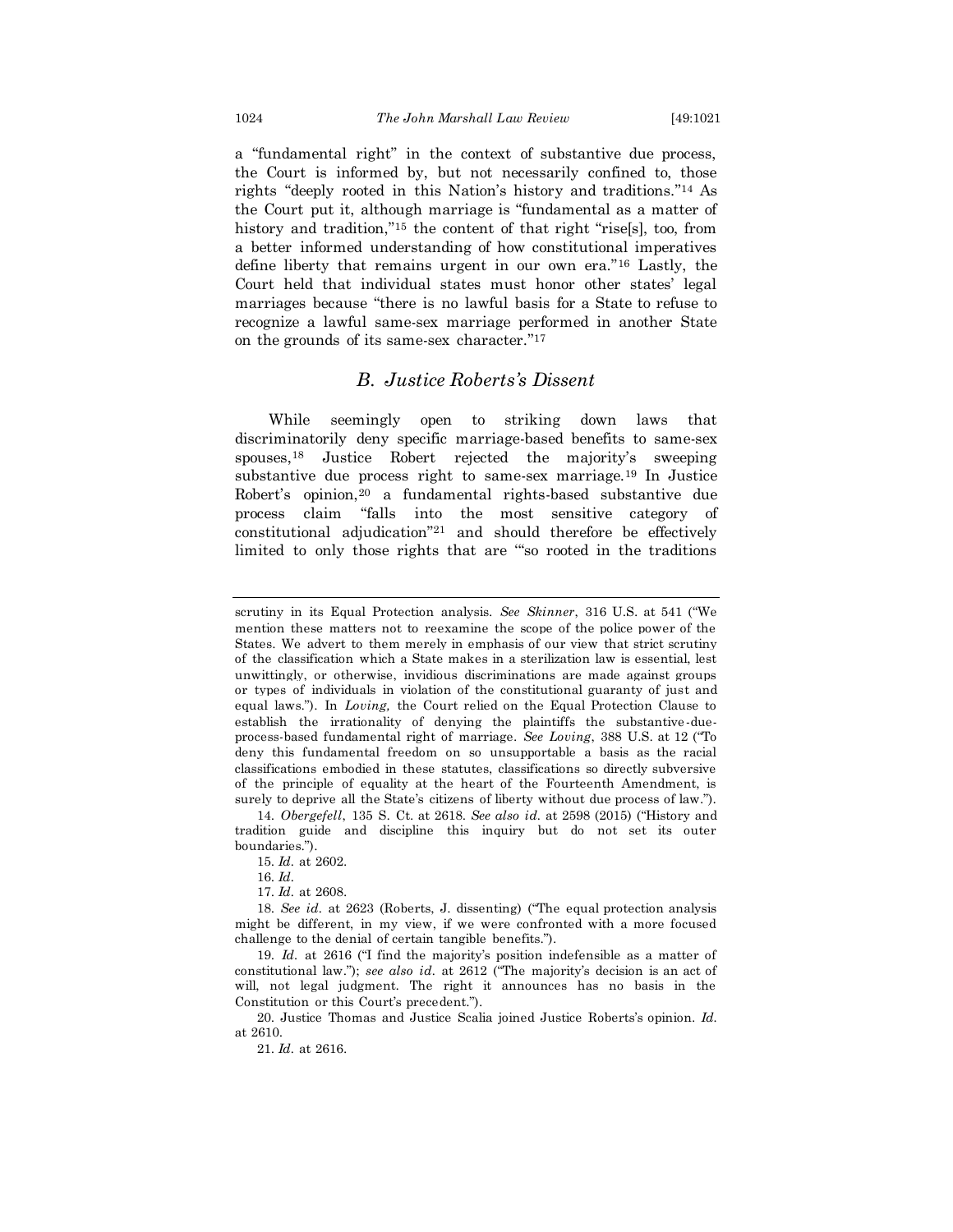and conscience of our people as to be ranked as fundamental."' 22 Stressing the need for "judicial self-restraint"<sup>23</sup> given substantive due process's "few 'guideposts for responsible decisionmaking,"<sup>24</sup> the Chief Justice reasoned that '"an approach grounded in history imposes limits on the judiciary that are more meaningful than any based on [an] abstract formula."<sup>25</sup> Such limits, Justice Roberts concluded, are "[t]he only way to ensure restraint in this delicate enterprise"<sup>26</sup> lest judges "elevate their own policy judgments to the status of constitutionally protected 'liberty"<sup>27</sup> and "convert<sup>[]</sup> [their] [own] personal preferences into constitutional mandates."<sup>28</sup> Regardless of the wisdom of the policy, because same-sex marriage is not "deeply rooted in this Nation's history and traditions,"<sup>29</sup> Justice Roberts asserted that the states have a legitimate interest in preserving "traditional marriage."<sup>30</sup> Therefore, the government's denial of same-sex marriage cannot be remedied through substantive due process.

## *C. Justice Scalia's Dissent*

Justice Scalia wrote separately<sup>31</sup> to criticize what he believed to be the Court's usurpation of the democratic process.<sup>32</sup> The majority's "constitutional revision,"<sup>33</sup> Scalia demurred, "robs the People of the most important liberty they asserted in the Declaration of Independence and won in the Revolution of 1776: the freedom to govern themselves."<sup>34</sup> Relying on the "plain meaning"<sup>35</sup> of the Fourteenth Amendment when it was ratified in

26. *Obergefell*, 135 S. Ct. at 2617.

28. *Id.* at 2618.

31. Justice Thomas joined Justice Scalia's dissenting opinion. *Id.* at 2626.

32. *Id.* (Scalia, J. dissenting). Scalia in fact characterizes the Court's holding as a "threat to American democracy." *Id.*

33. *Id.* at 2627.

<sup>22.</sup> *Id.* (quoting Snyder v. Massachusetts*,* 291 U.S. 97, 105 (1934)).

<sup>23.</sup> *Obergefell*, 135 S. Ct. at 2618 (quoting Collins v. Harker Heights, 503 U.S. 115, 125 (1992)).

<sup>24.</sup> *Id.*

<sup>25.</sup> *Obergefell*, 135 S. Ct. at 2618 (quoting Moore v. East Cleveland, 431 U.S. 494, 504, n. 12 (1977) (plurality opinion)).

<sup>27.</sup> *Id.*

<sup>29.</sup> *Id.* at 2640 (quoting Washington v. Glucksberg, 521 U.S. 702, 720–21 (1997)).

<sup>30.</sup> *See Obergefell*, 135 S. Ct. at 2612-13 ("For all those millennia, across all those civilizations, 'marriage' referred to . . . the union of a man and a woman . . . ensuring that children are conceived by a mother and father committed to raising them in the stable conditions of a lifelong relationship.").

<sup>34.</sup> *Id.*

<sup>35.</sup> *See id.* at 2628 ("When the Fourteenth Amendment was ratified in 1868, every State limited marriage to one man and one woman, and no one doubted the constitutionality of doing so. That resolves these cases."); *see also* ANTONIN SCALIA, A MATTER OF INTERPRETATION: FEDERAL COURTS AND THE LAW 1-176 (1997).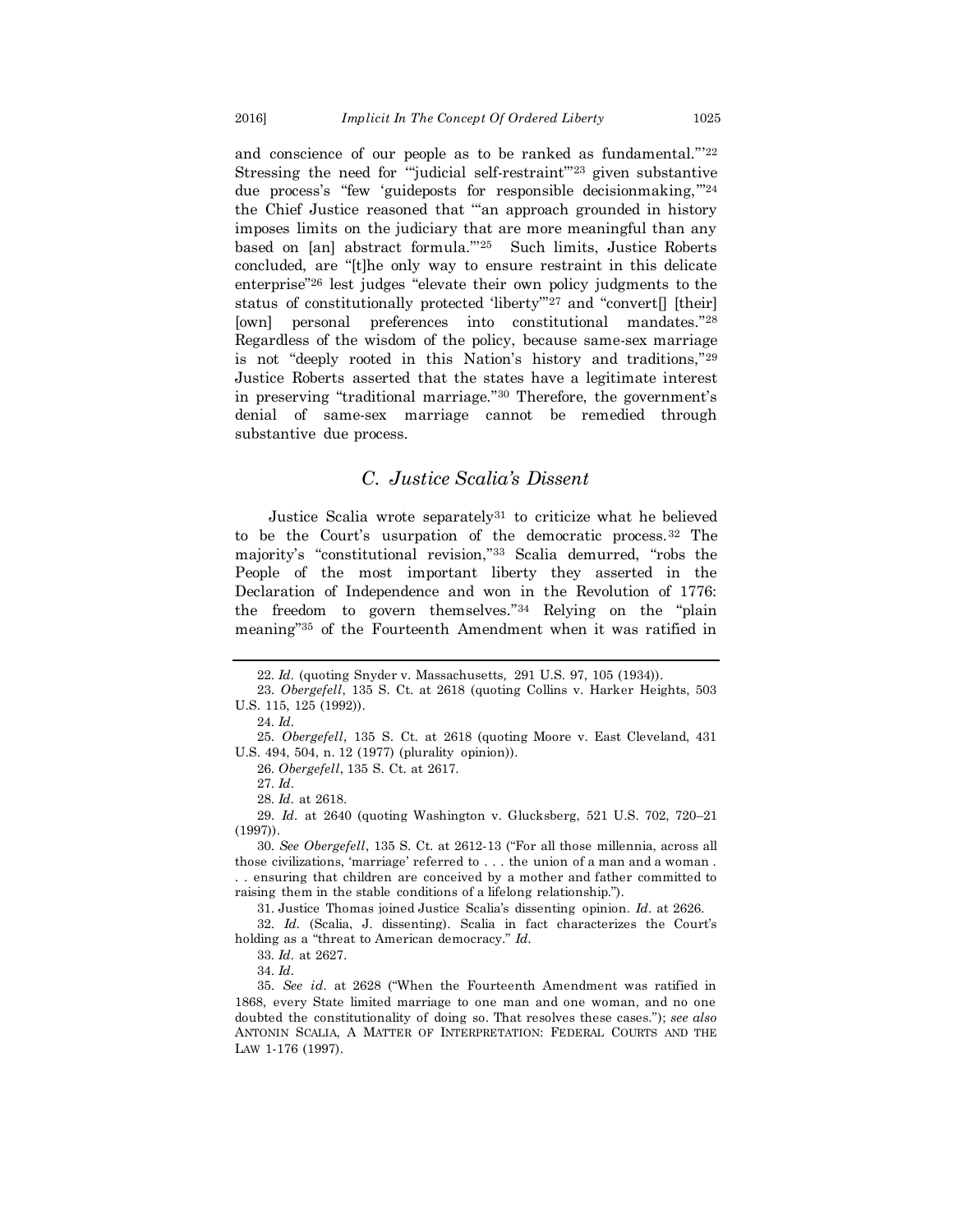1868, Scalia concluded that it is "unquestionable that the People who ratified that provision did not understand it to prohibit a practice [denying same-sex couples the right to marry] that remained both universal and uncontroversial in the years after ratification."<sup>36</sup> The Justice then chastised the Court for dismissing what "the People ratified"<sup>37</sup> by reinterpreting that Fourteenth Amendment to protect "those rights that the Judiciary, in its 'reasoned judgment,' thinks the Fourteenth Amendment ought to protect."<sup>38</sup> The Court's ruling, in Scalia's opinion, was nothing short of a "naked judicial claim to legislative—indeed, *super*legislative—power."<sup>39</sup> Ever-forthright, Justice Scalia denounced the Court's "hubris"<sup>40</sup> in declaring unconstitutional "what was, until 15 years ago, the unanimous judgment of all generations and all societies."<sup>41</sup> Lastly, the originalist Justice rejected the Court's assertion that a constitutionally-protected right can '"rise . . . from a better informed understanding of how constitutional imperatives define a liberty that remains urgent in our own era."<sup>42</sup>

## *D. Justice Thomas's Dissent*

Justice Thomas took issue not only with the Court's particular application of the Due Process Clause, but also with the legal recognition of substantive due process in general.<sup>43</sup> In addition to dismissing substantive due process as a "dangerous fiction,"<sup>44</sup> Justice Thomas questioned the majority's reliance on the concept of "liberty" to justify the constitutional protection of a government-granted "entitlement."<sup>45</sup> Lastly, the Justice pointed out that the majority's opinion "threatens the religious liberty"<sup>46</sup> of individuals wishing to express and exercise their serious and goodfaith religious objections to same-sex marriage.<sup>47</sup>

43. *Id.* at 2631 (Thomas, J. dissenting). Justice Scalia joined Justice Thomas's opinion. *Id.*

<sup>36.</sup> *Obergefell*, 135 S. Ct. at 2628.

<sup>37.</sup> *Id.*

<sup>38.</sup> *Id.*

<sup>39.</sup> *Id*. at 2629. Scalia goes on to say that "[a] system of government that makes the People subordinate to a committee of nine unelected lawyers does not deserve to be called a democracy." *Id.*

<sup>40.</sup> *Id.*

<sup>41.</sup> *Id.* at 2630.

<sup>42.</sup> *Id.* (quoting *id.* at 2602 (majority opinion)).

<sup>44.</sup> *Id.*

<sup>45.</sup> *Id.*

<sup>46.</sup> *Id.* at 2638.

<sup>47.</sup> *Id.* at 2638-39.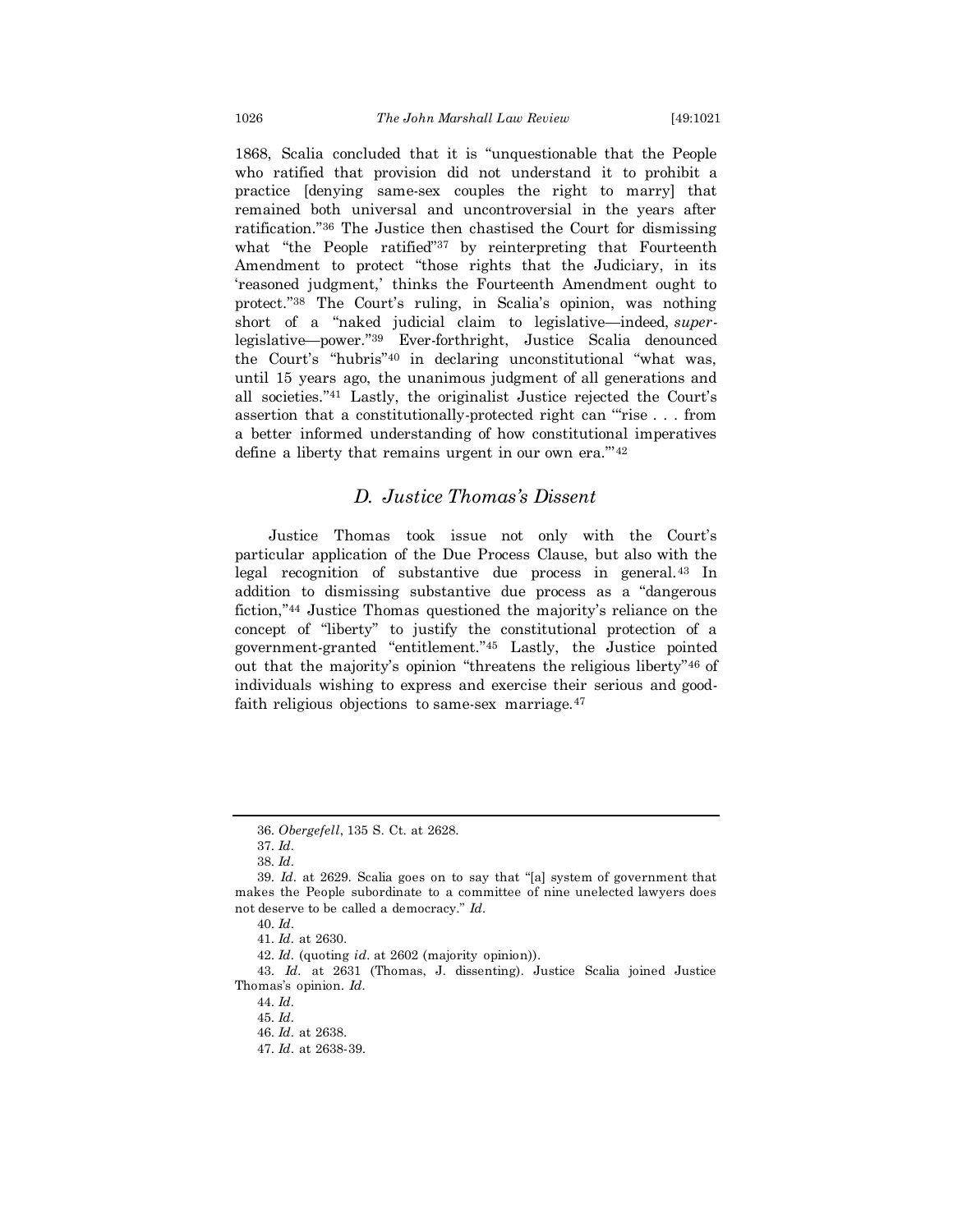## *E. Justice Alito's Dissent*

In the final dissent, Justice Alito stressed the inherent danger in allowing "five unelected Justices [to] impos[e] their personal vision of liberty upon the American people."<sup>48</sup> He argued that "[t]he Constitution says nothing about a right to same-sex marriage,"<sup>49</sup> and sided with Court precedent that arguably limits substantive due process protection only to those rights "deeply rooted in this Nation's history and tradition.'"<sup>50</sup> Pointing out that no state before 2003 recognized same-sex marriage,<sup>51</sup> Justice Alito argued that the "deeply-rooted" right of marriage is "inextricably linked to the one thing that only an opposite-sex couple can do: procreate."<sup>52</sup> Justice Alito, therefore, concluded that same-sex marriage is not a right "deeply rooted in this Nation's history and traditions" and, thus, cannot be among those fundamental rights protected by the "liberty" of the Due Process Clause.<sup>53</sup> He then criticized the majority for "claim[ing] the authority to confer constitutional protection upon a right simply because they believe that it is fundamental."<sup>54</sup> "If a bare majority of Justices can invent a new right and impose that right on the rest of the country,"<sup>55</sup> Justice Alito pointed out, "the only real limit on what future majorities will be able to do is their own sense of what those with political power and cultural influence are willing to tolerate."<sup>56</sup> Going further, Alito suggested that the majority's decision, which eschews "the virtues of judicial self-restraint and humility"<sup>57</sup> in order to "achieve what is viewed as a noble end by any practicable means . . . evidences the deep and perhaps irremediable corruption of our legal culture's conception of constitutional interpretation."<sup>58</sup>

What is the Court's role in defining what rights are "fundamental" (and therefore uniquely protected by the Constitution) is a question that pervades the majority and dissenting opinions. Should five unelected and unrepresentative Justices have the power to veto democratic majorities? Does the Due Process Clause have a substantive component? If so, should judges be able to roam free in defining what rights are "fundamental" and worthy of the Court's heightened (and often times fatal) scrutiny? Only a historically-rich understanding of the

<sup>48.</sup> *Id.* at 2640 (Alito, J. dissenting). Justice Scalia and Justice Thomas joined Justice Alito's dissenting opinion. *Id.*

<sup>49.</sup> *Id.*

<sup>50.</sup> *Id.* (quoting Washington v. Glucksberg*,* 521 U.S. 702, 720–21 (1997)).

<sup>51.</sup> *Obergefell*, 135 S. Ct. at 2640.

<sup>52.</sup> *Id.* at 2641.

<sup>53.</sup> *Id.* at 2641-42.

<sup>54.</sup> *Id.* at 2641.

<sup>55.</sup> *Id.* at 2643.

<sup>56.</sup> *Id.* 57. *Id.*

<sup>58.</sup> *Id.*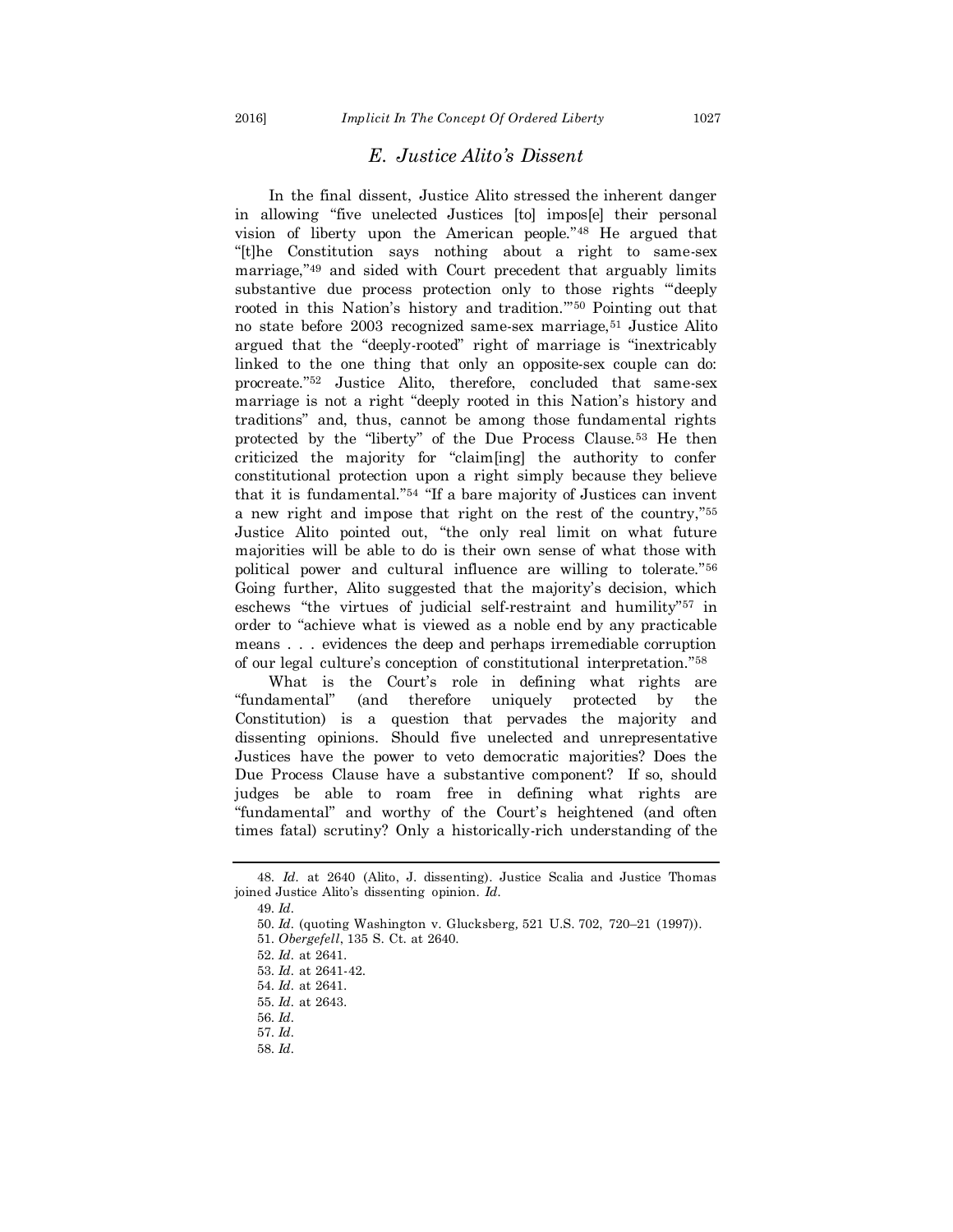Due Process Clause and its jurisprudential application provides the necessary insight into these momentous yet exceedingly enigmatic questions.

## III. THE ORIGIN AND DEVELOPMENT OF THE DUE PROCESS CLAUSE

The Due Process Clause guarantees freedom from arbitrary punishment.<sup>59</sup> Absent emergency circumstances, punishment is "arbitrary" if it does not occur via a fundamentally fair judicial adjudication.<sup>60</sup> As explained below, a "fundamentally fair judicial adjudication" necessarily excludes unfair judicial adjudications (precluded by procedural due process), legislative judgments (precluded by substantive due process), and unreasonable executive invasions (precluded by search and arrest warrant requirements).<sup>61</sup> These requirements originate from Magna Carta's "law of the land" provision.<sup>62</sup> Its history, therefore, provides the keystone to unlocking the meaning of the modern constitutional clause.

61. Criminal search and arrest requirements were originally integral parts of the Fifth Amendment's "due process of law" until the courts relocated criminal search and arrest rights to the Fourth Amendment in the early twentieth century. *See* In re Dorsey, 7 Port. (Ala.) 293, 404-05 (1838) (emphasis added) (interpreting "due course of law" to mean "those forms of *arrest*, trial and punishment, guarantied by the constitution, or provided by the common law . . ."); Beckwith v. Bean, 98 U.S. 266, 294 (1878) (Harlan, J.) (emphasis added) ("The *arrest and imprisonment* of the plaintiff . . . were therefore in plain violation of the *fifth constitutional amendment,* which declares that no person shall be deprived of his liberty without due process of law. No mere order or proclamation of the President for the arrest and imprisonment of a person not in the military service, in a state removed from the scene of actual hostilities, where the courts are open and in the unobstructed exercise of their jurisdiction, can constitute due process of law, nor can it be made such by any act of Congress"); Carroll v. United States, 267 U.S. 132, 170 (1925) (McReynolds, J. dissenting) (emphasis added) ("The arrest of plaintiffs in error was unauthorized, illegal and violated the guarantee of *due process* given by the *Fifth Amendment*").

62. *See* Appeal of Ervine, 16 Pa. 256, 263 (1851) ("And Lord Coke says that the words '*per legem terræ,*' mean, by due process of law, and being brought into court to answer according to law"); Kansas Pac. Ry. Co. v. Dunmeyer, 19 Kan. 539, 542 (1878) ("The words, 'by due course of law,' are synonymous with 'due process of law' or 'law of the land' . . . .").

<sup>59.</sup> *See* Bank of Columbia v. Okely, 17 U.S. (4 Wheat.) 235, 244 (1819) ("As to the words from Magna Charta . . . they were intended to secure the individual from the arbitrary exercise of the powers of government, unrestrained by the established principles of private rights and distributive justice").

<sup>60.</sup> *See* Alexander Hamilton, Remarks on an Act for Regulating Elections, New York Assembl*y* (Feb. 6 1787), *reprinted in* 4 THE PAPERS OF ALEXANDER HAMILTON 34, 35 (Harold C. Syrett ed., 1962) (explaining that due process requires punishment to be imposed via the "process and proceedings of the courts of justice.").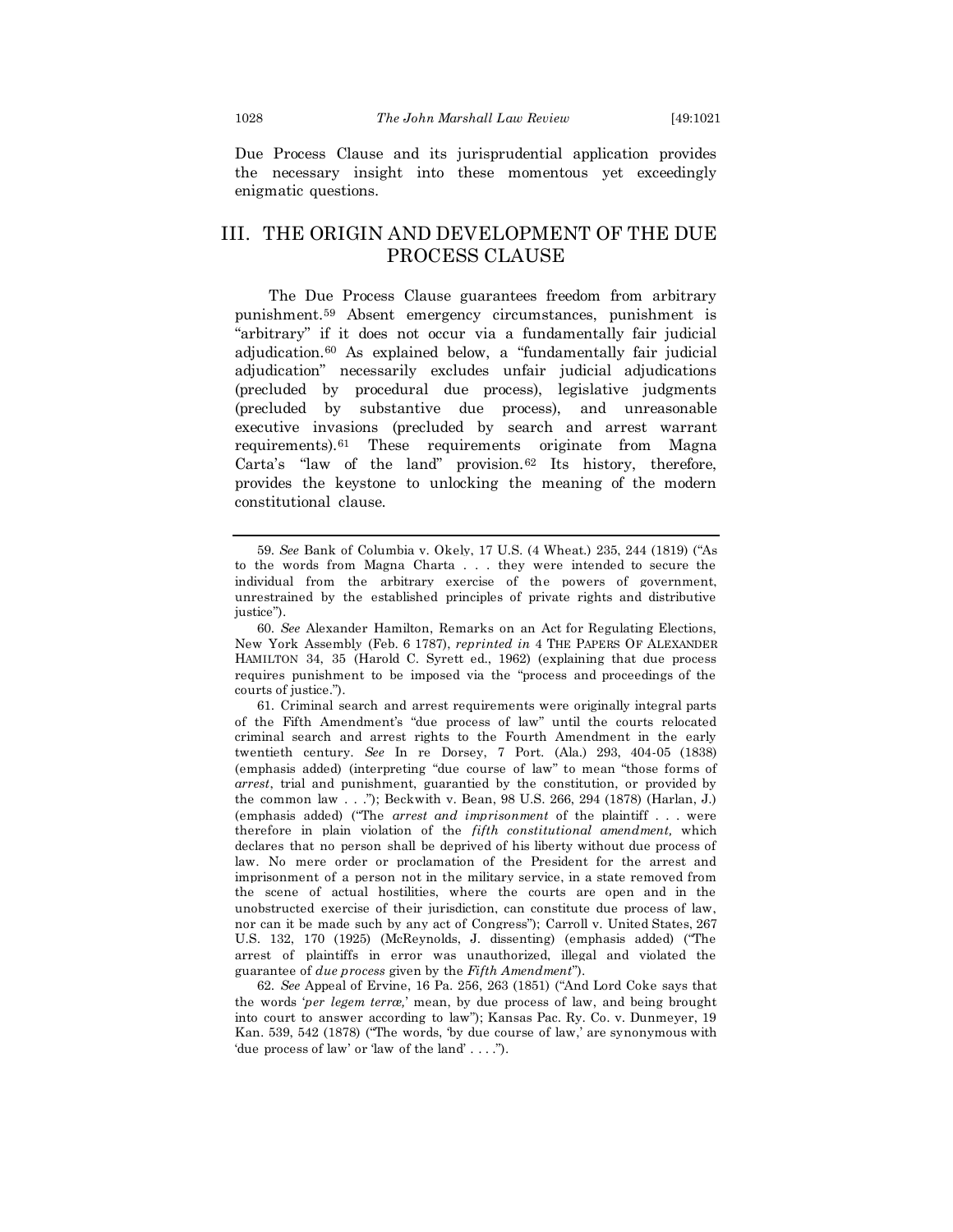## *A. England's "Law of The Land" Requirement*

Originally, Magna Carta's "by . . . the law of the land" requirement meant "by the ancient rules and customs of *Anglo-Saxon* law," as opposed to Norman law, which rested heavily on the King's prerogative.<sup>63</sup> This requirement was "procedural," in that punishment had to be imposed via specific *Anglo-Sax* laws, as well as "substantive," in that Norman-based laws and customs were thereafter rendered *not* the "Law of the Land."<sup>64</sup>

Following the rise of Parliament,<sup>65</sup> "law" required the assent of both the House of Lords and the House of Commons.<sup>66</sup> This substantive, separation-of-powers limitation meant that not every

65. The Magna Carta led to the formation of a committee of 24 barons to guarantee the King's compliance with the charter. J.R. MADDICOTT, THE ORIGINS OF THE ENGLISH PARLIAMENT, 924-1327 237 (Oxford 2010). This authority, later mixed with the tradition of "peerage" to differentiate between commoners and the "Great Council," and preceded the formation of the modern-day Parliament, consisting of the House of Commons and the House of Lords. *Id.* at 351-52.

66. Although "law" first required only the assent of the House of Lords, by 1414, the assent of the House of Commons grew to also be required. *See*  BAKER, *supra* note 63, at 178 n. 39 ("It was established in the principle that amendments contrary to the terms of Commons' bills had to be resubmitted to the Commons." (citing Rot. Parl., vol. IV, p. 22, no. 10 (1414)); *see also id.* at 178 (citations omitted) ("The parliamentary form of modern legislation is rarely encountered before the end of the thirteenth century, and the consent of the House of Commons was probably not regarded as indispensable until after 1400.").

<sup>63.</sup> Davidson v. City of New Orleans, 96 U.S. 97, 102 (1878) ("It is easy to see that when the great barons of England wrung from King John, at the point of the sword, the concession that neither their lives nor their property should be disposed of by the crown, except as provided by the law of the land, they meant by 'law of the land' the ancient and customary laws of the English people . . ."); *see also* Wynehamer v. People, 13 N.Y. 378, 432 (1856) ("The first of these clauses, which had its origin in Magna Carta, brief as it is, embodies the most essential guarantees against the exercise of arbitrary power which that instrument contained. Its meaning, as there used, is plain, when we consider that it was the result of a struggle which had lasted for more than a century between the English people and the Norman kings, who had supplanted the laws and customs of the Anglo Saxons, and established in their place the prerogatives of royalty."); *see also* J.H. BAKER, AN INTRODUCTION TO ENGLISH LEGAL HISTORY 83 (2d ed. 2002).

<sup>64.</sup> *See* Timothy Sandefur, *In Defense of Substantive Due Process, or the Promise of Lawful Rule*, 35 HARV. J.L. & PUB. POL'Y 283, 289 (2012) ("Originating at a time before the clear separation of powers, the law of the land provision allows the king to deprive people of rights only under certain circumstances, and thus appears procedural: it guarantees only that the king must follow certain procedures before depriving people of their freedom or property. Yet the presence of those circumstances is *constitutive of the lawfulness* of the king's act, which means that those circumstances are also *substantive*: It is the presence of those circumstances, not the king's royal authority--the what, not the how--that gives the king's acts their lawful character. In other words, the lawfulness guarantee presupposes that there can be a difference between the ruler's act and truly lawful acts").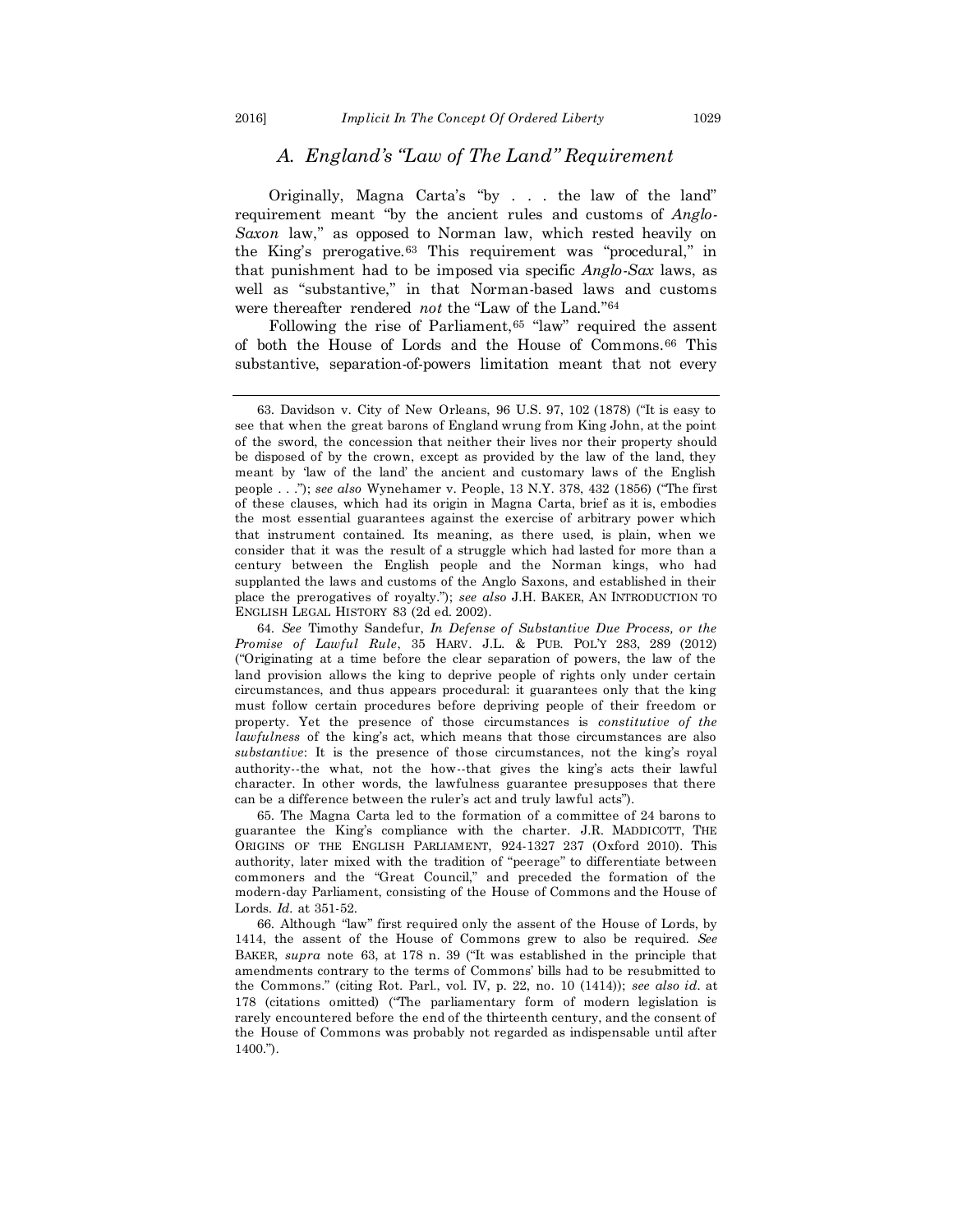political act in the form of a law was in fact *law* and, correspondingly, part of the *law of the land*. So if the King, without the assent of Parliament, decreed that all of his subjects had to surrender an acre of land, such a decree would not have the standing or power of "law." Consequently, that decree would not be part of the "law of the land" by which men could be deprived of their property. The syllogism is fairly straightforward:

Major Premise: Magna Carta (as assented to by successive English kings) provides that persons (freemen) can only be deprived of their rights by the *law of the land*.

Minor Premise: Executive acts that deprive persons (freemen) of their rights without the assent of Parliament are not "law."

Conclusion: Persons (freeman) cannot be deprived of their rights by executive acts lacking the assent of Parliament.

Accordingly, the Magna Carta was thereafter understood as precluding arbitrary *executive punishment*. All punishment had to be based on the *law of the land*, that is, the duly passed statutes, common law, and customs of England.<sup>67</sup> This was both a "procedural" and "substantive" requirement.<sup>68</sup>

<sup>67.</sup> *See* BAKER, *supra* note 63, at 83 (citations omitted) ("It came to be thought an Englishman's birthright to be subject to [the common law] system rather than to any other, and a steady stream of medieval statutes from Magna Carta onwards guaranteed that no free man should be deprived of life, liberty, or property save by 'due process of law. These statutes were intended as legal restraints on the power of the Crown . . .'").

<sup>68.</sup> The key to understanding both the "procedural" and "substantive" import of the "law of the land" provision to the Magna Carta is understanding that it precludes arbitrary punishment. *Id.* Such a preclusion is both prescriptive, in that it establishes specific modes of procedure and punishment by which individuals can be deprived of their life, liberty, and property, and prohibitive, in that it precludes forms of legislative and executive judgments).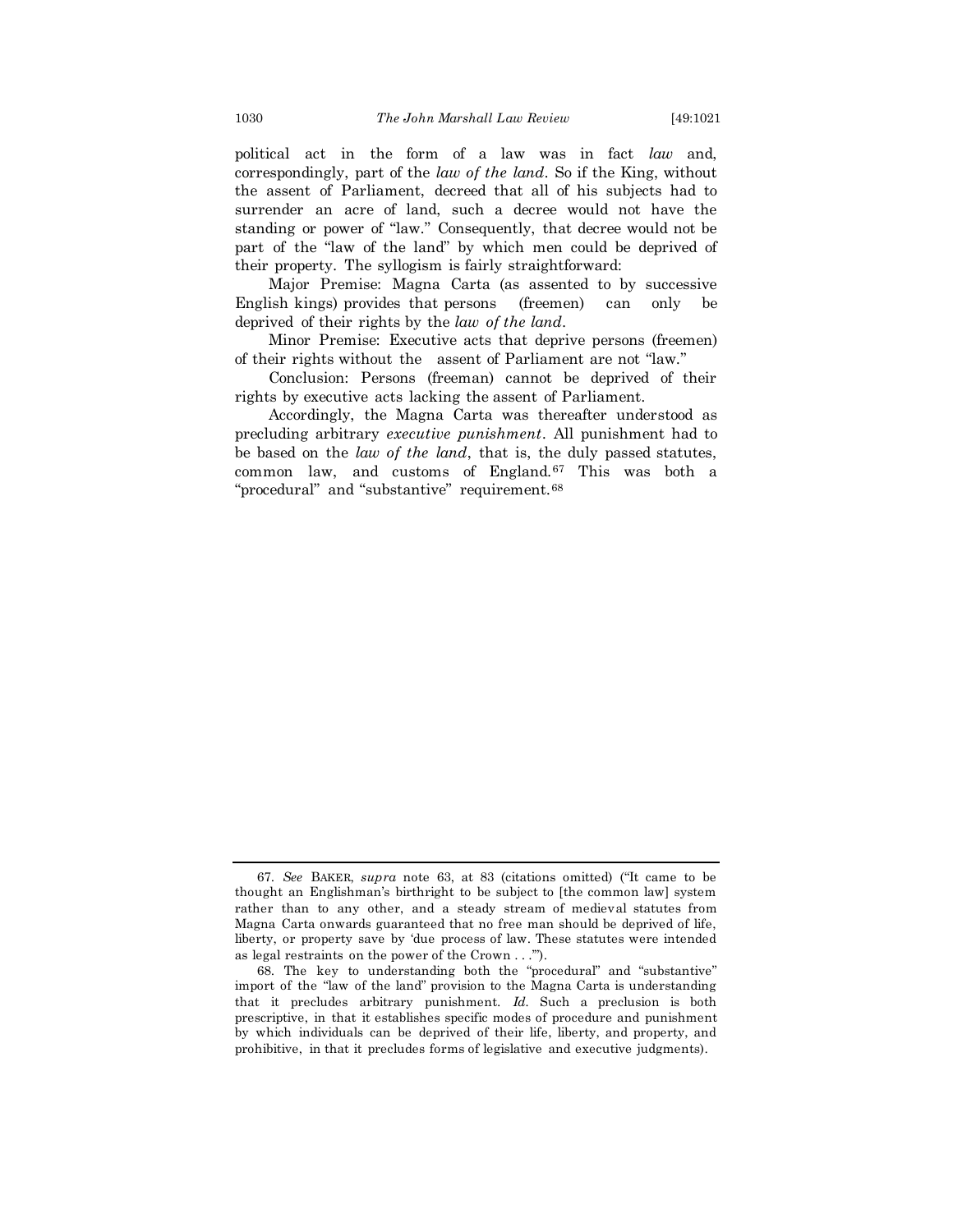#### *1. The "Law of the Land" and Judicial Process*

Centuries later, and long after the Due Process statutes $69$ were firmly implanted into the "law of the land," it was established and understood that all deprivations of rights had to be *based on* the "Law of the Land" (that is, all punishments had to originate from established statutes, common law, or custom70) and *according to* the "Law of the Land" (that is, according to the arrest, detainment, accusation, and trial procedure firmly established in the common law—as revised and reinforced by Parliament<sup>71</sup>). It was this expanded understanding of the Magna Carta provision that prompted the Petition of Right, an act of Parliament statutorily recognizing "common law liberties."<sup>72</sup> And it was this *judicial* prerequisite of the "law of the land" clause that Lord Coke thereafter memorialized the "Law of the Land" clause in his immortal Institutes On The Laws Of England. <sup>73</sup> The "Law,"

- 70. *See* Sandefur, *supra* note 64, at 289.
- 71. *See* statutes cited *supra* note 69.

72. Frederick Mark Gedicks, *An Originalist Defense Of Substantive Due Process: Magna Carta, Higher-Law Constitutionalism, And The Fifth Amendment*, 58 EMORY L.J. 585, 606 (2009) ("In Coke's view, Magna Carta did not merely confirm and restore the common law, but also declared the bedrock constitutional principle that the common law bound and limited both the crown and Parliament—a view that Coke emphatically and publicly reaffirmed in the debates surrounding the drafting and execution of the Petition of Right, Parliament's declaration of fundamental common law liberties enacted as a statutory bill under Coke's influence in 1628").

73. EDWARD COKE, THE SECOND PART OF THE INSTITUTES OF THE LAWS OF ENGLAND 50 (photo. reprint 2002) (London, W. Clarke & Sons 1817) (1642); *see also* In re John & Cherry Sts., 1838 N.Y. LEXIS 177, at \*30 (N.Y. Sup. Ct. 1838) ("[The due process clause] is an enlargement and extension of the words

<sup>69.</sup> These duly-passed Parliamentary statutes during the reign of King Edward III, which became so entrenched into the common law and customs of England so as to become practically immune from conflicting legislation, include: *5 Edw*. *3*, *c*. *9* (*1331*) (Eng.) ("[T]hat no man is to be attached by any accusation, nor forejudged of life or limb, nor his lands, tenements, goods or chattels seized into the King's hands, against the form of the Great Charter and the Law of the Land."); *25 Edw*. *3*, *c*. *4* (*1351*) (Eng.) ("that none shall be imprisoned nor put out of his Freehold, nor of his Franchises nor free Custom, unless it be by the Law of the Land . . . ."); *28 Edw*. *3*, *c*. *3* (*1354*) (Eng.) ("That no Man of what Estate or Condition that he be, shall be put out of Land or Tenement, nor taken, nor imprisoned, nor disinherited, nor put to Death, without being brought in Answer by due Process of the Law."); *36 Edw*. *3*, *c*. *9* (*1362*) (Eng.) ("[I]f any man feels himself grieved contrary to any of the articles above written or any others contained in divers statutes, if he will come into the chancery (or someone on his behalf) and make his complaint, he shall now have a remedy there by force of the said articles and statutes without suing anywhere else to have redress."); *37 Edw*. *3*, *c*. *18* (*1363*) (Eng.) ("Though it be contained in the Great Charter that no man be taken or imprisoned, or put out of his freehold without process of law."); *42 Edw*. *3*, *c*. *3* (*1368*) (Eng.) ("[T]hat no Man be put to answer without Presentment before Justices, or Matter of Record, or by due Process and Writ original, according to the old Law of the Land.").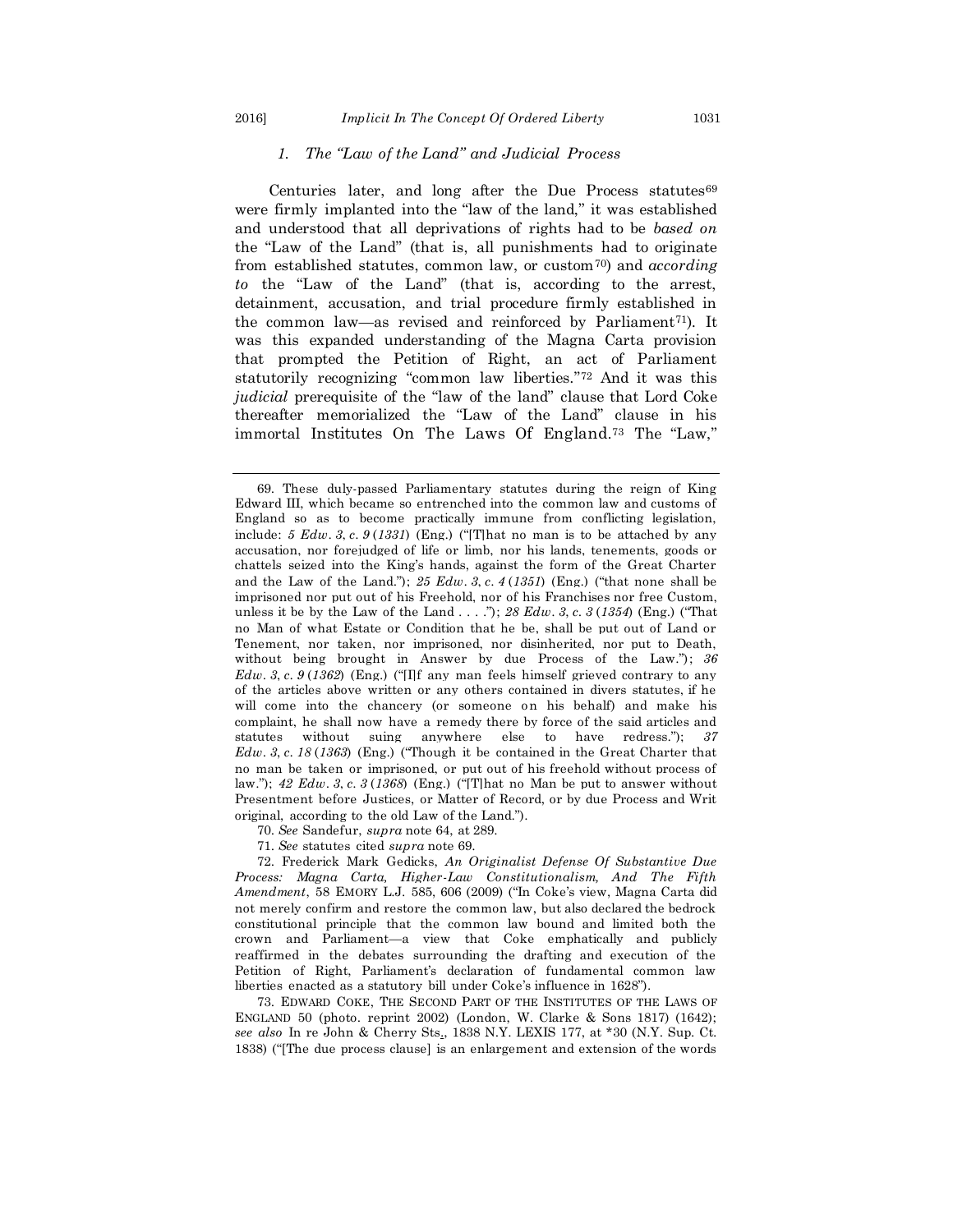henceforth, did not include arbitrary executive action in any form. Deprivations of rights at all stages had to be based on, and according to, the statutes, common law, and customs of England.<sup>74</sup> Most notably, this was a procedural requirement in that the executive had to arrest, detain, accuse, try and punish freemen according to the statues and common law of England. However, it was also a substantive limitation, in that any arrest, detainment, accusation, trial, or punishment procedure unilaterally created by the king was not "law" and, therefore, was not part of the *law of the land*.

#### *2. The "Law of the Land" and Legislative Limitations*

The next step in the "law of the land" evolution occurred over the five year period between 1768 and 1773, starting with the controversy over the expulsion of Member of Parliament John Wilkes. <sup>75</sup> His supporters (and even some of his opponents such as Wilkes's prosecutor George Grenville76) argued that the House of Commons had to follow established procedural rules when expelling a member (i.e. depriving him of his certain vested privileges).<sup>77</sup> They asserted that the House of Commons could not

in *Magna Charta, ch.* 29: "No freeman shall be disseised of his freehold, etc., but by the law of the land"). Interestingly, in his *Institutes*, Coke suggests at least some "substantive" content in the "law of the land" provision by declaring that monopolies were against Chapter 29 of Magna Carta. *See* Gedicks, *supra* note 55, at 607.

<sup>74.</sup> *See* New York Times Co. v. U.S. Dep't of Justice, 915 F. Supp. 2d 508, 522 (S.D.N.Y. 2013) (quoting Nathan S. Chapman and Michael W. McConnell, *Due Process as Separation of Powers,* 121 YALE L.J. 1672, 1782 (2012) ("The first, central, and largely uncontroversial meaning of 'due process of law,' the meaning established in Magna Charta and applied vigorously by Coke against the first two Stuart Kings, was that the executive may not . . . restrain the liberty of a person within the realm without legal authority arising either from established common law or from statute."). *Compare* "*Quod principi placuit legis habet vigorem*," John Kilcullen, *Notes on Medieval Philosophy*, STANFORD ENCYCLOPEDIA PHIL. (2010), http://plato.stanford.edu/entries/medievalpolitical/notes.html ("What pleases the ruler has the force of law, since by *lex regia*, which was made concerning the emperor's rule, the people conferred on him all of its power to rule."), and "*Rex est lex loquens*", Lloyd Duhaime, *Edward Coke 1552-1634*, DUHAIME'S ENCYCLOPEDIA OF LAW (Aug. 29, 2014), www.duhaime.org/LawMuseum/LawArticle-613/Edward-Coke-1552-1634.aspx ("[T]he king is the law speaking"), with "Quod Rex non debet esse sub homine, sed sub Deo et lege," *Id.* ("The king shall be under no other man's authority but that of God and the law").

<sup>75.</sup> John Wilkes was a Member of Parliament imprisoned for publishing material considered seditious libel. Proceedings in the Commons on the Expulsion of Mr. Wilkes (Nov. 14, 1768), *in* 16 COBBETT'S PARLIAMENTARY HISTORY OF ENGLAND FROM THE EARLIEST PERIOD TO THE YEAR 1803 534-35 (1813).

<sup>76.</sup> Chapman and McConnell, *supra* note 74, at 1695.

<sup>77.</sup> *Id.* at 561. *See also* Young v. State Bank, 4 Ind. 301, 303-04 (1853) ("And, it is a power that should not be possessed by the legislature, in its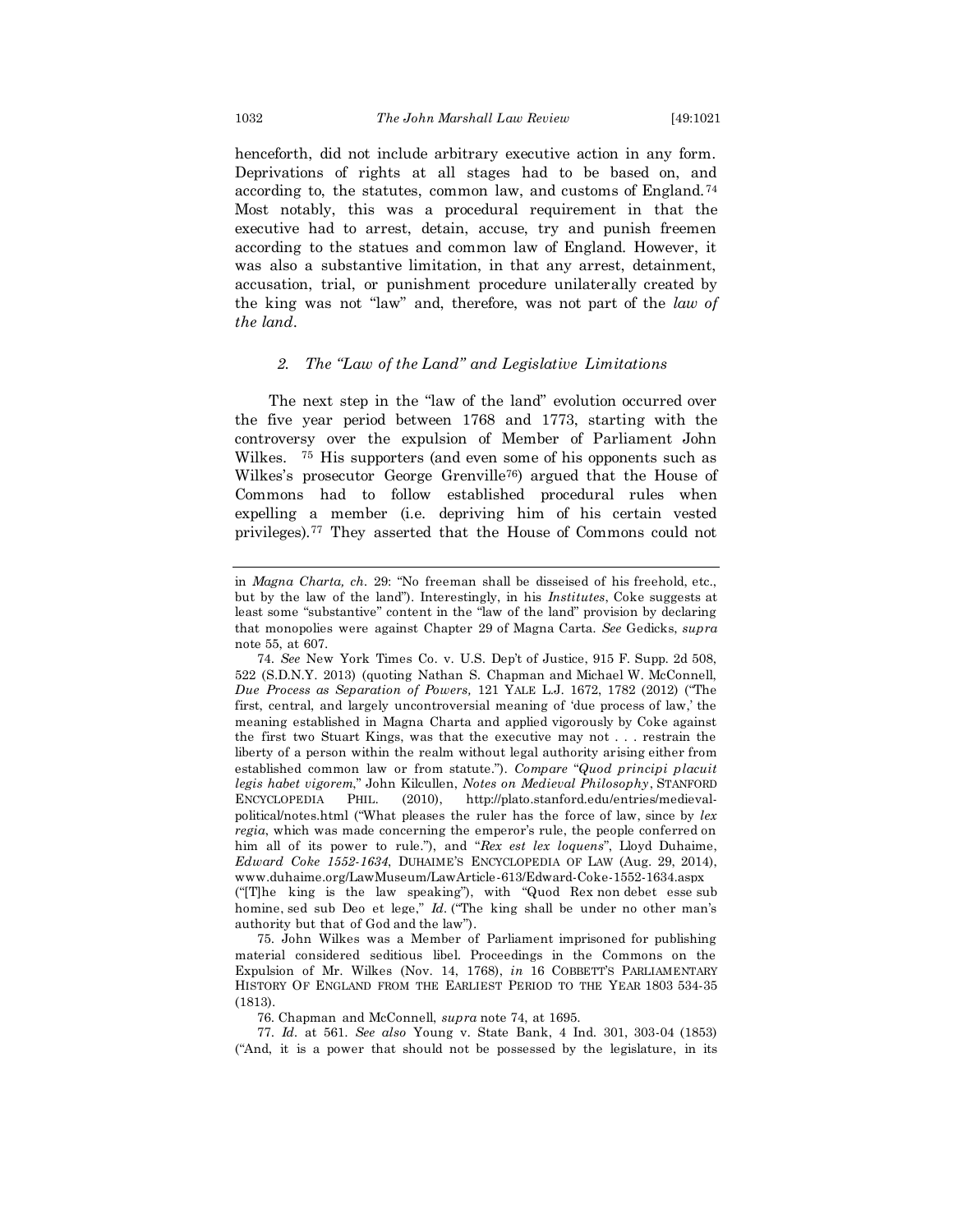simply make up procedure *ipse dixit*: such arbitrary action was not "law" and, as consequence, was not part of the *law of the land* by which a person could be deprived of his liberties under Magna Carta.<sup>78</sup> Therefore, when acting in its judicial capacity, it was contended that Parliament had to follow the applicable and established common law procedures.<sup>79</sup> This was both a "procedural" and "substantive" argument. In one respect, Grenville and others were arguing that Wilkes could only be expelled according to specific and established procedural safeguards. Yet, in another respect, they were declaring that the expulsion of Wilkes was an adjudication and, therefore, to expel Wilkes, the House of Commons had to act in its *judicial* capacity, not its *legislative* capacity80—a clear legislative-limiting, separation-of-powers argument.

Five years later, in response to an impending crisis involving the East Indian Company, Parliament passed the Regulating Act of 1773, a bill that rewrote the East Indian Company's charter and granted to the Crown control over the company affairs.<sup>81</sup> In opposition to this perceived legislative usurpation, the Company and its supporters in Parliament argued that the bill deprived the Company of its established charter rights by an arbitrary legislative act and not by the "Law of the Land" (*i.e.* an adjudication based on the violation of a general and prospective

78. Proceedings in the Commons on the Expulsion of Mr. Wilkes, *supra*  note 75, at 565-66.

79. Proceedings in the Commons on the Expulsion of Mr. Wilkes, *supra*  note 75, at 561 ("We are now acting in our judicial capacity, and are therefore to found the judgment which we are to give, not upon our wishes and inclinations; not upon our private belief or arbitrary opinions, but upon specific facts alleged and proved according to the established rules and course of our proceedings. When we act as judges, we are not to assume the characters of legislators . . .") ; Chapman and McConnell*, supra* note 74, at 1696 (quoting Proceedings in the Commons on the Expulsion of Mr. Wilkes, *supra* note 75, at 590) ("[T]he House when acting as a court of judicature was bound by the law of the land as embodied by 'like restraints adjudged in other cases by all the courts of law; and confirmed by usage'")).

80. *Id.* at 1696 (quoting Proceedings in the Commons on the Expulsion of Mr. Wilkes, *supra* note 75, at 589-90) ("When houses of Parliament act as 'courts of judicature,' they 'only have the power of declaring' existing 'restraints,' and 'in the use of that [judicial] power are bound by the law as it stands at the time of making that declaration'").

81. Chapman & McConnell, *supra* note 74, at 1697 (citing Tea Act, 1773, 13 Geo. 3, c. 44; East India Company Act, 1773, 13 Geo. 3, c. 63-64).

legislative capacity; because, in that capacity, it would not be governed by legal rules. In governments where the constitution converts the legislature, on some occasions and for some purposes, into a court, while that body is thus acting, it is governed by the same rules, and restrained in its action by the same authorities, as are courts of law. Not so where it acts simply in its legislative capacity; and to permit it to dispose of judicial questions in that capacity, would be in the highest degree dangerous to the rights of the individual members of the community.").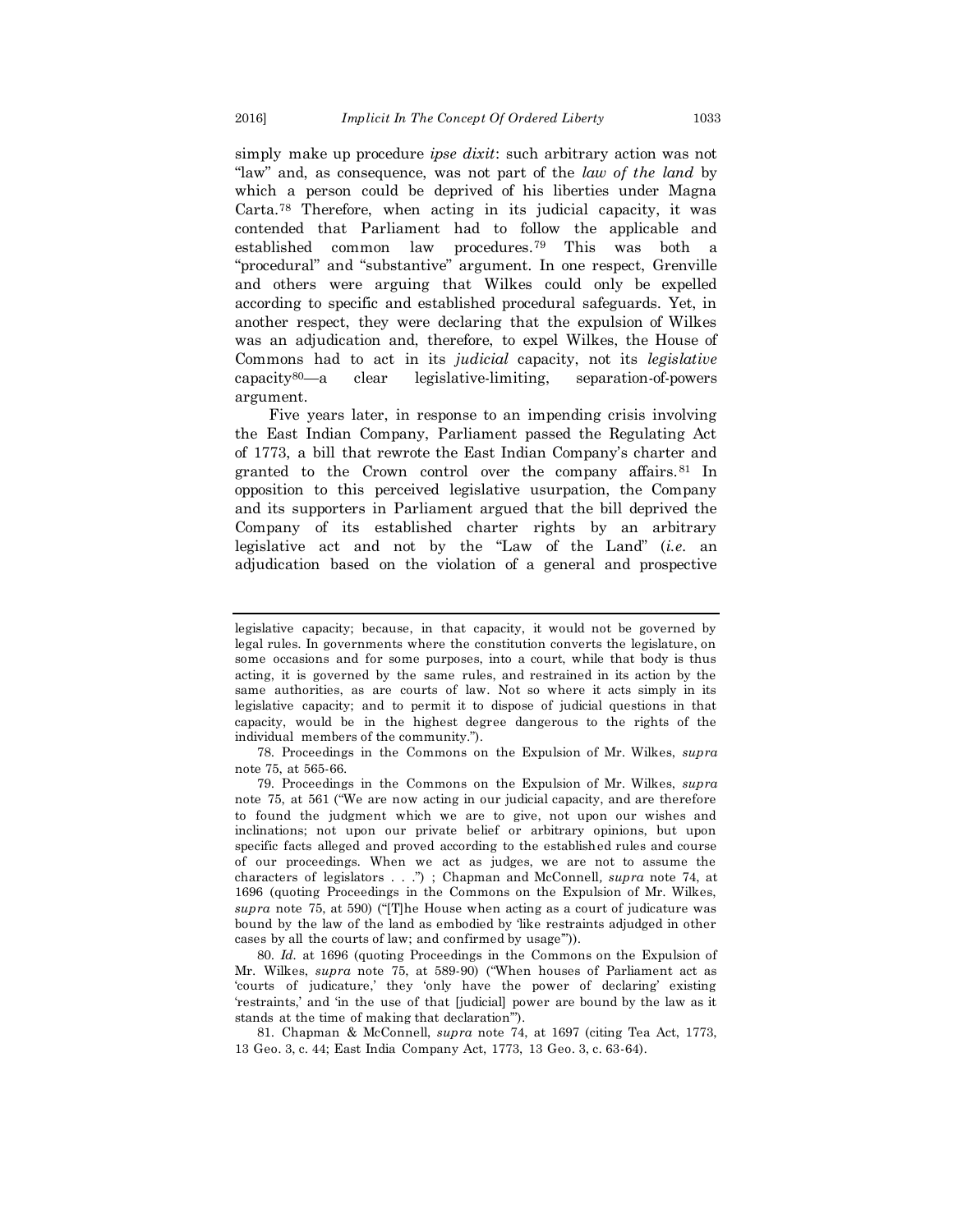rule of conduct).<sup>82</sup> In addition to its specific and concurrent nature, the Act took vested rights from the Company, even though the Company did not violate any of the terms of its charter.<sup>83</sup> Indeed, as early as 1773, a "legal cause of forfeiture"<sup>84</sup> was considered a fundamental part of the form of "law" by which an individual (or entity) could be deprived of his (or its) rights. These legislativelimiting arguments in both the Wilkes case and the East Indian Company case directly inspired colonial rejection of legislative authority and deeply influenced colonial understanding of the substantive component of the "law of the land."<sup>85</sup>

#### *B. The Colonies and Due Process of Law*

During the period leading up to the Declaration of Independence and the Revolutionary War, Parliament systematically stripped the colonists of those ancient procedural guarantees integral to England's "common right and reason"<sup>86</sup>

83. *See* Chapman & McConnell, *supra* note 74, at 1698 ("The proper way to amend the charter, opponents argued, was either to obtain the company's consent or to prevail in a common law action for breach of charter privileges.").

84. *See* Debate in the Lords on the Bill to Restrain the East India Company from Appointing Supervisors in India (Dec. 23, 1772), *reprinted in* 17 COBBETT'S PARLIAMENTARY HISTORY OF ENGLAND FROM THE EARLIEST PERIOD TO THE YEAR 1803 (1813) (recording a group of members of the House of Lords criticizing the Bill because it "[took] away from a great body corporate, and from several free subjects of this realm, the exercise of a legal franchise, without any legal cause of forfeiture assigned"); *see also id.* at 651 (pointing out that the bill "did not state any delinquency in the Company").

85. Indeed, the First Continental Congress made a similar "substantive" due process argument when Parliament unilaterally altered the Massachusetts Charter in the Massachusetts Act. *See* Address to the People of Great Britain (Oct. 21, 1774), *in* 1 JOURNALS OF THE CONTINENTAL CONGRESS, 1774-1789, at 87 (Worthington Chauncey Ford ed., 1904) (emphasis added) ("Without incurring or being charged with a *forfeiture of their rights*, without being heard, without being tried, without law, and without justice, by an Act of Parliament, their charter is destroyed, their liberties violated, their constitution and form of government changed").

86. *See* Dr. Bonham's Case, 8 Co. Rep. 114a, 118a (C.P. 1610) ("[I]t appeareth in our Books, that in many Cases, the Common Law doth controll Acts of Parliament, and sometimes shall adjudge them to be void: for when an Act of Parliament is against *Common right and reason,* or repugnant, or impossible to be performed, the Common Law will controll it, and adjudge such Act to be void") (emphasis added) (citations omitted). Leading up to the revolutionary war, colonists expanded the Cokean "common right and reason" to encapsulate rights—both substantive and procedural—that they deemed immune from legislative abrogation. James Otis, for example, argued that a statute authorizing the notorious Writs of Assistance was "against common

<sup>82.</sup> 4 JOHN PHILLIP REID, CONSTITUTIONAL HISTORY OF THE AMERICAN REVOLUTION: THE AUTHORITY OF LAW 31 (1993) ("The constitutional theory was that the government, by granting a charter, vested in a company, colony, or individuals certain inviolable privileges and securities of property that, if not immutable, were answerable only at common law, not to legislative whim and caprice").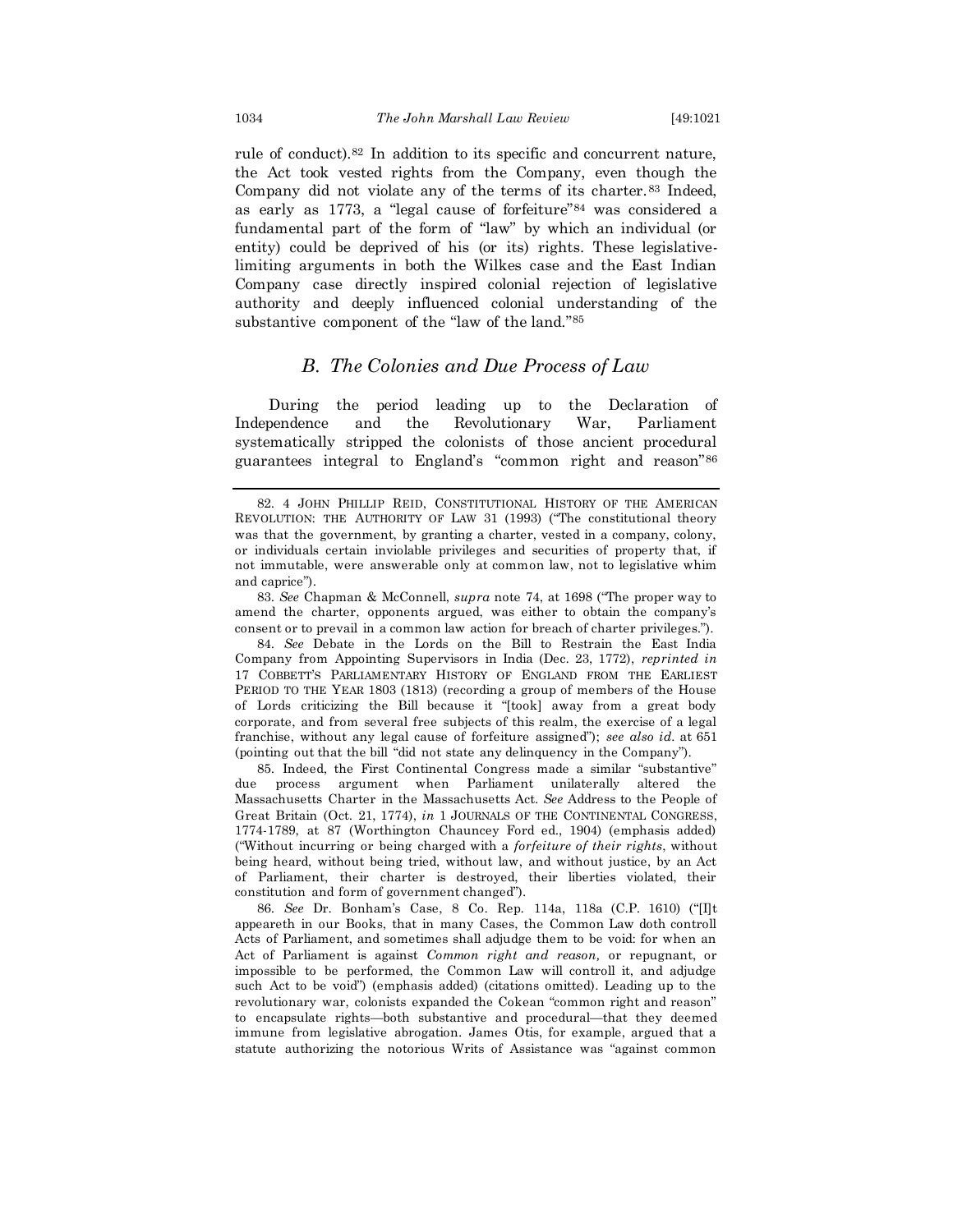and, from time immemorial,<sup>87</sup> inherent in the "law of the land."<sup>88</sup> Indeed, Parliament abrogated deep-rooted common law immunities at both the pre-trial and trial stages of civil and criminal prosecutions. In regard to pre-trial legal procedure,<sup>89</sup> Parliament authorized Writs of Assistance,<sup>90</sup> stationed standing armies amongst the colonists,<sup>91</sup> uprooted protections against selfincrimination, $92$  eviscerated the right to grand juries proceedings,  $93$ and limited access to the writ of habeas corpus.<sup>94</sup> In regard to trial

91. THE DECLARATION OF INDEPENDENCE para. 2 (U.S. 1776) ("He has kept among us, in times of peace, Standing Armies without the Consent of our legislatures").

92. Pittman, *supra* note 88, at 783-784 (tracing colonial apprehension for compelled self-incrimination to "the prerogative courts of Governor and Council, which . . . were very inquisitional and ofttimes overbearing.").

93. *See infra*, notes 76, 77. By transporting trials overseas and to admiralty courts, the Crown side-stepped the common law Grand Jury requirement.

94. *See* Max Rosenn, *The Great Writ-A Reflection of Societal Change*, 44 OHIO ST. L.J. 337, 338 (1983) ("The English Parliament had frequently suspended the writ during the seventeenth and eighteenth centuries, thereby permitting confinement without indictment, bail, or other judicial process").

right and reason" and thus "void." *See* Thomas Y. Davies, *Can You Handle the Truth? The Framers Preserved Common-Law Criminal Arrest and Search Rules in "Due Process of Law"-"Fourth Amendment Reasonableness" Is Only A Modern, Destructive, Judicial Myth,* 43 TEX. TECH L. REV. 51, 96 (2010). In 1765, John Adams argued that the Stamp Act was unconstitutional because it was "against reason." *Id.* at 97 (citations omitted).

<sup>87.</sup> Coke probably exaggerated the "ancient" status of many common law rights. *See* Gedicks, *supra* note 72, at 598. Notwithstanding, the colonists were more than eager to adopt Coke's Parliamentary-limiting ideology.

<sup>88.</sup> The founding charters of the colonies guaranteed the protection of Magna Carta and the common law. *See* R. Carter Pittman, *The Colonial Constitutional History of the Privilege Against*. *Self*-*Incrimination in America*, 21 VA. L. REV. 763, 766 (1935) (citation omitted) ("In all of the early American colonies, according to the royal instructions and granted charters, justice was to be administered as closely as possible 'to the common law of England and the Equity thereof,' and the colonists were to enjoy the privileges of Englishmen 'to all intents and purposes as if they had been abiding within . . . [the] realm of England").

<sup>89.</sup> "Pre-trial legal procedure" in this context refers to all laws and government acts pertaining to the search, arrest, detention, and accusation of persons. This distinction is embodied in the first eight Amendments to the Constitution, wherein search, arrest, detention, and accusation procedure is addressed in the Fourth and Fifth Amendments and trial and punishment procedure is addressed in the Sixth, Seventh, and Eight Amendments. U.S. CONST. amends. I-VIII.

<sup>90.</sup> *See* Thomas K*.* Clancy, *The Framers*' *Intent*: *John Adams*, *His Era, and the Fourth Amendment*, 86 IND*.* L.J. 979, 980 (2011) ("[T]he period of 1761 to 1791 was characterized by aggressive British search and seizure practices and was the era when the principles that found their way into the Fourth Amendment crystallized"); *see* Tracey Maclin *&* Julia Mirabella, *Framing the Fourth*, 109 MICH*.* L. REV. 1049, 1054 (2011) ("Hostility against writs of assistance and general searches spread to other colonies with the enforcement of the Townshend Revenue Act of 1767").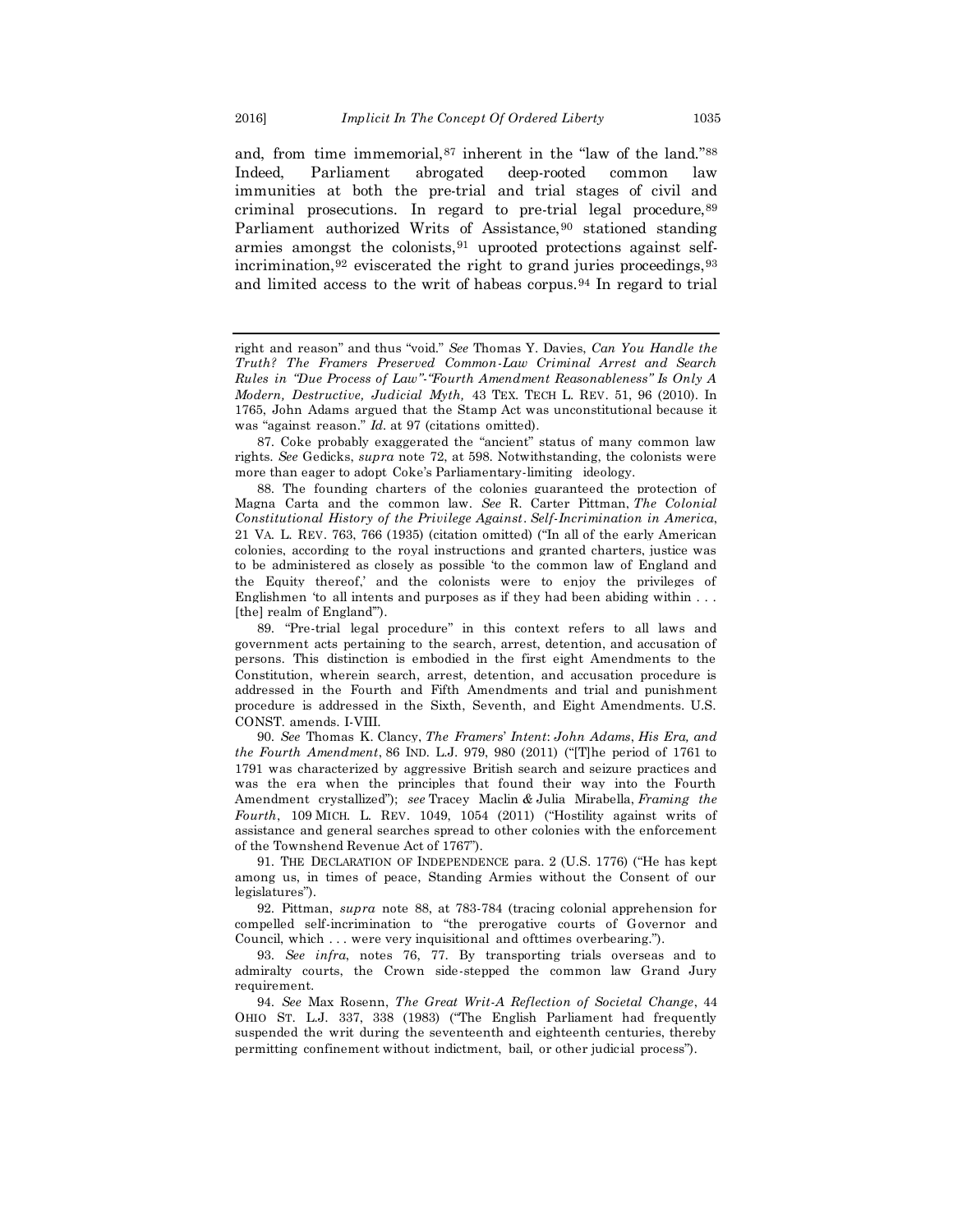procedure, Parliament stripped the colonist of a trial by jury,<sup>95</sup> a jury of one's own vicinage,<sup>96</sup> and, for all practical purposes, a defendant's right to call witnesses in his favor,  $97$  to present evidence for his defense, <sup>98</sup> and to have assistance of counsel. <sup>99</sup>

In opposition to these legislative usurpations, the colonists advanced two basic arguments. First, colonists argued that such Acts of Parliament were void as "against common right and reason."<sup>100</sup> Second, the colonists argued that such Acts were arbitrarily applied to the colonies and not the rest of England, and thus they could not properly be considered the "law of the land."<sup>101</sup> The first argument was a procedural one: it stressed that some common law procedural rights were so ancient, so embedded, and so fundamental, that even Parliament could not lawfully abrogate them.<sup>102</sup> The second argument was a substantive one: it recognized

96. DECLARATION OF INDEPENDENCE para. 2 (U.S. 1776) ("For transporting us beyond Seas to be tried for pretended offenses"). The Dockyards Act deprived colonists of the right to trial by local jurors by removing prosecutions for certain crimes to England. *See* Statement of Violations of Rights (Oct. 14, 1774), *supra* note 85, at 63-73 ("Resolved, N.C.D. That the following acts of parliament are infringements and violations of the rights of the colonists; and that the repeal of them is essentially necessary, in order to restore harmony between Great Britain and the American colonies, viz . . . Also 12 Geo. III. ch. 24, intituled, 'An act for the better securing his majesty's dockyards, magazines, ships, ammunition, and stores,' which declares a new offence in America, and deprives the American subject of a constitutional trial by jury of the vicinage, by authorizing the trial of any person, charged with the committing any offence described in the said act, out of the realm, to be indicted and tried for the same in any shire or county within the realm.").

97. THOMAS JEFFERSON, A SUMMARY VIEW OF THE RIGHTS OF BRITISH AMERICA 15 (1774) ("And the wretched criminal, if he happen to have offended on the American side, stripped of his privilege of trial by peers of his vicinage, removed from the place where alone full evidence could be obtained, without money, without counsel, without friends, without exculpatory proof, is tried before judged predetermined to condemn.").

98. *Id.*

99. *Id.*

100. *See* Davies, *supra* note 86, at 96 (citations omitted).

101. *See* THOMAS JEFFERSON, *supra* note 97, at 5 (condemning the "many unwarrantable encroachments and usurpations, attempted to be made by the legislature of one part of the empire, upon those rights which God and the laws have given equally and independently to all").

102. Thomas M. Cooley, A Treatise on the Constitutional Limitations Which Rest upon the Legislative Power of the States of the American Union 175 (1868) ("The maxims of Magna Charta and the common law are the interpreters of constitutional grants of power, and those acts which by those maxims the several departments of government are forbidden to do cannot be considered within any grant or apportionment of power which the people in general terms have made to those departments. The Parliament of Great Britain, indeed, as possessing the sovereignty of the country, has the power to

<sup>95.</sup> DECLARATION OF INDEPENDENCE para. 2 (U.S. 1776) ("For depriving us in many cases, of the benefits of Trial by Jury"). The Stamp Act authorized trial by vice-admiralty courts, which operated under admiralty law, not common law, procedures. Matthew P. Harrington, *The Legacy of the Colonial Vice-Admiralty Courts (Part II)*, 27 J. MAR. L. & COM. 323, 335 (1996).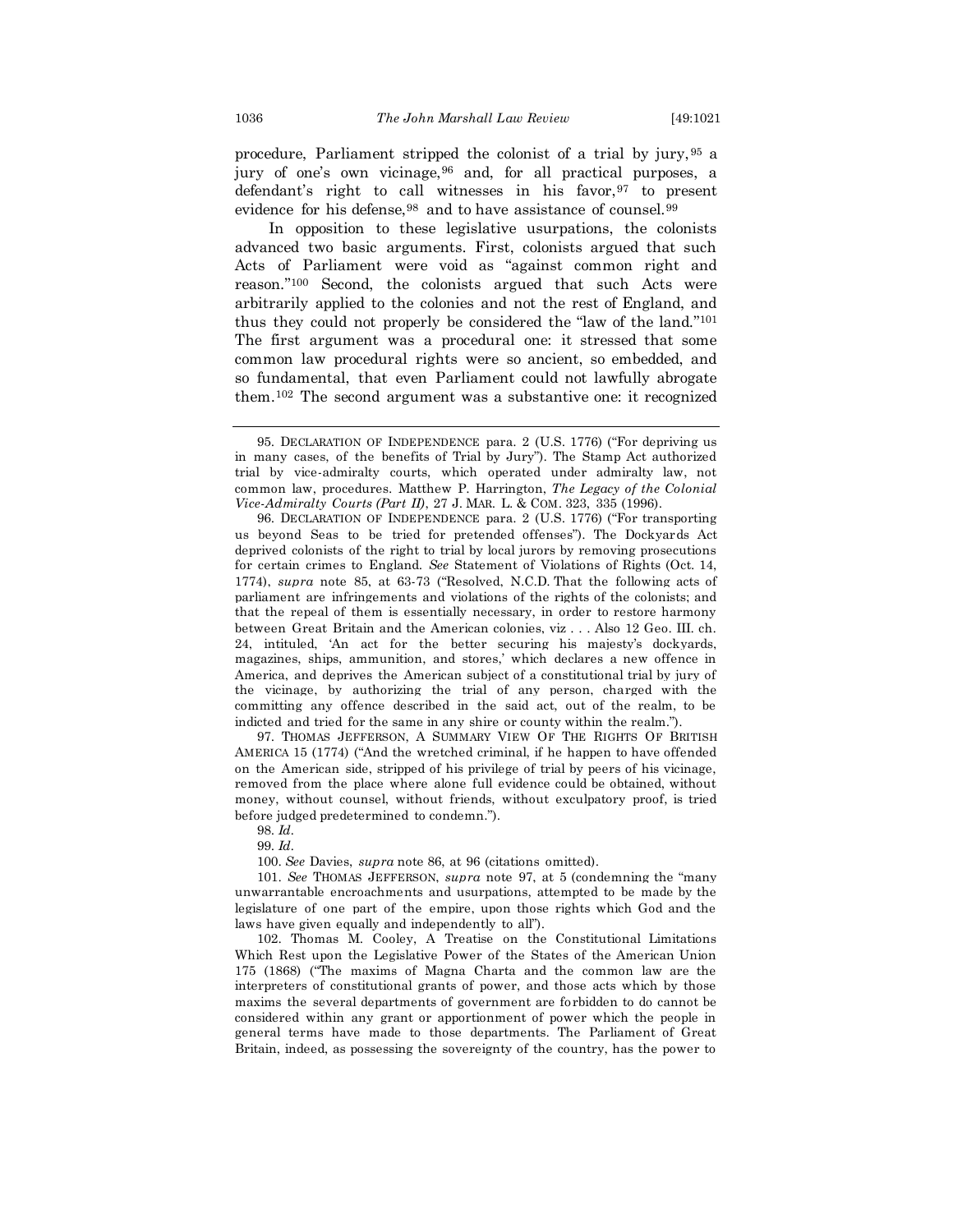that, according to the fundamental form of law, legislative acts had to be generally applicable to all English subjects—they could not simply apply to colonists.

After the colonies declared independence in 1776, most of the early states in writing (and all of them in practice) adopted the immortal "law of the land" guarantee.<sup>103</sup> While the provision's restraint on executive power was well-established and universally accepted among the several states in the pre-Constitutional era,<sup>104</sup> the provision's restraint on legislative power was still in its infancy and existed only by implication.<sup>105</sup> Since the phrase "law of

103. *See Duane L*. *Ostler*, *Bills of Attainder and the Formation of the American Takings Clause at the Founding of the Republic*, 32 CAMPBELL L. REV. 227, 232 n.20 (2010) (demonstrating that eleven early state constitutions contained "law of the land" provisions and the two other states had "structural constitutions" or retained their colonial charter).

104. *See* Chapman & McConnell, *supra* note 74, at 1782 ("The first, central, and largely uncontroversial meaning of 'due process of law,' the meaning established in Magna Charta and applied vigorously by Coke against the first two Stuart Kings, was that the executive may not seize the property or restrain the liberty of a person within the realm without legal authority arising either from established common law or from statute. In other words, executive decrees are not 'law'"). The provision's focus on executive restraint is evident in the early colony charters. *See* The Body of Liberties 1641, *reprinted in* A BIBLIOGRAPHICAL SKETCH OF THE MASSACHUSETTS COLONY FROM 1630 TO 1686 33 (William H. Whitmore ed. 1890) ("No mans life shall be taken away, no mans honour or good name shall be stayned, no mans person shall be arested, restrayned, banished, dismembred . . . unlesse it be by vertue or equitie of some expresse law of the Country waranting the same, established by a general Court and sufficiently published . . . .").

105. Although active only by implication, the "law of the land" provision's restraint on legislative action was nevertheless broadly recognized by several early state courts. *See* Chapman & McConnell, *supra* note 74, at 1707-08 (describing the Pennsylvania case of Isaac Austin where a land dispute was resolved by legislature act and "every branch of the Pennsylvania government concluded that the special and retrospective act . . . was beyond the legislature's constitutional power") (citations omitted); *Id.* at 1709 (describing the 1778 case of *Holmes v. Walton* where the New Jersey Supreme Court voided a legislative act that vested a small claims court with six jury members and no right of appeal to hear claims involving goods carried from British territories back to New Jersey because it was "contrary to the constitution of New Jersey" and "contrary to . . . the Law of the Land") (citations omitted); *Id.* at 1710 (describing the 1786 Rhode Island case of *Trevett v. Weeden* where a statute permitting buyers to force merchants to accept inflated paper money at face value in a "trial without any jury according to the laws of the land" was "strikingly repugnan[t]" because the "law of the land" necessarily included the right to trial by jury) (citations omitted); *id.* at 1713 (describing the 1786 North Carolina case *Bayard v. Singleton* where the North Carolina district

disregard fundamental principles, and pass arbitrary and unjust enactments; but it cannot do this rightfully . . ."). The early state constitutions, although in a largely unorganized and haphazard way, encapsulated many of these fundamental common law rights. *See* Holden v. James, 11 Mass. 396, 404 (1814) ("Many of the articles in that declaration of rights were adopted from the Magna Charta of England, and from the bill of rights passed in the reign of William and Mary.").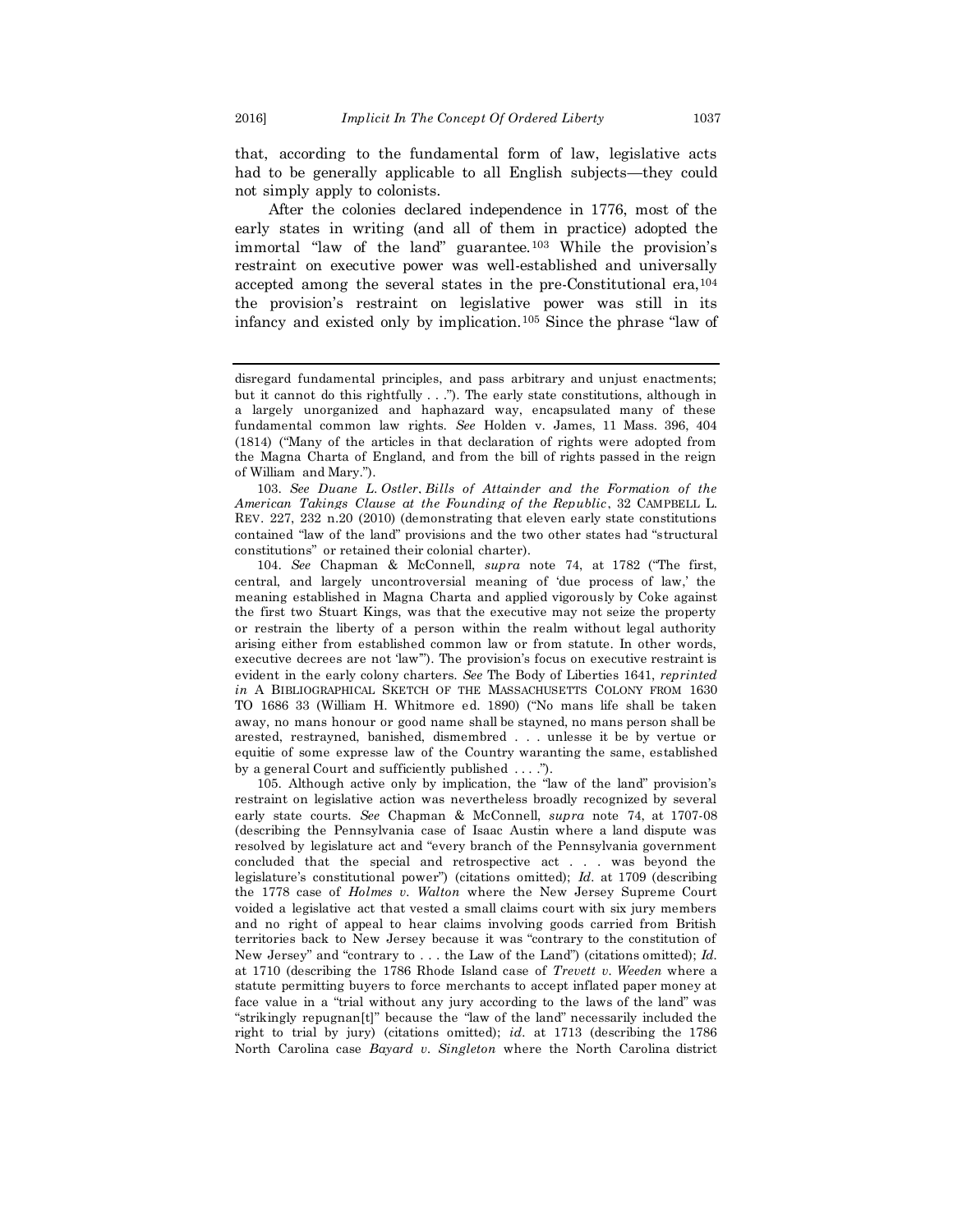the land," when read literally, suggested that the legislature could modify "the law," some state courts rejected the provision's restraint on legislative authority.<sup>106</sup> It was in New York where these conflicting interpretations were fully played out and conclusively resolved.

Following the revolutionary war, New York passed a law stripping loyalists of their citizenship.<sup>107</sup> Alexander Hamilton, writing under the pseudonym "Phocion," argued that such a legislative act was "contrary to the law of the land"<sup>108</sup> because legislatures cannot bypass judicial adjudications by passing retrospective punishments.<sup>109</sup> "Law of the land," Hamilton stressed, meant "due process of law, that is by indictment or presentment of good and lawful men, and trial and conviction in

106. State v. ---*,* 2 N.C. 28, 29, 1 Hayw. 38, 50 (1794) (accepting the state's argument that the North Carolina's *law of the land* clause gives the legislature free reign to alter or amend such law).

108. *Id*. at 1714 (quoting Alexander Hamilton, A Letter from Phocion to the Considerate Citizens of New York (Jan. 1-27, 1784), *reprinted in* 3 THE PAPERS OF ALEXANDER HAMILTON 483-497 (Harold C. Syrett & Jacob E. Cooke eds., 1962). The Act, according to Hamilton, violated "[t]he 13th article of the constitution [of New York]," Hamilton, *supra* note 108, which stated: "[n]o member of this state shall be disfranchised or defrauded of any of the rights or privileges sacred to the subjects of this state by the constitution, unless by the law of the land or the judgment of his peers." N.Y. CONST. of 1777, art. XIII, *in* 5 THE FEDERAL AND STATE CONSTITUTIONS: COLONIAL CHARTERS, AND OTHER ORGANIC LAWS OF THE STATES, TERRITORIES, AND COLONIES NOW OR HERETOFORE FORMING THE UNITED STATES OF AMERICA [hereinafter THE FEDERAL AND STATE CONSTITUTIONS] 2623, 2632 (Francis Newton Thorpe ed., 1909)).

109. *See* Hamilton, A Letter from Phocion to the Considerate Citizens of New York (Jan. 1-27, 1784), *supra* note 108 (stating that the legislature "cannot, without tyranny, disfranchise or punish whole classes of citizens by general descriptions, without trial and conviction of offences known by laws *previously established* declaring the offence and prescribing the penalty") (emphasis added); *Id.* at 483 ("The spirit of Whiggism, cherishes legal liberty, holds the right of every individual sacred, condemns or punishes no man without regular trial, and conviction of some crime declared by *antecedent laws* . . .") (emphasis added); *Id.* at 487 ("No citizen can be deprived of any right which the citizens in general are entitled to, unless *forfeited by some offense*") (emphasis added).

court declared that a statute requiring courts to dismiss suits against purchasers of forfeited Tory estates was unconstitutional because it deprived a citizen of his '"right to a decision of his property by a trial by a jury"' and '"ordered, that the suits in question should stand for trial in the next term, according to the course of the common law of the land"') (citations omitted); *see also* Bank of Columbia v. Okely, 17 U.S. (4 Wheat.) 235, 244 (1819) ("As to the words from Magna Charta, incorporated into the Constitution of Maryland after volumes spoken and written with a view to their exposition, the good sense of mankind has at length settled down to this: that they were intended to secure the individual from the arbitrary exercise of the powers of government, unrestrained by the established principles of private rights and distributive justice.").

<sup>107.</sup> Chapman & McConnell, *supra* note 74, at 1713.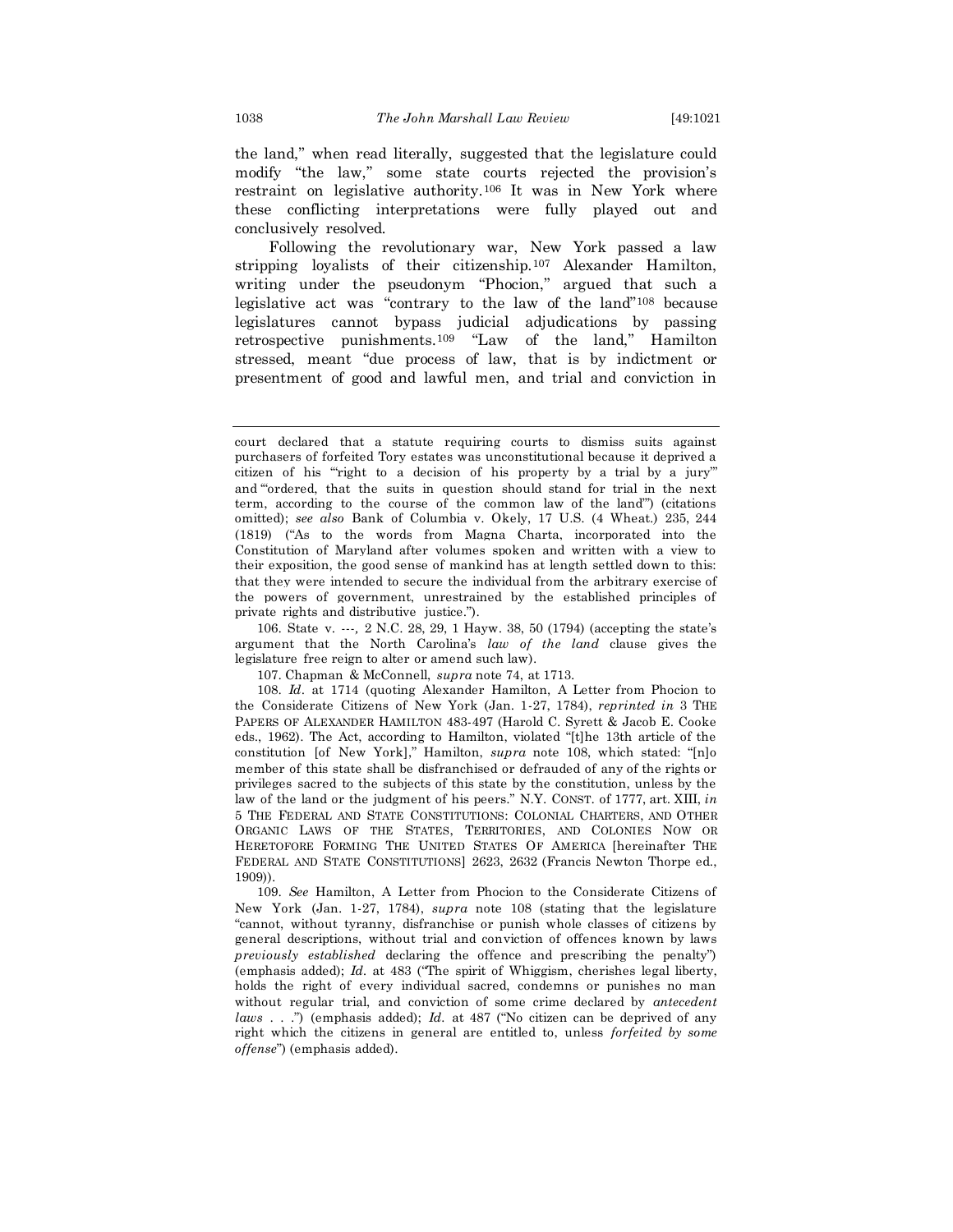consequence."<sup>110</sup> The act before the New York legislature, however, bypassed the judicial branch and rendered judgment *ipse dixit*. To Hamilton, this was illegitimate and unconstitutional. Specifically, Hamilton believed that "law of the land" was best interpreted as "due process of law" and that "due process of law" mandated certain modes of "process" to bring individuals to court (and a trial in consequence). The legislature, therefore, cannot bypass those requirements by preemptively rendering judgment through legislation; legislatures may only create general and prospective

By the law of the land is most clearly intended the general law; a law, which hears before it condemns; which proceeds upon inquiry, and renders judgment only after trial. The meaning is, that every citizen shall hold his life, liberty, property, and immunities, under the protection of the general rules which govern society. Every thing which may pass under the form of an enactment, is not, therefore, to be considered the law of the land. If this were so, acts of attainder, bills of pains and penalties, acts of confiscation, acts reversing judgments, and acts directly transferring one man's estate to another, legislative judgments, decrees, and forfeitures, in all possible forms, would be the law of the land.

Trs. of Dartmouth College v. Woodward, 17 U.S. (4 Wheat.) 518, 1819 U.S. LEXIS 330, at \*82 (1819). Webster's *law of the land* argument centered on a substantive due process of law interpretation of the clause, which, as explained above, rests upon a separation-of powers-doctrine. Not surprisingly, therefore, Webster's separation of powers argument was nearly identical:

By these acts, the legislature assumes to exercise a judicial power. It declares a forfeiture, and resumes franchises, once granted, without trial or hearing. If the constitution be not altogether wastepaper, it has restrained the power of the legislature in these particulars. If it has any meaning, it is, that the legislature shall pass no act directly and manifestly impairing private property, and private privileges. It shall not judge, by act. It shall not decide by act. It shall not deprive, by act. But it shall leave all these things to be tried and adjudged by the law of the land.

*Id.* at \*80. Crucially, Webster's substantive due process of law argument in *Woodward* was widely considered the correct interpretation of the Due Process Clause for several decades thereafter. *See* COOLEY, *supra* note 102, at 353 ("No definition [of the "law of the land" clause], perhaps, is more often quoted than that by Mr. Webster in the Dartmouth College case . . . .").

<sup>110.</sup> *Id.* (emphasis omitted); *see also id.* at 487 ("It has been seen that the regular and constitutional mode of ascertaining whether this forfeiture has been incurred, is by legal process, trial and conviction."). This is what Hamilton meant by the statement, "the words 'due process' have a precise technical import, and are only applicable to the process and proceedings of the courts of justice . . . ." Hamilton, Remarks on an Act for Regulating Elections, New York Assembly (Feb. 6, 1787), *supra* note 60. Contrary to some erroneous interpretations, Hamilton was not saying that due process of law does not apply to the legislature or only restricts the courts; instead, he was saying that individuals can only be deprived of their life, liberty, or property through regular *judicial* determinations—not by legislative judgments. *See id.* The Supreme Court later reiterated this same "law of the land" interpretation: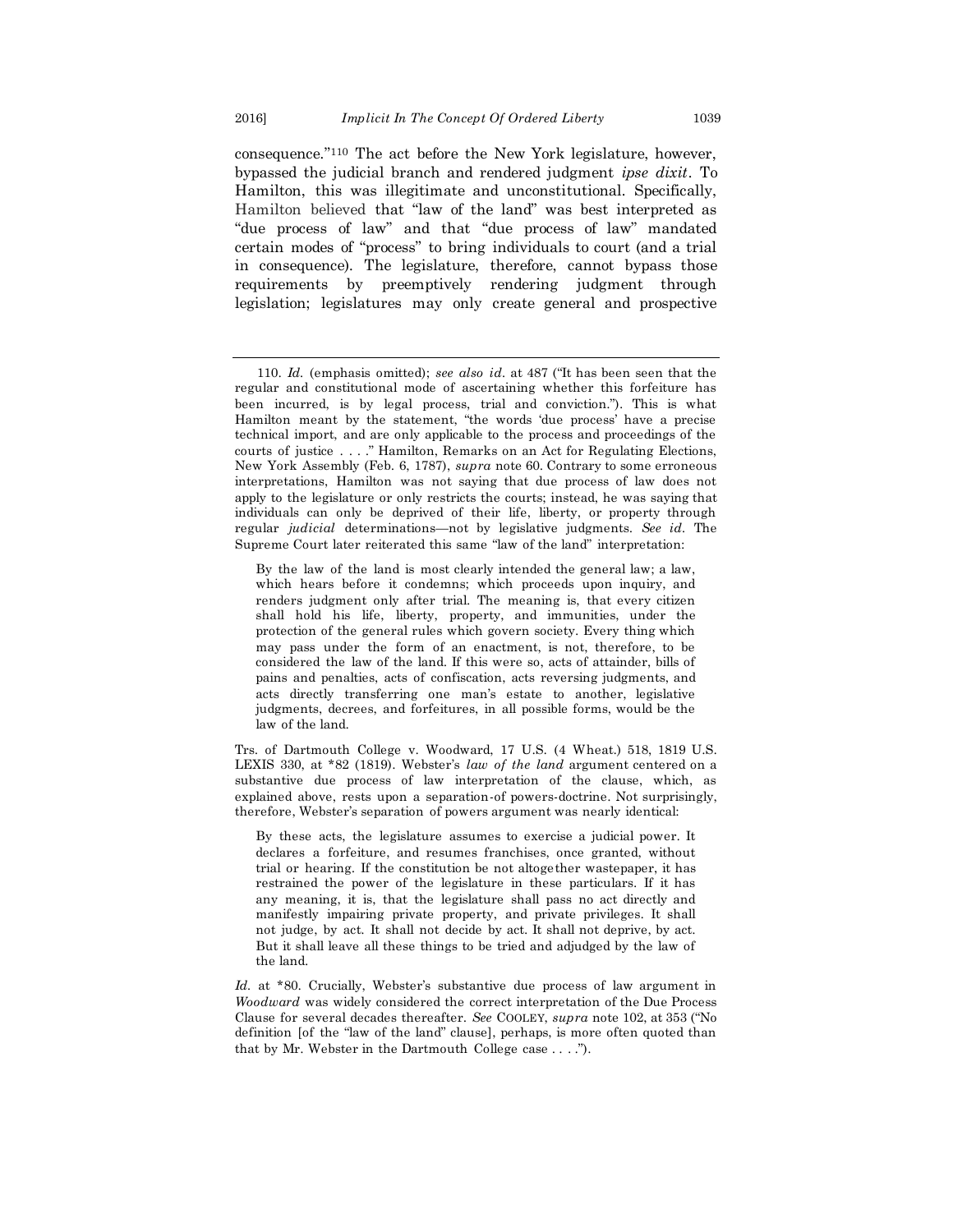rule of conduct.<sup>111</sup> As discussed below, these events in New York, along with Hamilton's interpretation of the "law of the land" as "due process of law," directly influenced the Framers' (particularly James Madison's) adoption of the term "due process of law" in the Fifth Amendment as well as the nation's understanding of the term in general.

## *C. The United States Constitution and Due Process of Law*

The unamended 1787 Constitution included a number of provisions that guaranteed, in part, both procedural due process of law and substantive due process of law. Explicitly, the Constitution safeguarded procedural due process of law by declaring that "[t]he privilege of the writ of habeas corpus shall not be suspended, unless when in cases of rebellion or invasion the public safety may require it,"<sup>112</sup> and that "[t]he trial of all crimes, except in cases of impeachment, shall be by jury; and such trial shall be held in the state where the said crimes shall have been committed."<sup>113</sup> Implicitly, the Constitution's drafters relied upon the continuation and importance of the common law, with all of its ancient immunities and protections.<sup>114</sup> Regarding substantive due

<sup>111.</sup> *See* Hamilton, A Letter from Phocion to the Considerate Citizens of New York (Jan. 1-27, 1784), *supra* note 108 (stating that the legislature "cannot, without tyranny, disfranchise or punish whole classes of citizens by general descriptions, without trial and conviction of offences known by laws *previously established* declaring the offence and prescribing the penalty") (emphasis added).

<sup>112.</sup> U.S. CONST. art. I, § 9, cl. 2.

<sup>113.</sup> U.S. CONST. art. III, § 2, cl. 3.

<sup>114.</sup> *See* Statement of Violations of Rights (October 14, 1774), *supra* note 85 ("Resolved, N.C.D. 5. That the respective colonies are entitled to the common law of England, and more especially to the great and inestimable privilege of being tried by their peers of the vicinage, according to the course of that law"); Northwest Ordinance Art. 2, SECOND CONTINENTAL CONGRESS (1787) ("Art. 2. The inhabitants of the said territory shall always be entitled to the benefits . . . of judicial proceedings according to the course of the common law"). Textualists and Originalists have difficulty explaining that the unamended Constitution was purposely framed around a system of law that would have protected all of those deep-rooted privileges and immunities firmly entrenched in the common law, many of which would later be attached to the Constitution in the first eight Amendments. Courts were expected to preserve and protect the People's fundamental common law rights from executive and legislative incursion, just as they did during the Stamp Act and during the Articles of Confederation. *See* Edmund Randolph, Suggestions for the Conciliation of the Small States (July 10, 1787), in 4 THE FOUNDERS' CONSTITUTION 597 (Philip B. Kurland & Ralph Lerner eds., 1987) ("[A]ny individual conceiving himself injured or oppressed by the partiality or injustice of a law of any particular State may resort to the National Judiciary, who may adjudge such law to be void, if found contrary to the principles of equity and justice").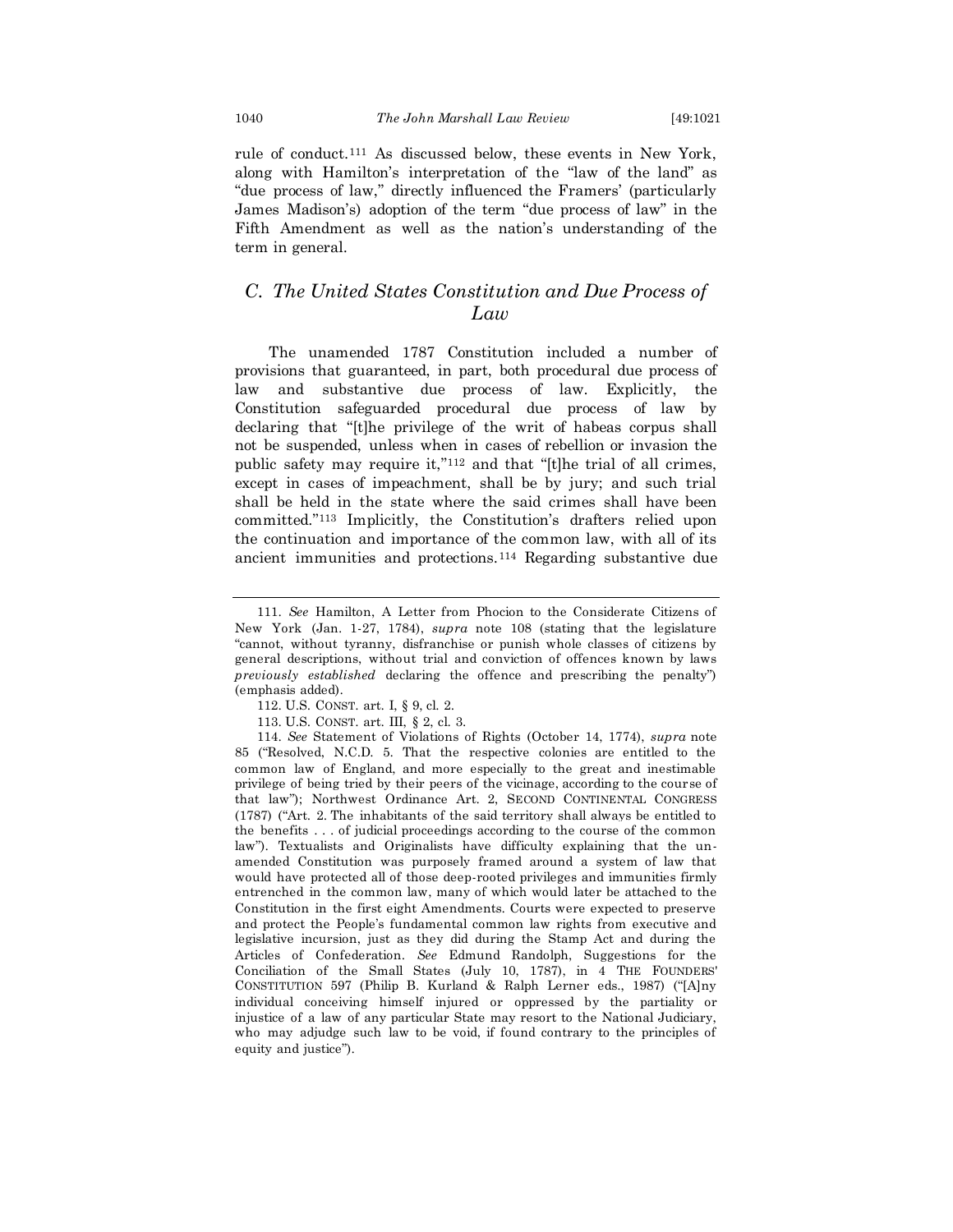process of law, the unamended Constitution explicitly declared that "[n]o bill of attainder or ex post facto Law shall be passed,"<sup>115</sup> and that "[n]o state shall . . . pass any bill of attainder, ex post facto law, or law impairing the obligation of contracts."<sup>116</sup> By its very structure and design, the Constitution recognized and gave full effect to the separation-of-powers doctrine.<sup>117</sup>

These provisions, however, were by no means exhaustive. In fact, one of the arguments in favor a Bill of Rights—which turned one of the strongest argument against a Bill of Rights on its head—was that the inclusion of some common law protections in

117. THE FEDERALIST NO. 47 (James Madison) ("The entire legislature can perform no judiciary act . . . ."); *Id.* (quoting Montesquieu) ("Were the power of judging joined with the legislative, the life and liberty of the subject would be exposed to arbitrary control, for the judge would then be the legislator."); THOMAS JEFFERSON, NOTES ON THE STATE OF VIRGINIA 123-34 (Lilly & Wait 1832) ("The concentrating [of the three branches of a government] in the same hands is precisely the definition of despotic government . . . . "If therefore the legislature assumes executive and judiciary powers, no opposition is likely to be made; nor, if made, can it be effectual; because in that case they may put their proceedings into the form of an act of assembly, which will render them obligatory on the other branches. They have accordingly, in many instances, decided rights which should have been left to judiciary controversy . . . ."); Mugler v. Kansas, 123 U.S. 623, 662 (1887) ("[I]t is a fundamental principle in our institutions, indispensable to the preservation of public liberty, that one of the separate departments of government shall not usurp powers committed by the Constitution to another department"); MD. CONST. of 1776 art. 8, *reprinted in* 3 THE FEDERAL AND STATE CONSTITUTIONS, *supra* note 108, at 1686, 1742 ("That the legislative, executive and judicial powers of government, ought to be forever separate and distinct from each other . . . ."); GA. CONST. of 1777, art. I, *reprinted in* 2 THE FEDERAL AND STATE CONSTITUTIONS, *supra* note 108, at 777, 778 ("The legislative, executive, and judiciary departments shall be separate and distinct, so that neither exercise the powers properly belonging to the other."); MASS. CONST. of 1780, art. XXX, *reprinted in* 3 THE FEDERAL AND STATE CONSTITUTIONS, *supra* note 108, at 1888, 1893 ("In the government of this commonwealth, the legislative department shall never exercise the executive and judicial powers, or either of them; the executive shall never exercise the legislative and judicial powers, or either of them; the judicial shall never exercise the legislative and executive powers, or either of them; to the end it may be a government of laws, and not of men."); VT. CONST. of 1793, Ch. 2, § 6, *reprinted in* 6 THE FEDERAL AND STATE CONSTITUTIONS, *supra* note 108, at 3762, 3765 ("The Legislative, Executive and Judiciary departments shall be separate and distinct, so that neither exercise the powers properly belonging to the other."). Judicial review in early America consistently focused on the separation of powers and legislative adjudications. *See* William M. Treanor, *Judicial Review Before Marbury*, 58 STAN. L. REV. 455, 460 (2005) (demonstrating that pre-*Marbury* judicial review focused on "invalidat[ing] statutes that trenched on judicial authority and autonomy.").

<sup>115.</sup> U.S. CONST. art. I, § 9, cl. 3.

<sup>116.</sup> U.S. CONST. art. I, § 10, cl. 1; *see also* U.S. v. Brown, 381 U.S. 437, 440 (1965) ("[T]he Bill of Attainder Clause was intended not as a narrow, technical (and therefore soon to be outmoded) prohibition, but rather as an implementation of the *separation of powers*, a general safeguard against legislative exercise of the judicial function or more simply - trial by legislature.") (emphasis added).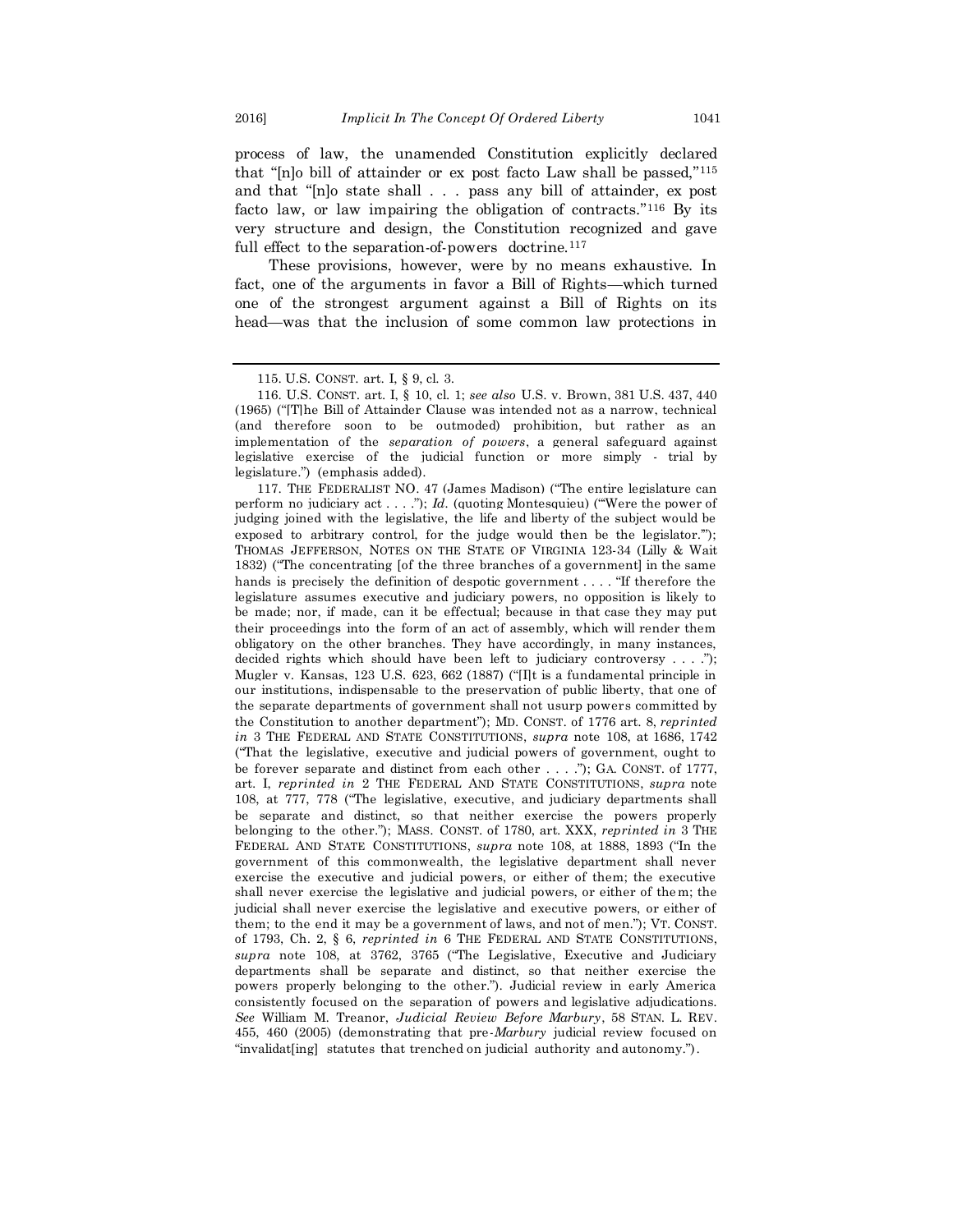the unamended Constitution (such as trial by jury in criminal cases), implied the exclusion of other important common law protections and immunities (such as trial by jury in civil cases or the right against self-incrimination).<sup>118</sup> Therefore, it is reasonable to infer that the Framers drafted the Constitution (even absent a Bill of Rights) with the intention and expectation that the many deep-rooted common law immunities would remain intact and inviolate, as they had in England for hundreds of years, and as they had in the colonies before British overreach in the mideighteenth century. That is why the "Federalists," who fully embraced inviolate common law rights, and who vociferously opposed their abrogation by Parliament leading up to the Revolution, nevertheless opposed the addition of a Bill of Rights to the Constitution.<sup>119</sup> Among their many fears of including a Bill of Rights was the implication, which seems unfortunately strong today, that the inclusion of several fundamental common law rights would imply the exclusion of other equally important rights. The Ninth Amendment was thus inserted into the first set of Amendments in order to quell this concern by constitutionally recognizing the existence, importance, and inviolability of other, unenumerated fundamental common law immunities and protections.<sup>120</sup>

Among the list of amendments James Madison presented to Congress in the summer of 1789 was the requirement that "[n]o person shall be . . . deprived of life, liberty, or property, without due process of law."<sup>121</sup> Madison's proposed and ultimately ratified provision is important for two reasons. First, Madison's use of "due

121. *See* U.S. CONST. amend V.

<sup>118.</sup> *See* 1 ANNALS OF CONGRESS 456 (1789) (Joseph Gales ed., 1851) (James Madison) ("It has been objected also against a bill of rights, that, by enumerating particular exceptions to the grant of power, it would disparage those rights which were not placed in that enumeration; and it might follow, by implication, that those rights which were not singled out, were intended to be assigned into the hands of the General Government, and were consequently insecure. This is one of the most plausible arguments I have ever heard urged against the admission of a bill of rights into this system; but, I conceive, that it may be guarded against.").

<sup>119.</sup> *See* Gedicks, *supra* note 74, at 636 ("Federalist arguments rested on the twin assumptions that natural and customary rights existed independently of the federal Constitution or any other text, and that the federal judiciary would be empowered to invalidate acts of Congress or state legislatures intruding upon such rights.").

<sup>120.</sup> 1 ANNALS OF CONGRESS 452 (1789) (Joseph Gales ed., 1851) (James Madison) ("The exceptions here or else-where in the constitution, made in favor of particular rights, shall not be so construed as to diminish the just importance of other rights retained by the people; or as to enlarge the powers delegated by the constitution; but either as actual limitations of such powers, or a inserted merely for greater caution"). To the extent that they are recoverable, these rights should be recognized and protected as rights "deeply rooted in this Nation's history and tradition." Moore v. City of East Cleveland, 431 U.S. 494, 503 (1977).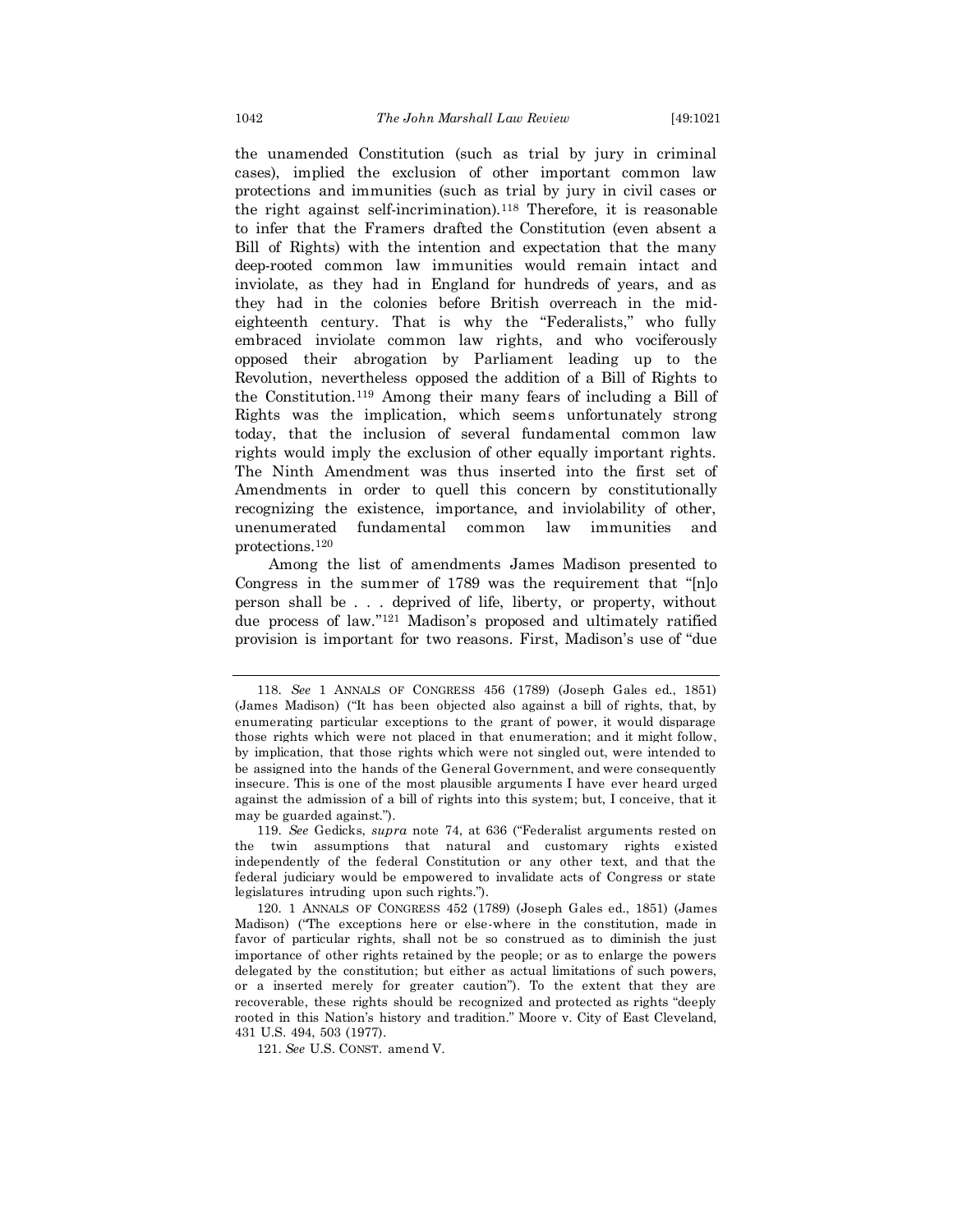process of law" instead of the more prevalent "law of the land" was almost certainly provoked by the New York's "law of the land" dispute,<sup>122</sup> as New York was the only state that proposed using the term "due process of law" in the Bill of Rights.<sup>123</sup> Madison regularly consulted with New Yorker Hamilton as a co-author of the *Federalist Papers*, and Madison's proposal inserted the "due process" provision in Article I, Section 9 (which listed limitations on the legislature) and after Clause 3 (which prohibited legislative judgments in the form of bills of attainder and ex post facto laws).<sup>124</sup> Although the Constitution's provision against bills of attainder and ex post facto laws banned specific forms of legislative judgments, the addition of the "due process of law" clause arguably effectuated a general constitutional ban on legislative adjudications.<sup>125</sup> As Hamilton had stressed during the New York controversy, "due process of law" meant that only courts of justice—via fundamental common law modes and procedures can punish; the legislature can only pass general and prospective rules of conduct.<sup>126</sup>

When the Fifth Amendment was proposed and ratified, therefore, "due process of law" not only preserved deep-rooted common law "procedural" rights; it also mandated that the legislature pass only "general and prospective rule of conduct" when deprivation of rights are at stake. The most comprehensive and correct early explications of this provision, which capture both its procedural and substantive implications, are found in *Hoke v. Henderson*, <sup>127</sup> *Taylor v. Porter*, <sup>128</sup> and *Wynehamer v People*. 129130

124. Madison's original placement of the provision as a restraint against the legislature is consistent with Madison's use of the phrase "due process of law" instead of "law of the land." *See* Wynehamer v. People, 13 N.Y. 378, 433 (1856) ("But the meaning was rendered more clear by the paraphrase of this article of Magna Charta, which was inserted in a subsequent statute securing privileges to the people, passed in the reign of Edward III., in which the clause, 'but by the law of the land or the judgment of his peers,' was changed to the words, 'without being brought to answer by due process of law.' This change shows that the object of the provision was, in part at least, to interpose the judicial department of the government as a barrier against aggressions by the other departments").

125. *See* Chapman & McConnell, *Due Process*, *supra* note 74, at 1718-19.

126. *See* Alexander Hamilton, A Letter from Phocion to the Considerate Citizens of New York (Jan. 1-27, 1784), *reprinted in supra* 3 THE PAPERS OF ALEXANDER HAMILTON, *supra* note 108, at 483-97.

127. Hoke v. Henderson, 15 N.C. 1, 15-16 (1833) ("In reference to the infliction of punishment and divesting of the rights of property, it has been repeatedly held in this State, and it is believed, in every other of the Union, that there are limitations upon the legislative power, notwithstanding those

<sup>122.</sup> *See* Alexander Hamilton, A Letter from Phocion to the Considerate Citizens of New York (Jan. 1-27, 1784), *reprinted in supra* 3 THE PAPERS OF ALEXANDER HAMILTON, *supra* note 108, at 483-97.

<sup>123.</sup> Andrew T. Hyman, *The Little Word "Due*," 38 AKRON L. REV. 1, 6 (2005) ("[t]he New York ratification convention first proposed the 'due process' language for inclusion in the Bill of Rights . . . .").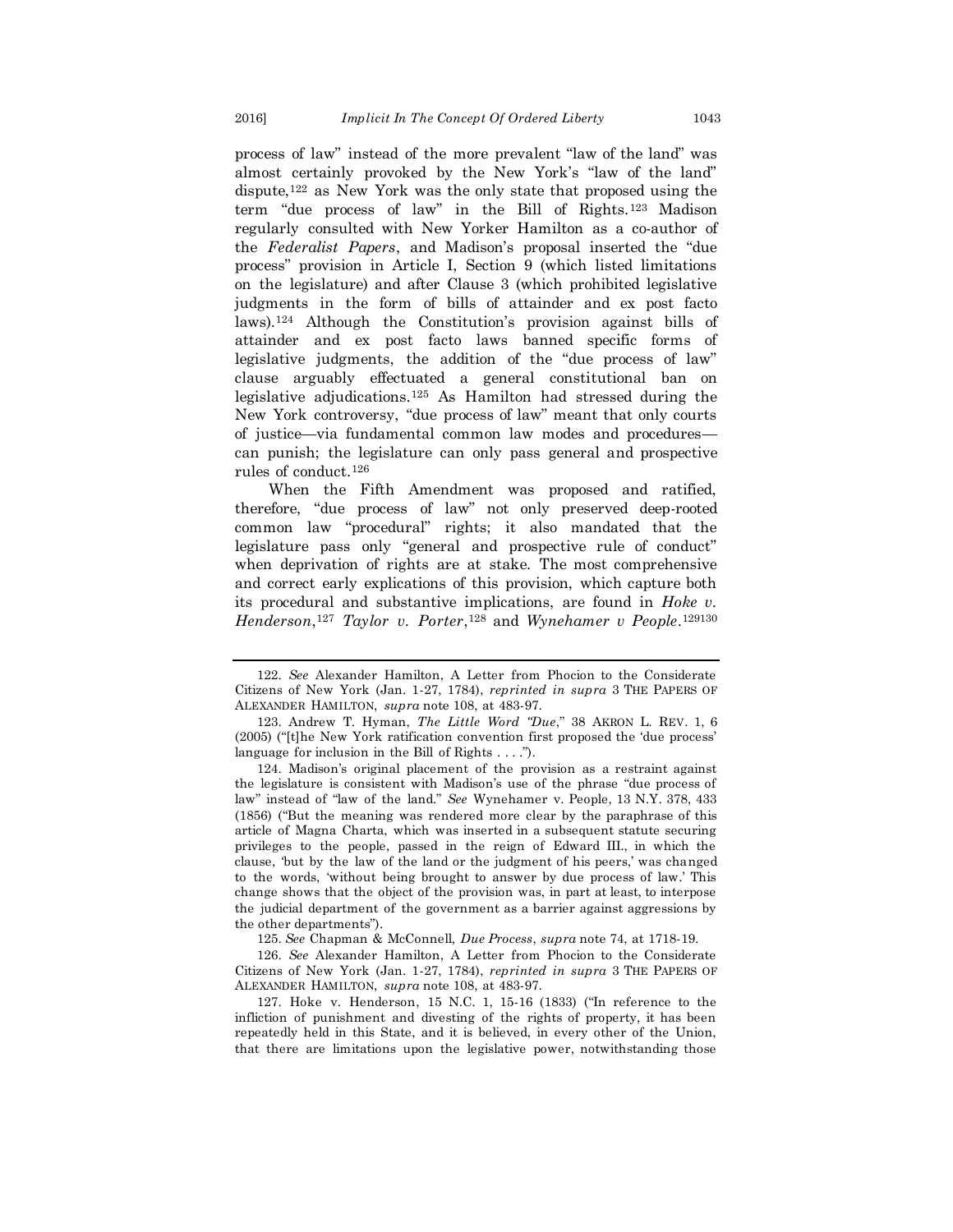words; and that the clause itself means that such legislative acts, as profess in themselves directly to punish persons or to deprive the citizen of his property, without trial before the judicial tribunals, and a decision upon the matter of right, as determined by the laws under which it vested, according to the course, mode and usages of the common law as derived from our forefathers, are not effectually 'laws of the land,' for those purposes."). This was more or less the same interpretation the North Carolina Supreme Court handed down 28 years earlier. *See* Trustees of the Univ. of North Carolina v. Foy and Bishop 5 N.C. (1 Mur.) 57, 63 (1805) ("[I]ndividuals shall not be so deprived of their liberties or properties, unless by a trial by Jury in a Court of Justice, according to the known and establish rules of decision, derived from the common law . . .

. [and] [t]he property vested in the Trustees must remain for the uses intended for the University, until the Judiciary of the country in the usual and common form, pronounce them guilty of such acts, as will, in law, amount to a forfeiture of their rights or dissolution of their body.").

128. Taylor v. Porter & Ford, 4 Hill 140, 145-47 (N.Y. Sup. Ct. 1843) ("The words 'law of the land,' as here used, do not mean a statute passed for the purpose of working the wrong. That construction would render the restriction absolutely nugatory, and turn this part of the constitution into mere nonsense . . . . [t]he meaning of the section, then, seems to be, that no member of the state shall be disfranchised of any of his rights and privileges, unless the matter be adjudged against him upon trial had according to the course of the common law. It must be ascertained judicially that he has forfeited his privileges . . . [by] a prosecution or suit instituted and conducted according to the prescribed forms and solemnities for ascertaining guilt, or determining the title to property"). This decision is consistent with the earlier New York case, Barker v. People, 3 Cow. 686, 707 (1824) ("If [the right of office] is taken from none but malefactors, in punishment for offences declared by law, and ascertained in the due course of justice, the sense of the whole constitution, is maintained . . . .").

129. Wynehamer v. People, 13 N.Y. 378, 392-93 (1856) (Comstock, J.) ("To say, as has been suggested, that 'the law of the land,' or 'due process of law,' may mean the very act of legislation which deprives the citizen of his rights, privileges or property, leads to a simple absurdity. The constitution would then mean, that no person shall be deprived of his property or rights, unless the legislature shall pass a law to effectuate the wrong, and this would be throwing the restraint entirely away. The true interpretation of these constitutional phrases is, that where rights are acquired by the citizen under the existing law, there is no power in any branch of the government to take them away; but where they are held contrary to the existing law, or are forfeited by its violation, then they may be taken from him--not by an act of the legislature, but in the due administration of the law itself, before the judicial tribunals of the state"); *Id.* at 477 (Selden, J, concurring) ("Either the guarantee of a judicial trial, according to the course of the common law, is a nullity, or this provision is void. But I am prepared to go further, and to hold that all those fundamental rules of evidence which, in England and in this country, have been generally deemed essential to the due administration of justice, and which have been acted upon and enforced by every court of common law for centuries, are placed by the constitution beyond the reach of legislation. They are but the rules which reason applies to the investigation of truth, and are of course in their nature unchangeable. If it does not follow that to determine what they are, as applicable to judicial proceedings, is a judicial and not a legislative power, still they must necessarily be included in the phrase, 'due process of law.' If this be not the true interpretation of the constitution; if the legislature, in addition to declaring what acts and what intentions shall be criminal, can also dictate to courts and juries the evidence,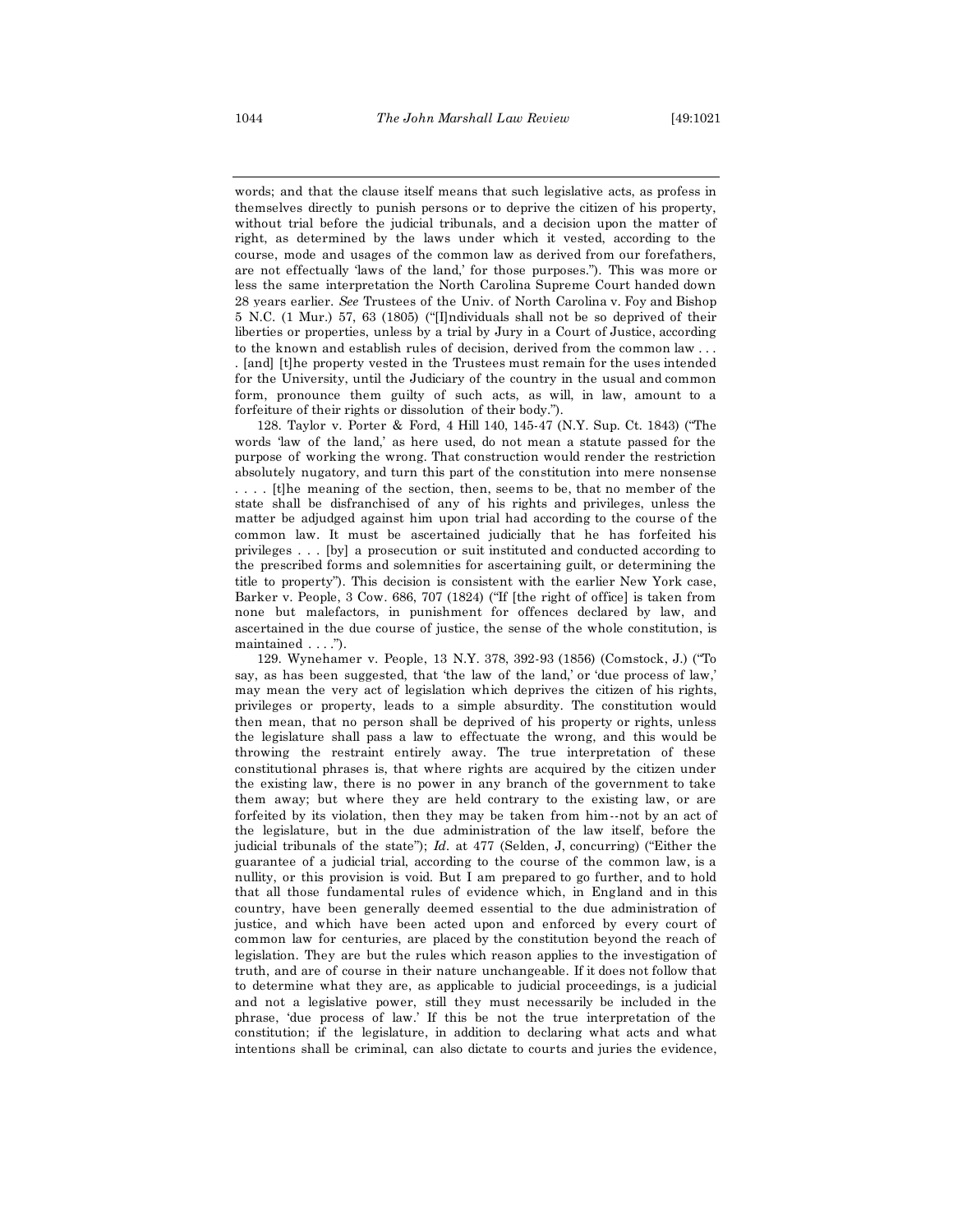Save for these exceptional expositions, most court decisions focused *either* upon procedural due process of law or upon substantive due process of law.

## *D. Modern Substantive Due Process*

Because it is the role and duty of the courts to "tell what the law is,"<sup>131</sup> because courts must follow the Constitution over conflicting laws,<sup>132</sup> and because the Constitution's Due Process Clause prohibits legislative judgments, it is the duty of judges to invalidate all legislative acts that assume the character of an adjudication.<sup>133</sup> The crucial question, therefore, is what constitutes

130. The United States Supreme Court cited *Hoke* and *Taylor* in its first comprehensive treatment of the Due Process Clause in 1856. *See* Murray's Lessee v. Hoboken Land & Improvement Co., 59 U.S. 272, 280 (1856).

131. Marbury v. Madison, 5 U.S. 137, 177 (1803) ("It is emphatically the province and duty of the judicial department to say what the law is.").

132. *See id.* at 180 ("[A] law repugnant to the constitution is void . . . .").

133. *See* Hurtado v. California, 110 U.S. 516, 535-36 (1884) (stating that "[i]t is not every act, legislative in form, that is law. Law is something more than mere will exerted as an act of power" and excluding, as not due process of law, "legislative judgments and decrees, and other similar special, partial and arbitrary exertions of power under the forms of legislation" because "[a]rbitrary power, enforcing its edicts to the injury of the persons and property of its subjects, is not law, whether manifested as the decree of a personal monarch or of an impersonal multitude."); s*ee also* Calder v. Bull, 3 U.S. 386, 388-89 (1798) (condemning ex post facto laws, bills of attainder, and bills of pains and penalties as "legislative judgments" and "exercise[s] of judicial power" and stating that such "acts" of the legislature "cannot be considered a rightful exercise of legislative authority"); Lewis v. Webb, 3 Me. 326, 331 (1825) ("[I]f the legislature undertake to exercise judicial power, they invade the province of the judiciary; because the constitution and the laws have placed all the judicial power in other hands."); Jones' Heirs v. Perry, 18 Tenn. 59, 74-75 (1836) ("[T]he legislature is not sovereign; that it is not the

and change the legal presumptions upon which they shall convict or acquit, there is no barrier to legislative despotism; and the separation of the legislative and judicial departments of the government, the guarantee of trial by jury, and of a trial according to the course of the common law, have all failed to afford any substantial security to individual rights."). This decision was an enlargement of the explication given by the court just two years prior. *See* Westervelt v. Gregg, 12 N. Y. 202. 209 (1854) ("Due process of law undoubtedly means, in the due course of legal proceedings, according to those rules and forms which have been established for the protection of private rights. Such an act as the legislature may, in the uncontrolled exercise of its powers, think fit to pass, is, in no sense, the process of law designated by the constitution"). Although its interpretation was arguably overextended in some instances, *Wynehamer*'s influence was, nonetheless, important and extensive. *See* Ryan C. Williams, *The One and Only Substantive Due Process Clause*, 120 YALE L.J. 408, 469 n.280 (2010) ("Though courts in most other states rejected the specific holding of Wynehamer, namely that prohibition legislation violated the due process and law-of-the-land provisions of state constitutions . . . the decision itself was approvingly cited by multiple courts and constitutional treatise writers around the time of the Fourteenth Amendment's enactment.").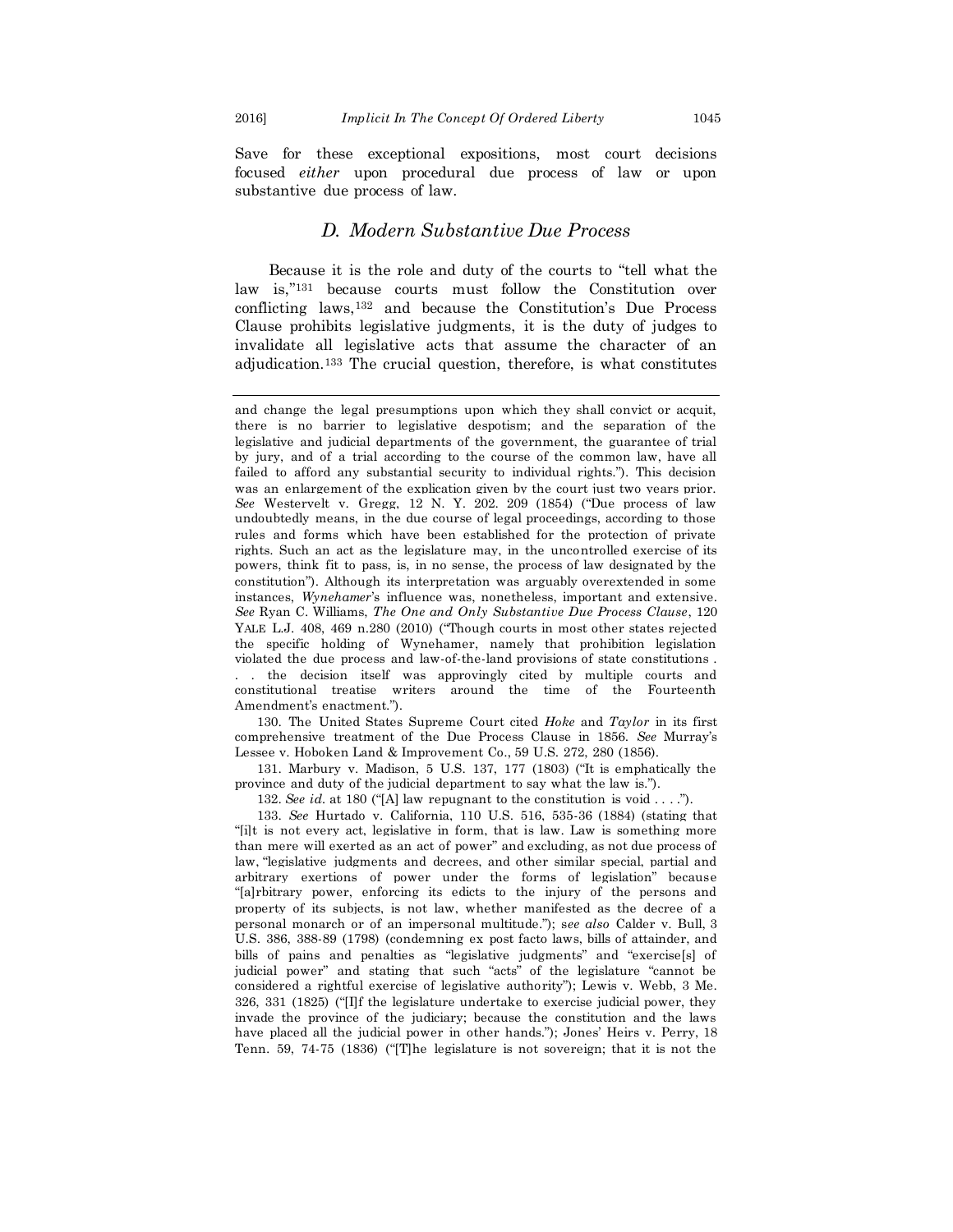a "legislative judgment?" As discussed above, "law"—in the context of a deprivation of rights134—is a "general and prospective rule of conduct"<sup>135</sup> while a "judgment" is a "special and retroactive punishment." A legislative act assumes the character of a judgment, therefore, when it is not "generally applicable," when it is not "prospective," or when it is not a "rule of conduct." Accordingly, because "special" legislative acts are not generally applicable, it is arguably the duty of the courts to invalidate them.<sup>136</sup> Likewise, because retroactive laws are not prospective, it

134. Legislative acts that do not deprive persons of their rights, but rather recognize or restore their rights, arguably may be both special and retrospective, yet still considered "law." *See* Goshen v. Stonington, 4 Conn. 209, 221-222 (1822) (acknowledging the normally unjust nature of retroactive deprivations of rights but maintaining that "laws of a retroactive nature, affecting the rights of individuals, not adverse to equitable principle, and highly promotive of general good, have been passed, and as often approved ... the retrospective law, thus far operating on vested rights, is admitted to be unquestionably valid, because it is manifestly just"); *Jones' Heirs*, 18 Tenn. at 78-79 ("Several cases have been referred to where special laws have been declared constitutional by this court . . . . These cases were all determined upon the principle that they deprived no one of a right, but were enacted to advance the remedy of a party whose right already existed. If they were susceptible of that construction--and we think they were--then no one would doubt their constitutionality."). Additionally, legislative acts that take liberty and property for the necessary existence and administration of government (i.e., military service, taxes) are "law."

135. *See Lewis*, 3 Me. at 333 (1825) ("A law is defined as 'a rule of civil conduct.' Hence it must in its nature be general and prospective; a rule for all, and binding on all. It is the province of the legislature to make and establish laws; and it is the province and duty of Judges to expound and apply them") (citation omitted).

136. *See* JOHN LOCKE, SECOND TREATISE OF GOVERNMENT 9 (1690) (Jonathan Bennett ed., 2008) (defining law as a "standing Rule to live by,

constituent of the courts, nor are they its agents; and that any assumption by the legislature of powers conferred by the constitution upon the judiciary is as destitute of authority as it would be in the courts were they, instead of adjudging what the law is, to undertake the exercise of legislative powers and to prescribe what it shall be."); *Wynehamer*, 13 N.Y. at 391 ("I entertain no doubt that, aside from the special limitations of the constitution, the legislature cannot exercise powers which are in their nature essentially judicial or executive. These are, by the constitution, distributed to other departments of the government."); *id.* 392-93 ("To say, as has been suggested, that 'the law of the land,' or 'due process of law,' may mean the very act of legislation which deprives the citizen of his rights, privileges or property, leads to a simple absurdity. The constitution would then mean, that no person shall be deprived of his property or rights, unless the legislature shall pass a law to effectuate the wrong, and this would be throwing the restraint entirely away. The true interpretation of these constitutional phrases is, that where rights are acquired by the citizen under the existing law, there is no power in any branch of the government to take them away; but where they are held contrary to the existing law, or are forfeited by its violation, then they may be taken from him--not by an act of the legislature, but in the due administration of the law itself, before the judicial tribunals of the state"); Windsor v. McVeigh, 93 U.S. 274, 278 (1876) (stating that the purported "law" at issue was "in fact a mere arbitrary edict, clothed in the form of a judicial sentence").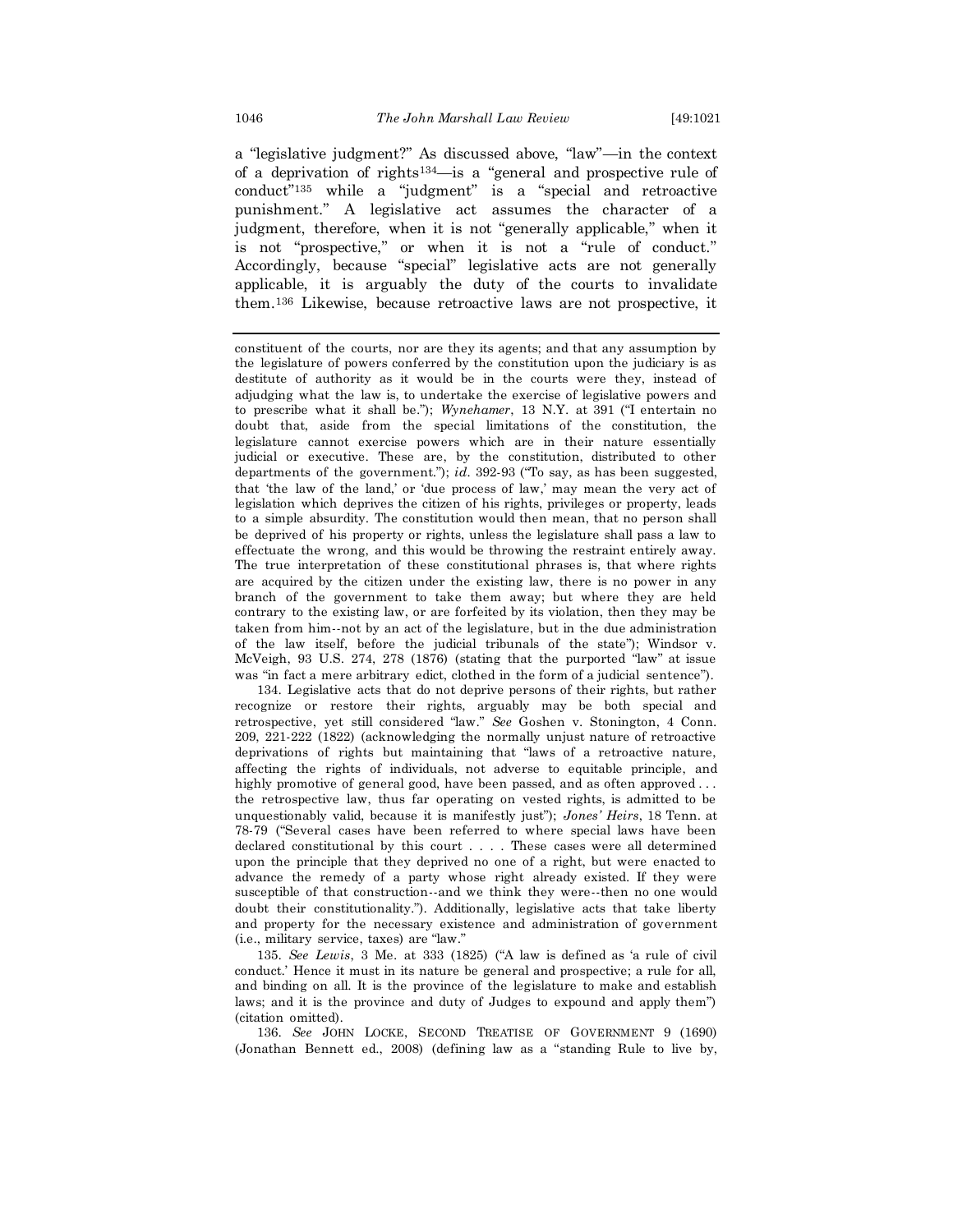*common to every one in the society in questions* . . . .") (emphasis added); Chapman & McConnell, *supra* note 74, at 1712 (quoting Protest (Dec. 28, 1785), *in* THE JOURNALS OF THE GENERAL ASSEMBLY OF THE STATE OF NORTH-CAROLINA 51, 51 (2d pagination series, Newbern, N.C., Arnett & Hodge 1786)) (discussing the dissenting legislators' objections to a North Carolina statute that required courts to dismiss suits against purchasers of forfeited Tory estates, including the objection that "the law of the state must be generally applicable to all citizens, and laws that effectively deprive some citizens of the rights usually enjoyed by all would be 'a denial of the known and established rules of justice'")); Fletcher v. Peck, 6 U.S. (Cranch) 87, 128 (1810) (Marshall, J.) ") ("It is the peculiar province of the legislature to prescribe *general* rules for the government of society; the application of these rules to individuals in society would seem to be the duty of other departments.") (emphasis added); Trustees of Dartmouth College v. Woodward, 17 U.S. (4 Wheat.) 518, 1819 U.S. LEXIS 330, at \*82 (1819) (argument of Daniel Webster) ("By the law of the land is most clearly intended the *general law*; a law, which hears before it condemns; which proceeds upon inquiry, and renders judgment only after trial. The meaning is, that every citizen shall hold his life, liberty, property, and immunities, under the protection of the *general rules* which govern society") (emphasis added); Hurtado v. California, 110 U.S. 516, 535-36 (1884) ("It is not every act, legislative in form, that is law. Law is something more than mere will exerted as an act of power. It must be not a special rule for a particular person or a particular case . . . . The enforcement of these limitations by judicial process is the device of self-governing communities to protect the rights of individuals and minorities, as well against the power of numbers as against the violence of public agents transcending the limits of lawful authority, even when acting in the name and wielding the force of the government"); *id.* (excluding, as not due process of law, "legislative judgments and decrees, and other similar special, partial and arbitrary exertions of power under the forms of legislation"); Caldwell v. Texas, 137 U.S. 692, 697 (1891) (stating that due process requires "laws operating on all alike"); Wall's Heirs v. Kennedy, 10 Tenn. 554, 555-57 (1831) (stating that "the clause '*law of the land*' means a general public law, equally binding upon every member of the community. The rights of every individual must stand or fall by the same rule or *law* that governs every other member of the body politic, or land, under similar circumstances; and every partial or private law which directly proposes to destroy or affect individual rights, or does the same thing by affording remedies leading to similar consequences, is unconstitutional and void. . . . The part of the constitution referred to was intended to secure to weak and unpopular minorities and individuals equal rights with the majority, who, from the nature of our government, exercise the legislative power. Any other construction of the constitution would set up the majority in the government as a many-headed tyrant, with capacity and power to oppress the minority at pleasure, by odious laws binding on the latter"); In re Dorsey, 7 Port. 293, 1838 Ala. LEXIS, at \*62 (Ala. 1838) ("It is the first principle of the jurisprudence of a free people, having written constitutions, that legislation must be general in its action, and not individuated . . . [a] legislature would be the most dangerous of all despotisms, if it may single out one class of individuals, and deprive them of all the benefits of our system of laws, in exclusion to others, or make one class of citizens, the victims of its policy, when others, are untouched by its action."); Ex parte Woods, 3 Ark. 532, 536 (1841) (stating that the state constitution's law-of-the-land provision requires "general law[s]"); Frorer v. People, 141 Ill. 171, 180-81 (1892) ("If the general assembly may thus deprive some persons of substantial privileges allowed to other persons under precisely the same conditions, it is manifest that it may,

upon like principle, deprive still other persons of other privileges in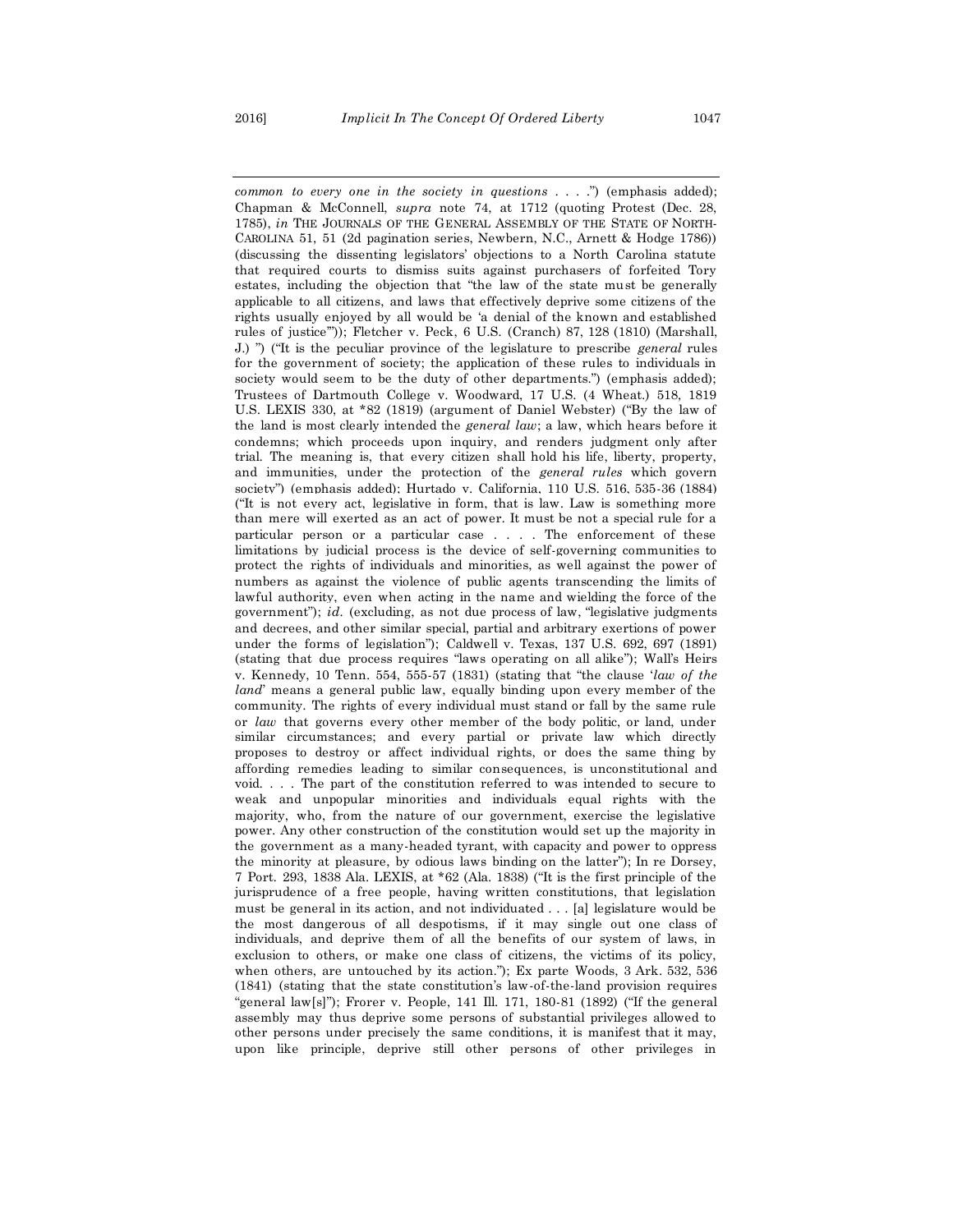is arguably the duty of the courts to invalidate them.<sup>137</sup> Lastly, because legislative acts that lack causes of forfeiture are not rules of conduct, it is arguably the duty of the courts to invalidate them.<sup>138</sup>

contracting which, under precisely the same circumstances, are enjoyed by all but the prohibited class; and it can hardly be admissible that the legislative determination that the facts are such as to warrant this discrimination is conclusive, for that would make the general assembly omnipotent, since, if that were so, there could be nothing but its own discretion to control its action in regard to every liberty enjoyed by the citizen; and it might find that the public welfare required that society should be divided into an indefinite number of classes, each possessing or being denied privileges in contracting and acquiring property, as favoritism or caprice might dictate."); Anderson v. Bd. of Comm'rs of Cloud Cnty., 95 P. 583, 586 (Kan. 1908) ("When it acts upon a public bill, the legislature legislates; when it acts upon a private bill, it adjudicates. It passes from the function of a lawmaker to that of a judge.").

137. *See* Ogden v. Blackledge, 6 U.S. (2 Cranch) 272, 277 (1804) ("To declare what the law is, or has been, is a judicial power; to declare what the law is to be, is legislative. One of the fundamental principles of all our government is that the legislative power shall be separated from the judicial."); *see also* Bloomer v. McQuewan, 55 U.S. (14 How.) 539, 553-54 (1852) ("[A] special act of Congress, passed afterwards, depriving the appellees of the right to [construct and use planing machines that were purchased and paid for] certainly could not be regarded as due process of law."); Dash v. Van Kleeck, 7 Johns. 477, 502 (N.Y. Sup. Ct. 1811) (Kent, J.) ("It is a principle in the *English* common law, as ancient as the law itself, that a statute, even of its omnipotent parliament, is not to have a retrospective effect"); Price v. Hopkin, 13 Mich. 318, 319 (1865) ("An act of the legislature is not to be construed to operate retrospectively, so as to take away a vested right."); Wallace Mendelson, *A Missing Link in the Evolution of Due Process*, 10 VAND. L. REV. 125, 127 (1956) ("Such measures of special rather than general, and retrospective rather than prospective, application smack of the judicial decree.").

138. *See Calder*, 3 U.S. at 388 (stating that legislatures must "establish rules of conduct"); *see also* LOCKE, *supra* note 136, at 9 (defining "law" as a "standing Rule to live by"); Alexander Hamilton, A Letter from Phocion to the Considerate Citizens of New York (Jan. 1-27, 1784), *reprinted in supra* 3 THE PAPERS OF ALEXANDER HAMILTON, *supra* note 108, at 483-97 ("No citizen can be deprived of any right which the citizens in general are intitled to, unless *forfeited by some offence.*") (emphasis added); Munn v. Illinois, 94 U. S. 113, 134 (1875) (describing law, in the context of the due process clause, as a "rule of conduct"); Trustees of the Univ. of North Carolina v. Foy and Bishop 5 N.C. (1 Mur.) 57, 63 (1805) ("[I]ndividuals shall not be so deprived of their liberties or properties, unless by a trial by Jury in a Court of Justice, according to the known and establish rules of decision, derived from the common law . . . . [and] [t]he property vested in the Trustees must remain for the uses intended for the University, until the Judiciary of the country in the usual and common form, pronounce them guilty *of such acts, as will, in law, amount to a forfeiture of their rights or dissolution of their body*."). In other words, individuals only give up as much of their rights as necessary for the due maintenance and administration of government (i.e., taxes, militia service, catching fleeing felons, imminent domain, etc.); otherwise, individuals enjoy their life, liberty and property free from government interference until they "forfeit" those rights by the conviction of some public offense. *See* Boyd v. United States, 116 U.S. 616, 630 (1886) (stating that an individual's "indefeasible right of personal security, personal liberty, and private property" can only be "forfeited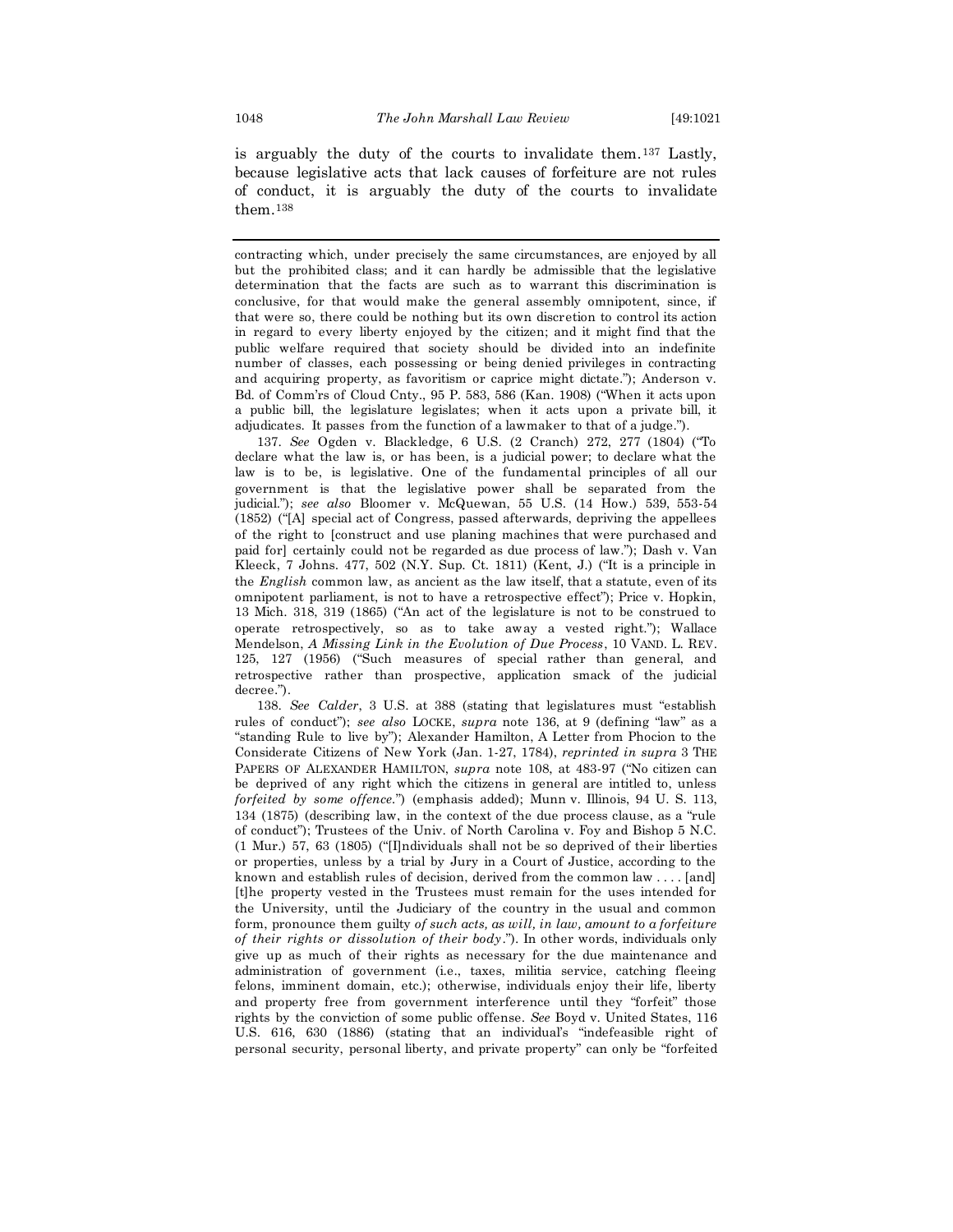Indeed, without a cause of forfeiture, a legislative act is an adjudication, not a law. It does not, as law must, "declar[e] a penalty for a prohibited act."<sup>139</sup> Instead, such legislative edicts merely render judgment—in direct violation of the Due Process Clause.<sup>140</sup> Nearly every court in the early republic voided legislative acts that lacked rules of conduct (such as those that confiscated property without a cause of forfeiture).<sup>141</sup> Following the

140. *See* Chicago, B. & Q. R. Co. v. Chicago, 166 U.S. 226, 235 (1897) (stating that a legislative act that takes private property without just compensation "would be treated not as an exertion of legislative power, but as a sentence -- an act of spoliation"); *see also* Hepburn v. Griswold, 75 U.S. (8 Wall.) 603, 624 (1869) (striking down legislation that compelled persons who held contracts for the payment of gold to accept paper currency of "inferior value" because such a legislative act took property without a cause of forfeiture in violation of the Due Process Clause); In Re Sinking Fund Cases, 99 U.S. 700, 738 (1878) (Strong, J. dissenting) ("A statute undertaking to take the property of A. and transfer it to B. is not legislation. It would not be a law. It would be a decree or sentence, the right to declare which, if it exists at all, is in the Judicial Department of the government."); Taylor v. Porter & Ford, 4 Hill 140, 147 (N.Y. Sup. Ct. 1843) ("If the legislature can take the property of A. and transfer it to B., they can take A. himself, and either shut him up in prison, or put him to death. But none of these things can be done by mere legislation. There must be 'due process of law.'"). Absent emergency circumstances, the Due Process Clause forbids direct punishment through any other means except for the fundamentally fair modes and forms of a judicial adjudication. This means that the legislature cannot directly punish (or deprive an individual of her life, liberty, or property); it may only prospectively prescribe a penalty for a prohibited act. As Hamilton put it: "No citizen can be deprived of any right which the citizens in general are intitled to, unless forfeited by some offense." Alexander Hamilton, A Letter from Phocion to the Considerate Citizens of New York (Jan. 1-27, 1784), *reprinted in supra* 3 THE PAPERS OF ALEXANDER HAMILTON, *supra* note 108, at 483-97. This is what Justice Taney was arguing in the Dred Scott case. *See* Scott v. Sanford, 60 U.S. (19 How.) 393, 450 (1856) ("An act of Congress which deprives a citizen of the United States of his liberty or property, merely because he came himself or brought his property into a particular Territory of the United States, and who had committed *no offense* against the laws, can hardly be dignified with the name of due process of law") (emphasis added). The problem with Taney's augment, as pointed out by Abraham Lincoln, was that the Justice treated "negroes [as] property in the same sense that hogs and horses are"—even though this was "notoriously not so." Abraham Lincoln, *Speech at Springfield*, Illinois (Oct. 4, 1854), *reprinted in* 2 THE COLLECTED WORKS OF ABRAHAM LINCOLN 245 (Roy P. Basler ed., 1953).

141. *See* Wilkinson v. Leland, 27 U.S. 627, 658 (1829) (Story, J.) ("We know of no case in which a legislative act to transfer the property of A. to B. without

by her conviction of some public offense").

<sup>139.</sup> Norman v. Heist, 5 Watts & Serg.*,* 171, 173 (1843) (defining law as a "pre-existent rule of conduct, declarative of a penalty for a prohibited act . . . ."); Ex parte Law, 15 F. Cas. 3, 13 (S.D. Ga. 1866) ("The design and object of a law is to regulate conduct; to prescribe and fix a rule or guide for it."). Government-granted monopolies, for example, deprive individuals of their right to sell a specific good or practice a specific trade without any cause of forfeiture, thereby violating the Due Process Clause. *See* Edward Coke, *supra*  note 73, at 47(including "monopolies" as an example of a violation of Magna Carta's "Law of the Land" provision).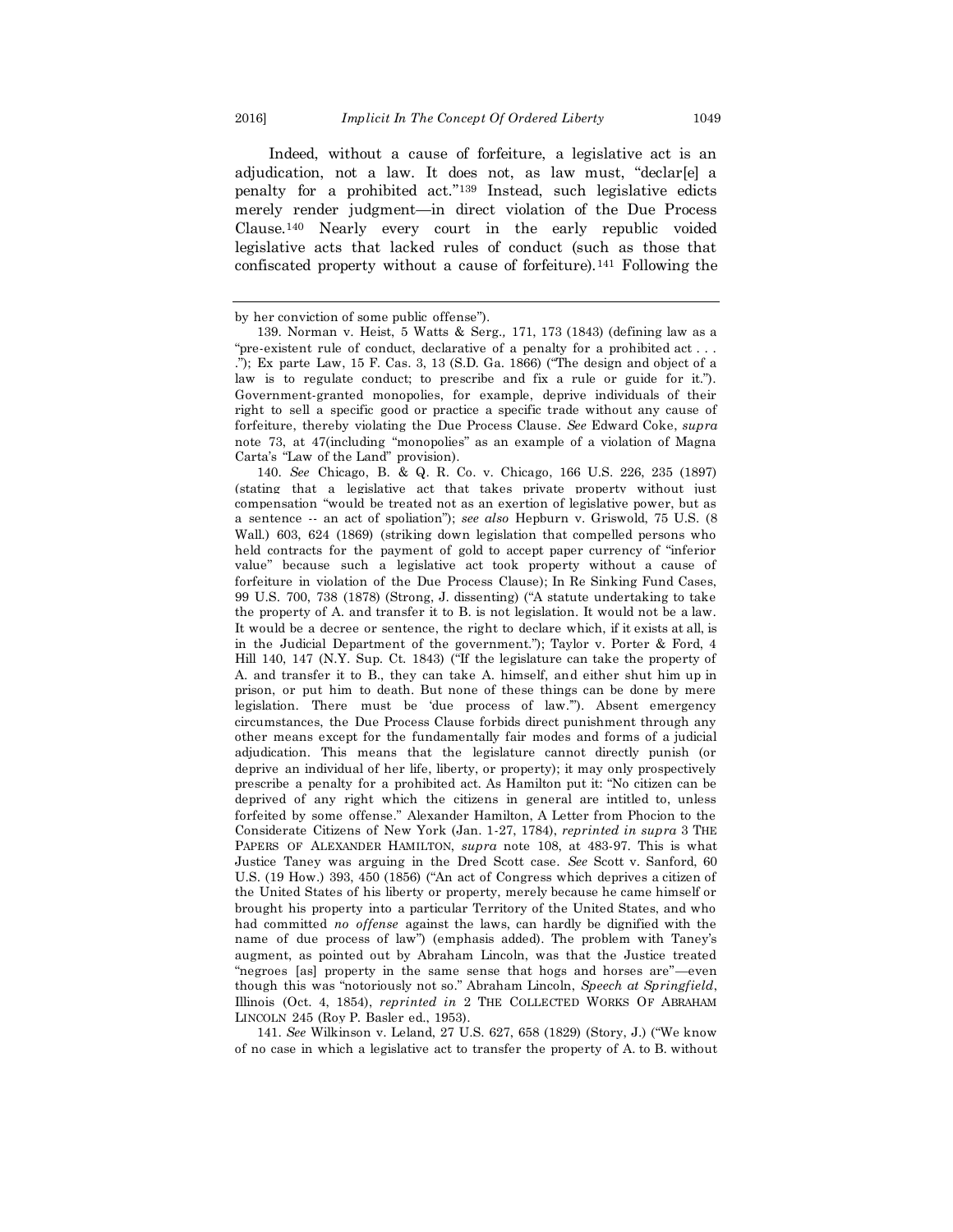logic of substantive due process to this point, the following question inevitably arises: What if the legislature creates a bogus or sham cause of forfeiture? If the Due Process Clause commands the judiciary to void all legislative judgments, and if legislative acts without causes of forfeiture constitute legislative judgments, then surely the judiciary must also have the authority to void legislative acts that employ bogus causes of forfeiture.<sup>142</sup> This must be so or the legislature could arguably circumvent the Due Process Clause's "cause of forfeiture" requirement by rationalizing all legislative judgments with bogus causes of forfeiture.<sup>143</sup> A legislature's cause of forfeiture, therefore, cannot be a mere pretext for a deprivation of rights. Such is the logical, albeit longdelayed, conclusion of the Due Process Clause's implied prohibition of legislative judgments.

142. *See* Jacobson v. Massachusetts, 197 U.S. 11, 31 (1905) ("Upon what sound principles as to the relations existing between the different departments of government can the court review this action of the legislature? If there is any such power in the judiciary to review legislative action in respect of a matter affecting the general welfare, it can only be when that which the legislature has done comes within the rule that if a statute purporting to have been enacted to protect the public health, the public morals or the public safety, has no real or substantial relation to those objects, or is, beyond all question, a plain, palpable invasion of rights secured by the fundamental law, it is the duty of the courts to so adjudge, and thereby give effect to the Constitution.") (citations omitted)*; see also* Lawton v. Steele, 152 U.S. 133, 137 (1894) ("[The legislature's] determination as to what is a proper exercise of its police powers is not final or conclusive, but is subject to the supervision of the courts"); Allgeyer v. Louisiana, 165 U.S. 578, 590 (1897) ("When and how far such power may be legitimately exercised with regard to these subjects must be left for determination to each case as it arises.").

143. *See* Mugler v. Kansas, 123 U.S. 623, 669 (1887) (Harlan, J.) (explaining that the judiciary must strike down legislative acts if "it is apparent that its real object is not to protect the community, or to promote the general wellbeing, but, under the guise of police regulation, to deprive the owner of his liberty and property without due process of law"); *see also* Bartemeyer v. Iowa, 85 U.S. 129, 137 (1873) (Bradley, J. concurring) (stating that a state violates the Due Process Clause when "the police regulation [is] a mere pretext . . . [for] an invasion of the right of the citizen . . . ."); *id.* at 138 (Field, J. concurring) ("[U]nder the pretence of prescribing a police regulation, the state c[an] not be permitted to encroach upon any of the just rights of the citizen, which the Constitution intended to guard against abridgment . . . "); Lochner v. New York, 198 U.S. 45, 56 (1905) ("[T]here is a limit to the valid exercise of the police power by the State. . . . Otherwise the Fourteenth Amendment would have no efficacy, and the legislatures of the States would have unbounded power, and it would be enough to say that any piece of legislation was enacted to conserve the morals, the health or the safety of the people; such legislation would be valid no matter how absolutely without foundation the claim might be. . . . The claim of the police power would be a mere pretext -- become another and delusive name for the supreme sovereignty of the State to be exercised free from constitutional restraint.").

his consent has ever been held a constitutional exercise of legislative power in any state in the Union. On the contrary, it has been constantly resisted as inconsistent with just principles by every judicial tribunal in which it has been attempted to be enforced.").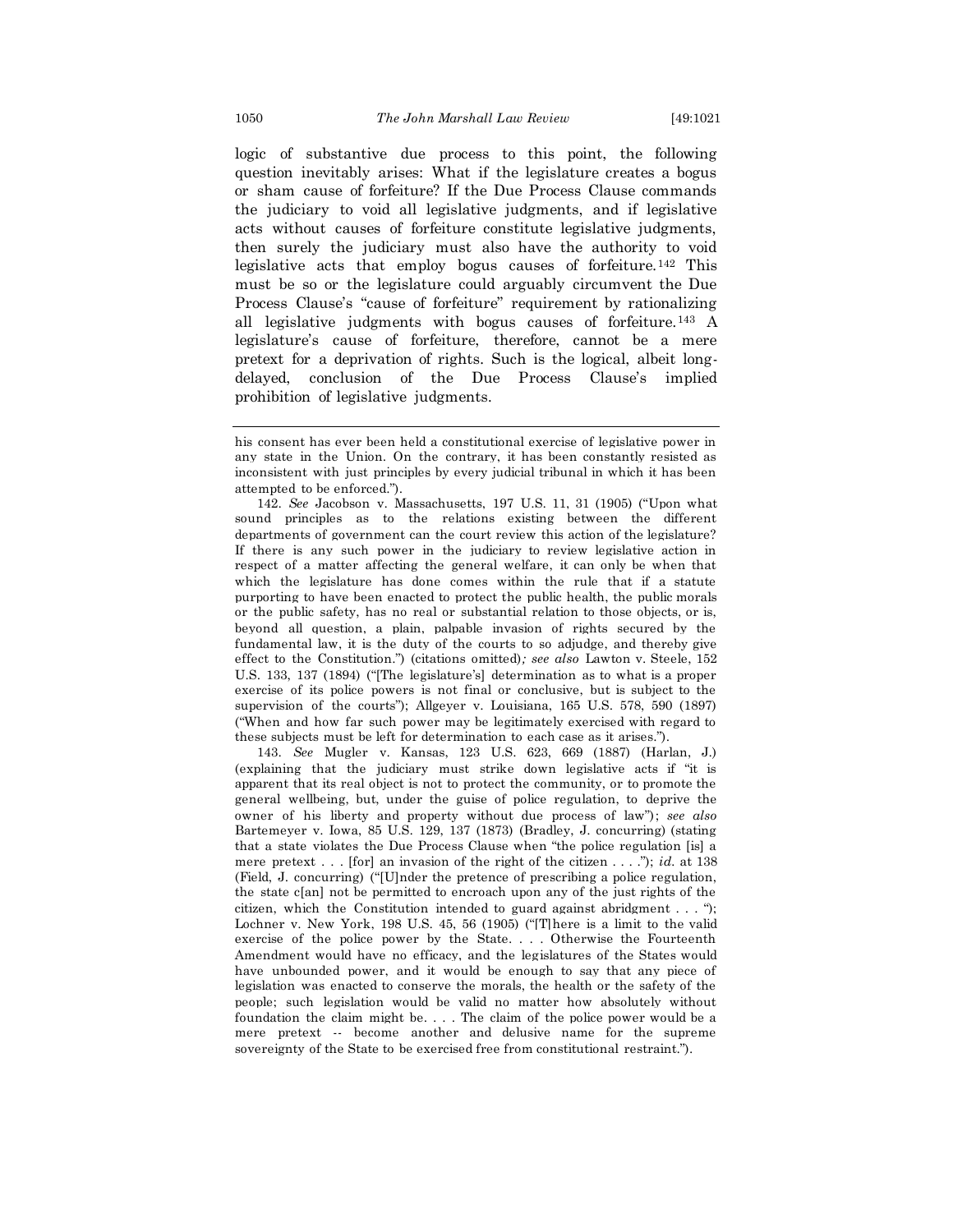If the Due Process Clause necessarily precludes bogus causes of forfeiture, the question naturally follows: What constitutes a bogus cause of forfeiture? Modern substantive due process theory divides into two general schools of thought: (1) those who believe that substantive due process does not permit the judiciary to evaluate legislatures' causes of forfeiture and (2) those who believe that all arbitrary and irrational legislative acts constitute bogus cause of forfeiture.

#### *1. Substantive Due Process as a General and Prospective Rule of Conduct Only*

While exhortations that substantive due process is an "oxymoron"<sup>144</sup> or a "contradiction in terms"<sup>145</sup> do not square with the Clause's historical roots, logical implication, and long-standing jurisprudential interpretation, the argument that substantive due process is (at a certain point) illegitimate is a serious and wellfounded criticism. Specifically, so long as the legislature passes a general and prospective rule of conduct, the judiciary's authority to assess the "reasonableness" of the legislature's cause of forfeiture is constitutionally questionable.<sup>146</sup> While it is certainly the role and responsibility of the judiciary to void all laws that exceed Congress's (or a state's) legislative authority,  $147$  and while the Due Process Clause prohibits legislative judgments, determining what is and what is not a legitimate exercise of a state's police power is

<sup>144.</sup> U.S. v. Carlton, 512 [U.S.](https://en.wikipedia.org/wiki/United_States_Reports) [26,](https://supreme.justia.com/cases/federal/us/512/26/) 39 (1994) (Scalia, J., concurring).

<sup>145.</sup> JOHN HART ELY, DEMOCRACY AND DISTRUST: A THEORY OF JUDICIAL REVIEW 18 (1980).

<sup>146.</sup> This authority is implied from an already-implied imperative (the Due Process's Clause prohibition against legislative judgments), which is premised on the implied power of the judicial branch to hold laws that violate the Constitution void. *See* Marbury v. Madison, 5 U.S. 137, 138 (1803). Such an awesome power—one that fundamentally transforms the balance of government—should perhaps stand on a heavier foundation than an implication within an implication within an implication. *See* Fletcher v*.* Peck, 10 U.S. 87, 128 (1810) ("[I]t is not on slight implication and vague conjecture that the legislature is to be pronounced to have transcended its powers, and its acts to be considered as void. The opposition between the constitution and the law should be such that the judge feels a clear and strong conviction of their incompatibility with each other.").

<sup>147.</sup> Mugler v. Kansas, 123 U.S. 623, 661 (1887) ("[T]he courts must obey the Constitution, rather than the lawmaking department of Government, and must, upon their own responsibility, determine whether, in any particular case, these limits have been passed.").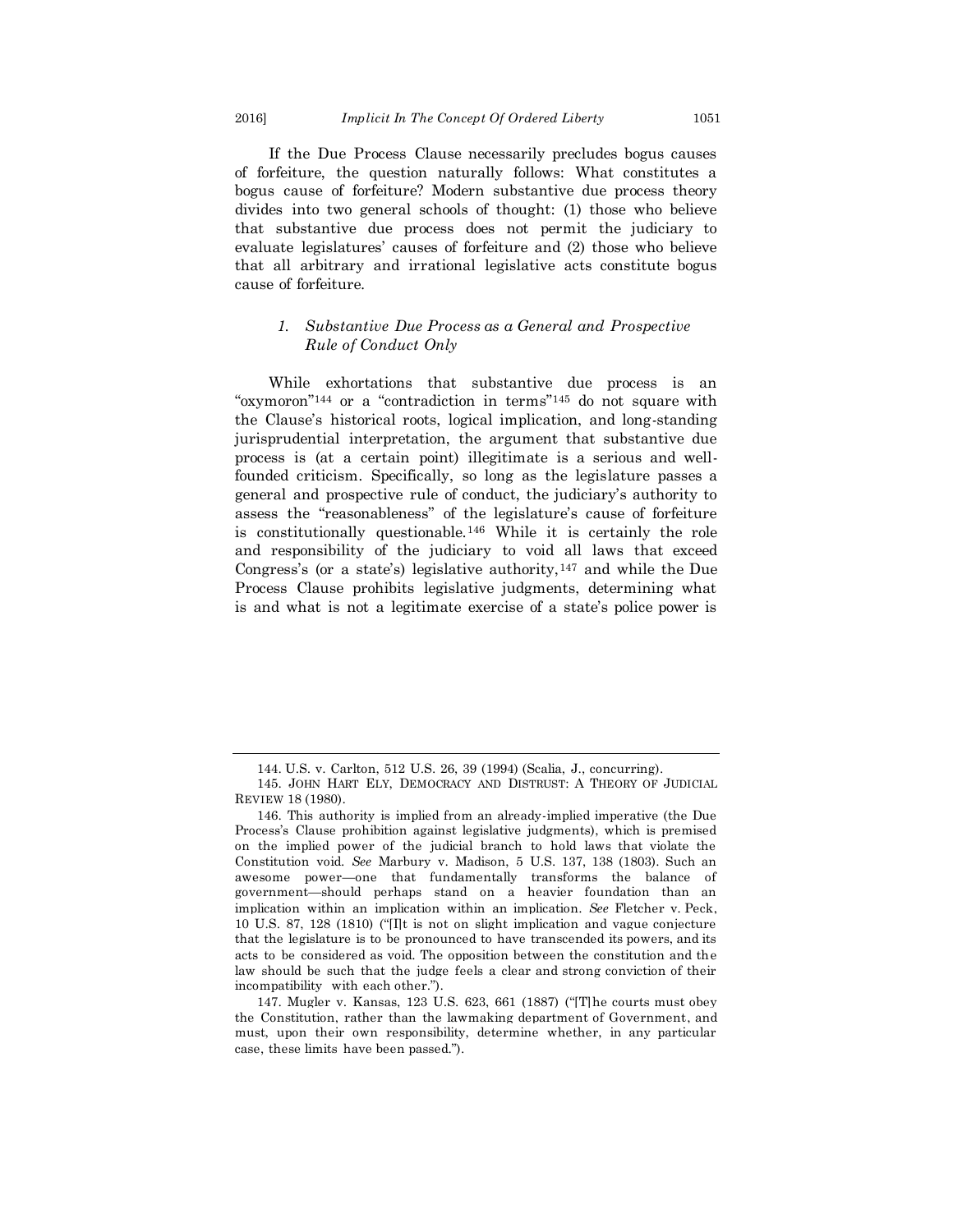a radical assumption<sup>148</sup> of judicial power—one that arguably pushes the judiciary into the legislative domain.<sup>149</sup>

At the same time, however, it can just as reasonably be argued that (1) the Due Process Clause has a history of such judicial assumptions of authority,<sup>150</sup> (2) this implication was wellestablished prior to the ratification of the Fourteenth Amendment,<sup>151</sup> and that (3) refusing to assume such a responsibility prioritizes form over substance and arguably

149. *See* Atkin v. Kansas, 191 U.S. 207, 223 (1903) ("No evils arising from such legislation could be more far-reaching than those that might come to our system of government if the judiciary, abandoning the sphere assigned to it by the fundamental law, should enter the domain of legislation, and upon grounds merely of justice or reason or wisdom annul statutes that had received the sanction of the people's representatives"); *Mugle*r, 123 U.S. at 662 (maintaining that the Court "cannot, without usurping legislative functions, override the will of the people as thus expressed by their chosen representatives" because the Court has "nothing to do with the mere policy of legislation"). While the authority of the judiciary is to say what the law is (and via the Due Process Clause, what is "law"), it is the province of the legislature to decide the need for and nature of such laws. *See* Paul Horwitz, *Three Faces of Deference*, 83 NOTRE DAME L. REV. 1061, 1079 (2008) (noting that "the most prominent legal authority-based justification for [judicial] deference goes to the heart of our constitutional structure: the separation of powers").

150. From Coke first assuming the judicial power to void Parliamentary acts that violate "common right and reason," to pre-constitutional state judiciaries assuming the authority to void legislation, to the Supreme Court's assumption of authority to invalidate laws that conflict with the Constitution, the Anglo-American judiciary enjoys a rich and regarded tradition of assuming awesome judicial authority by implication. *See* George P. Smith, *Marbury v. Madison, Lord Coke And Dr. Bonham: Relics Of The Past, Guidelines For The Present-Judicial Review In Transition*?, 2 U. PUGET SOUND L. REV. 255, 255 (1979); *see also* Gordon S. Wood, *The Origins of Judicial Review Revisited, or How the Marshall Court Made More out of Less*, 56 WASH. & LEE L. REV. 787, 801 (1999).

151. *See, e.g.,* CONG. GLOBE, 34TH CONG., 1ST SESS. app. 124 (1856) (statement of Rep. Bingham) (emphasis added) (stating that a statute passed by the legislature of the Kansas territory punishing abolitionist speech "abridges the freedom of speech and of the press, and deprives persons of *liberty* without due process of law . . . .").

<sup>148.</sup> *See* Twining v. New Jersey, 211 U. S. 78, 92 (1908) ("There is no doubt of the duty of this court to enforce the limitations and restraints whenever they exist, and there has been no hesitation in the performance of the duty. But whenever a new limitation or restriction is declared, it is a matter of grave import, since, to that extent, it diminishes the authority of the State, so necessary to the perpetuity of our dual form of government, and changes its relation to its people and to the Union.").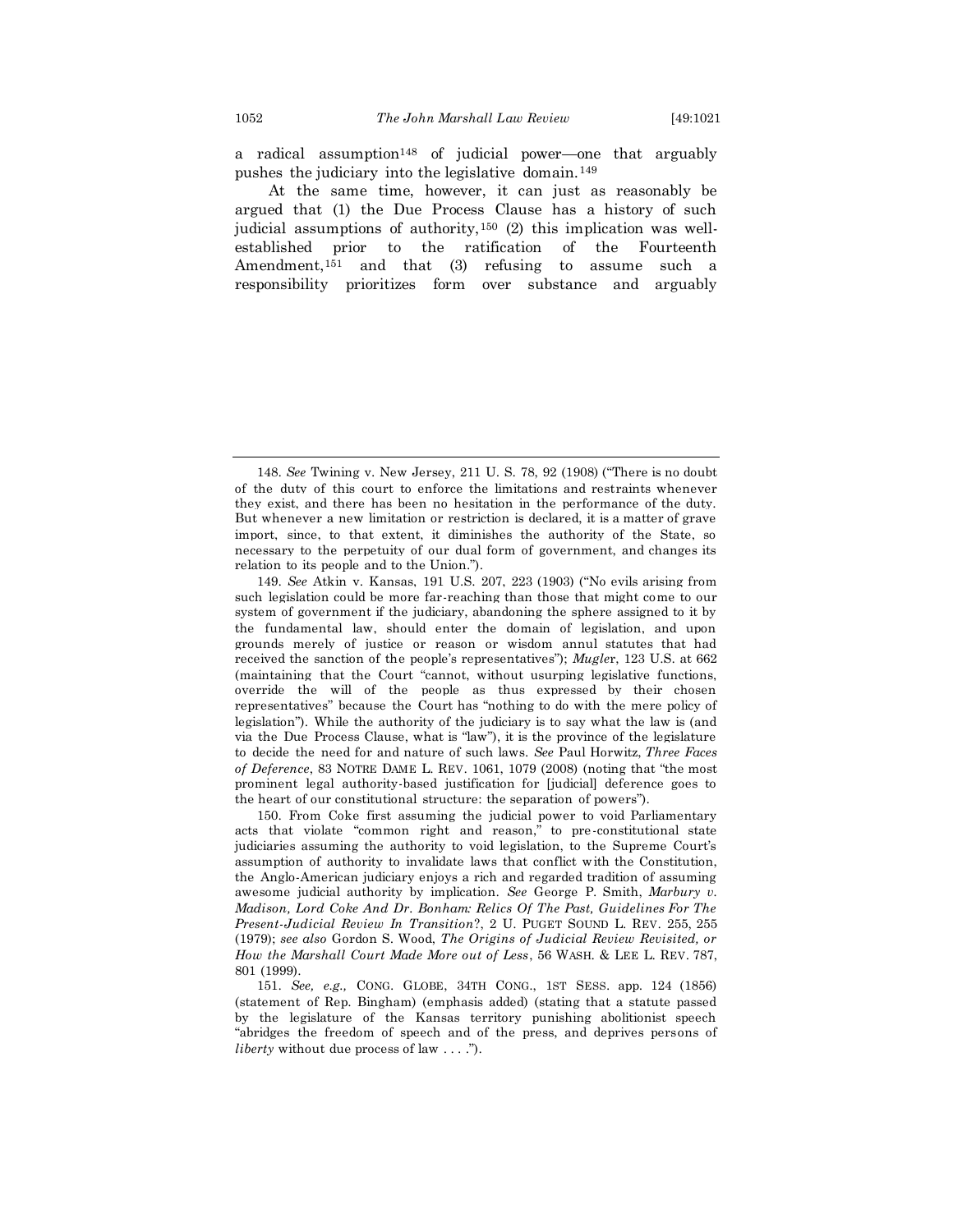constitutes a dereliction of duty.<sup>152</sup> The second school of thought adopts this line of reasoning.

## *2. Substantive Due Process Extends to All Arbitrary and Unreasonable Legislative Acts*

The second school of thought—the prevailing modern approach—interprets the Due Process Clause as precluding "all substantial arbitrary impositions and purposeless restraints."<sup>153</sup> This approach recognizes that any government deprivation of an individual's life, liberty, and property must have a rational, defensible justification—it cannot rely on a bogus or sham cause of forfeiture. This is the most expansive and least objective substantive due process interpretation; however, it also most fully reflects the logical conclusion of the Clause's prohibition on legislative judgments. The theory holds as follows: Legislative acts that deprive individuals of their life, liberty, and property must include causes of forfeiture (lest they be mere legislative judgments); those causes of forfeiture cannot be bogus and so must rationally relate to a legitimate state police power; all activity that does not rationally relate to a legitimate state police power falls within "ordered liberty;" all causes of forfeiture based on "ordered liberty" are necessarily void; therefore, all legislative acts that do not rationally relate to a legitimate state police power are necessarily void and unconstitutional.

While this conclusion may seem straightforward, it in fact rests on three significant assumptions: (1) that state power is limited, (2) that such limits can be defined, and (3) that the judiciary has the authority to enforce those limits. Each of these assumptions, however, arguably has some constitutional and super-constitutional support. First, the Declaration of Independence and the Tenth Amendment make it clear that a state's police power is not unlimited. As set forth in the Declaration of Independence, all political power in the United States necessarily springs from The People<sup>154</sup> and The People

<sup>152.</sup> *See* Booth v. People of State of Illinois, 184 U.S. 425, 429 (1902) (Harlan, J.) (stating that courts must look "through mere forms and at the substance of the matter . . . ."); Jones' Heirs v. Perry, 18 Tenn. 59, 70-71 (1836) ("If, by making an act of this kind purport to be a legislative resolve, it thereby becomes a legislative and not a judicial act, all judicial power might be usurped by the legislature and exercised constitutionally in the form of legislative resolves."); Caitlin E. Borgmann, *Rethinking Judicial Deference to Legislative Fact-Finding*, 84 IND. L.J. 1, 3 (2009) ("Because the determination of social facts is nearly always decisive in constitutional decision making, blanket judicial deference would undermine the courts' crucial responsibility for protecting basic individual rights.").

<sup>153.</sup> Poe v. Ullman, 367 U.S. 497, 522 (1961) (Harlan, J., dissenting); *see also* D.C. v. Heller, 554 U.S. 570, 687-88 (2008).

<sup>154.</sup> THE DECLARATION OF INDEPENDENCE para. 2 (U.S. 1776).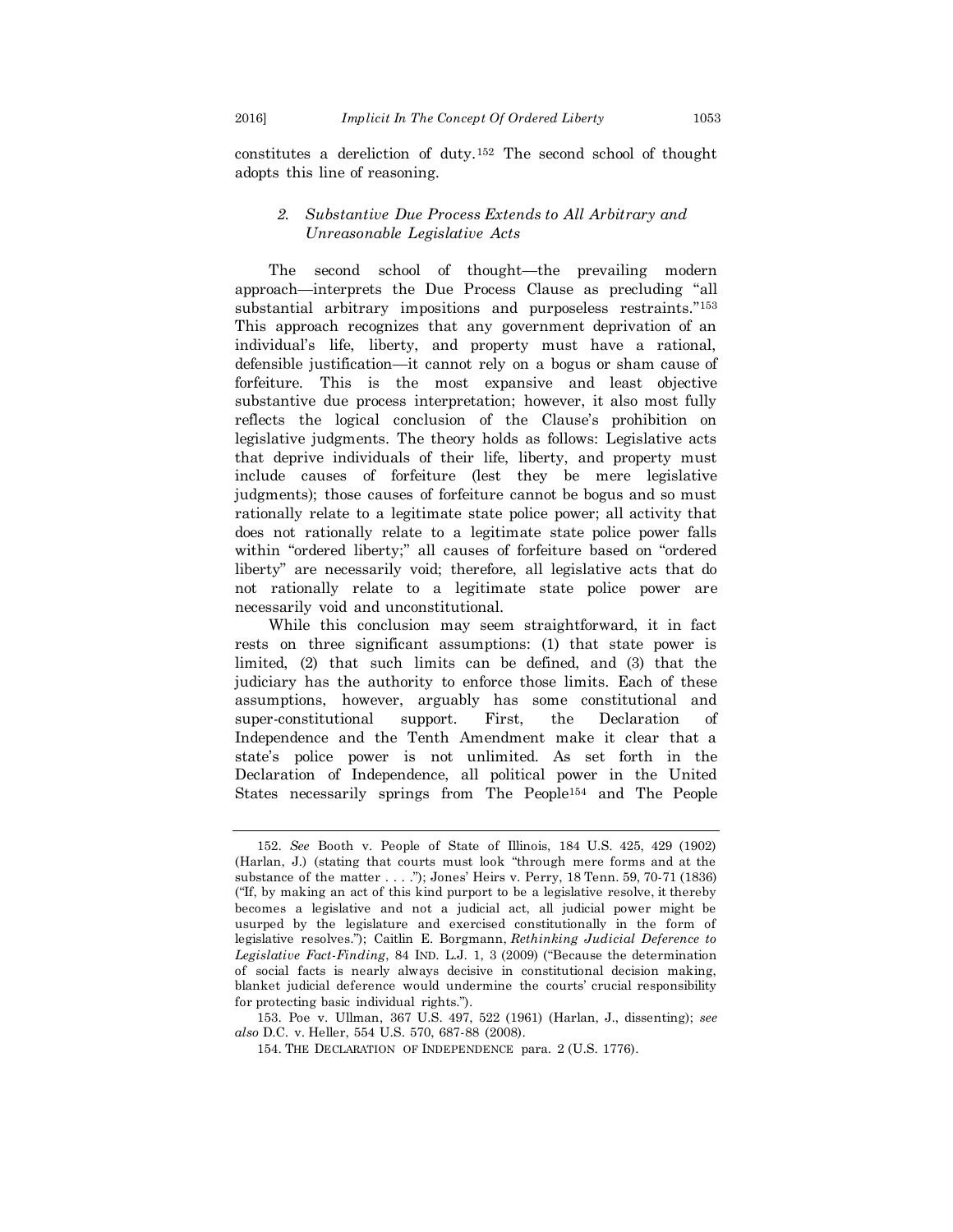consensually delegate only a portion of that political authority to establish a working government.<sup>155</sup> The Constitution explicitly recognizes this *limited* delegation, wherein all political power is partitioned into a three-tiered system of sovereignty: general but enumerated political power is entrusted to the federal government, wide-ranging but nonetheless limited power is entrusted to respective state governments,<sup>156</sup> and the remaining political power is reserved by and for The People.<sup>157</sup> It is this residual sovereignty that comprises the concept of "private rights"<sup>158</sup> and "ordered liberty."<sup>159</sup>



Furthermore, the Court's Commerce Clause jurisprudence throughout the first half of the nineteenth century defined and

157. *Id.*

158. *See* Munn v. Ill., 94 U.S. 113, 124 (1876) ("'A body politic' . . . is a social compact by which the whole people covenants with each citizen, and each citizen with the whole people, that all shall be governed by certain laws for the common good.' . . . [t]his does not confer power upon the whole people to control *rights which are purely and exclusively private* . . . but it does authorize the establishment of laws requiring each citizen to so conduct himself, and so use his own property, as not unnecessarily to injure another.") (quoting MASS. CONST. pmbl.) (emphasis added) .

159. *See* Jacobson v. Massachusetts, 197 U.S. 11, 29 (1905) ("There is, of course, a sphere within which the individual may assert the supremacy of his own will and rightfully dispute the authority of any human government, especially of any free government existing under a written constitution, to interfere with the exercise of that will."); Lawrence v. Texas, 539 U.S. 558, 578 (2003) ("It is a promise of the Constitution that there is a realm of personal liberty which the government may not enter."); JEFFERSON, *supra* note 117, at 292. ("The legitimate powers of government extend to such acts only as are injurious to others.").

<sup>155.</sup> *See* U.S. ex rel. Turner v. Williams, 194 U.S. 279, 296 (1904) (Brewer, J. concurring) ("The powers the people have given to the general government are named in the Constitution, and all not there named, either expressly or by implication, are reserved to the people, and can be exercised only by them, or upon further grant from them.").

<sup>156.</sup> U.S. CONST. amend. X ("The powers not delegated to the United States by the Constitution, nor prohibited by it to the States, are reserved to the States respectively, *or to the people*") (emphasis added).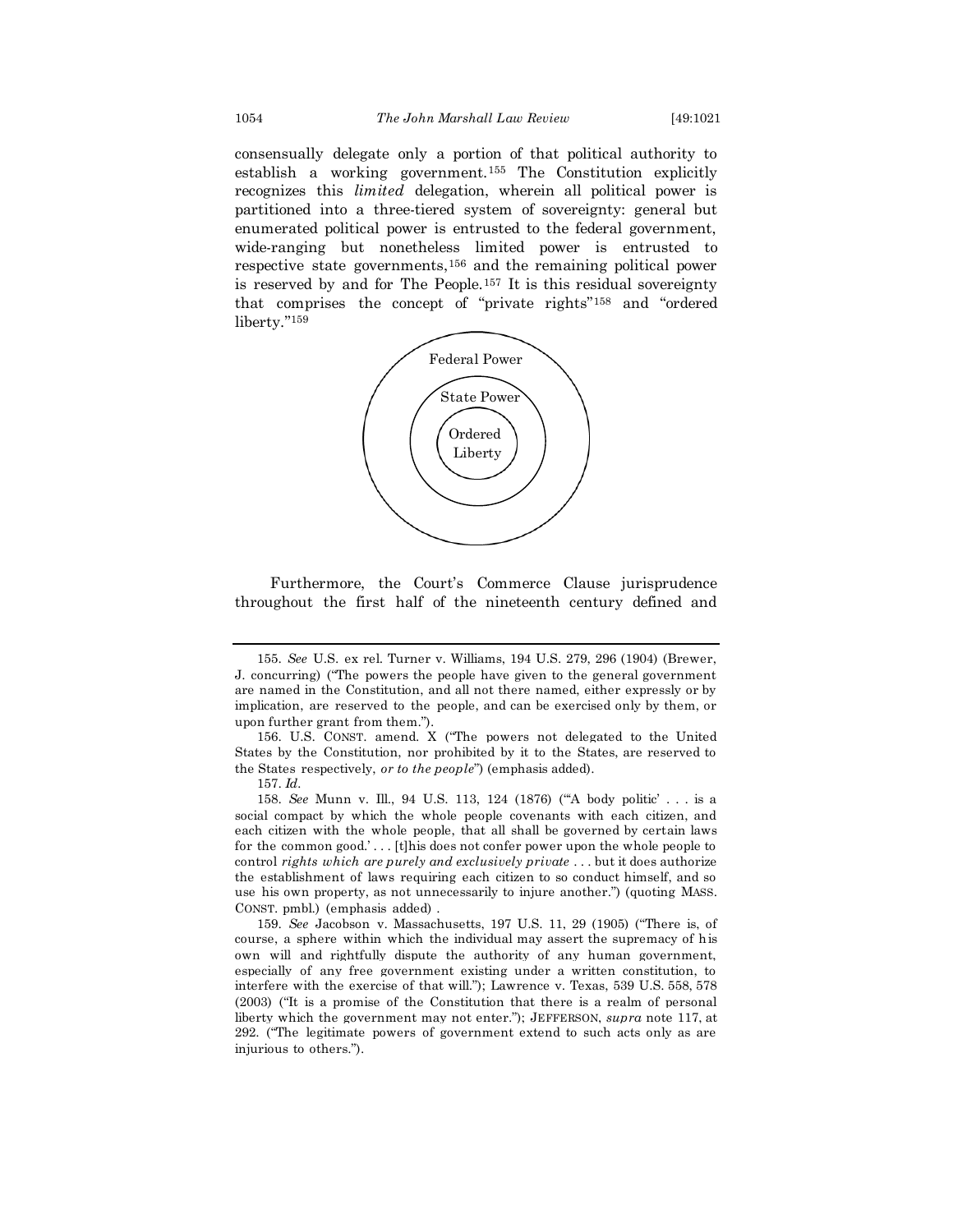limited state police power;<sup>160</sup> the Court's Takings jurisprudence in the second half of the nineteenth century further identified the limits of that power in contradistinction to individual rights;<sup>161</sup> and, the Court's First Amendment jurisprudence since the

160. *See* Gibbons v. Ogden, 22 U.S. 1, 19 (1824) ("It was generally qualified, by saying, that it was a power, by which the States could pass laws on the subjects of commercial regulation, which would be valid until Congress should pass other laws controlling them, or inconsistent with them, and that then the State laws must yield."); *see also* Mayor, Aldermen & Commonalty of City of New York v. Miln, 36 U.S. 102, 118 (1837) ("I admit, in the most unhesitating manner, that the states have a right to pass health laws and quarantine laws, and other police laws, not contravening the laws of congress rightfully passed under their constitutional authority."); Thurlow v. Com. of Mass., 46 U.S. 504, 524 (1847); License Tax Cases, 72 U.S. 462, 474 (1866). Both the Court's limitation on state police power and its use of heightened judicial scrutiny most likely migrated from its Commerce Clause jurisprudence. *See* Hannibal & St. J.R. Co. v. Husen, 95 U.S. 465, 472-74 (1877) ("While we unhesitatingly admit that a State may pass sanitary laws, and laws for the protection of life, liberty, health, or property within its borders . . . it may not interfere with transportation into or through the State, beyond what is absolutely necessary for its self-protection. It may not, under the cover of exerting its police powers, substantially prohibit or burden either foreign or inter-state commerce. . . . Regarding the statutes as mere police regulations, intended to protect domestic cattle against infectious disease, those courts have refused to inquire whether the prohibition did not extend beyond the danger to be apprehended, and whether, therefore, the statutes were not something more than exertions of police power. That inquiry, they have said, was for the legislature and not for the courts. With this we cannot concur. The police power of a State cannot obstruct foreign commerce or inter state commerce beyond the necessity for its exercise; and under color of it objects not within its scope cannot be secured at the expense of the protection afforded by the Federal Constitution. And as its range sometimes comes very near to the field committed by the Constitution to Congress, it is the duty of the courts to guard vigilantly against any needless intrusion."); *accord* Chy Lung v. Freeman, 92 U.S. 275, 280 (1875) Not surprisingly, the Commerce Clause, the Fourteenth Amendment, and state police powers all intersected in the Court's trailblazing substantive due process cases. *See* Slaughter-House Cases, 83 U.S. 36, 63 (1872); *Munn*, 94 U.S. at 123; Allgeyer v. Louisiana, 165 U.S. 578, 590-592 (1897).

161. *See e.g.*, Yates v. Milwaukee, 77 U.S. 497, 504 (1870) ("This riparian right is property, and is valuable, and though it must be enjoyed in due subjection to the rights of the public, it cannot be arbitrarily or capriciously destroyed or impaired. It is a right of which, when once vested, the owner can only be deprived in accordance with established law, and if necessary that it be taken for the public good, upon due compensation."); *see also* Wadleigh v. Gilman, 12 Me. 403, 405 (1835) (maintaining that the "[p]olice regulations may [only] forbid such a use, and such modifications, of private property as would prove injurious to the citizens generally."). The move from arbitrary takings to arbitrary infringement of other rights was inescapable. *See* Dent v. W. Va., 129 U.S. 114, 121-22 (1889) ("The interest, or, as it is sometimes termed, the estate acquired in [occupations], that is, the right to continue their prosecution, is often of great value to the possessors, and cannot be arbitrarily taken from them, any more than their real or personal property can be thus taken."); Gilbert v. Minn., 254 U.S. 325, 343 (1920) (Brandeis, J. dissenting) ("I cannot believe that the liberty guaranteed by the Fourteenth Amendment includes only liberty to acquire and to enjoy property.").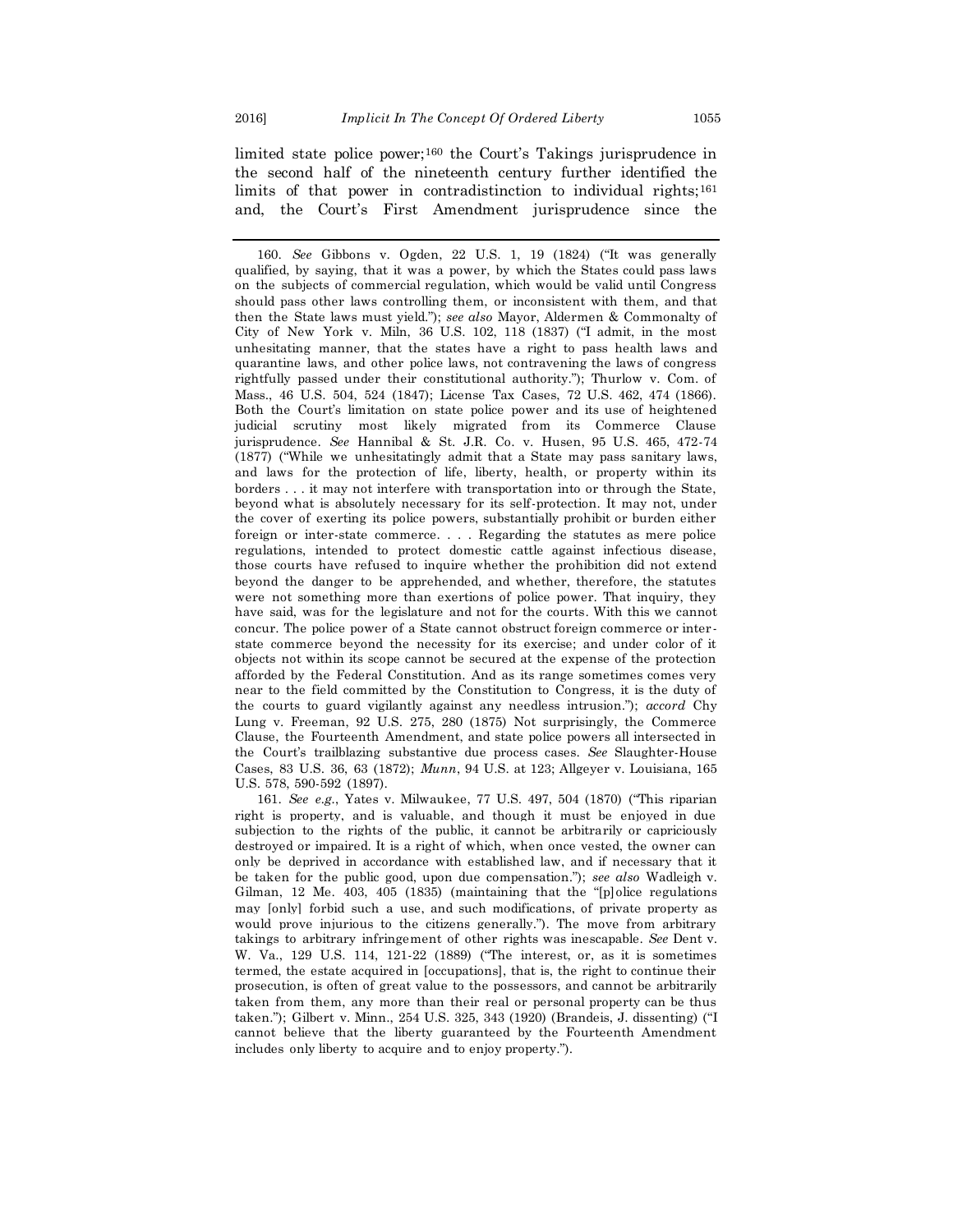twentieth century has demonstrated the Court's ability to navigate the line between individual rights-based limitations on state police power and the democratic will. <sup>162</sup> The arc of this jurisprudence reveals that the Court has long recognized that a state's police power is limited to the protection of persons and property, that government restrictions on individual rights must rationally relate to such protection, and that the Court must evaluate that rational relation. A persuasive case can be made, therefore, that state power is limited, that those limits can be defined, and that courts have the ability, duty, and well-established jurisprudential authority to enforce those limits.

This interpretation of the Due Process Clause has dominated the Court's jurisprudence for the last one-hundred and fifty years. However, the dangerously broad scope of discretion inherent in this form of judicial review, as well as the perceived historic abuses arising from that discretion,<sup>163</sup> has over time led the Court to construct self-imposed tiers of scrutiny to confine its discretion in the substantive due process context.<sup>164</sup> The reason behind these self-imposed tiers is simple: Because most legislative acts deprive individuals of life, liberty or property, most legislative acts can be challenged under the Due Process Clause. How closely judges scrutinize those legislative acts and how meticulously they evaluate the factual record thereof often determines the outcome of the legal challenge.<sup>165</sup> While judicial scrutiny should be

164. *See* Obergefell v. Hodges, 135 S. Ct. 2584, 2616 (2015) (Roberts, J., dissenting) (quoting Washington v. Glucksberg*,* 521 U.S. 702, 720 (1997) ("Our precedents have . . . insisted that judges "exercise the utmost care" in identifying implied fundamental rights, "lest the liberty protected by the Due Process Clause be subtly transformed into the policy preferences of the Members of this Court."); *see also id*. ("The need for restraint in administering the strong medicine of substantive due process is a lesson this Court has learned the hard way.").

165. For example, even though the *Lochner* majority acknowledged that the "liberty to contract" is subject to regulation pursuant to the state's police power (i.e., to the extent that the regulation relates "to the safety, health, morals and general welfare of the public"), Lochner v. N.Y. 198 U.S. 45, 53 (1905), and that the state "has the power to prevent the individual from making certain kinds of contracts," it nevertheless struck down the 60 hour work week law after closely scrutinizing it and determining that there was "no reasonable ground for interfering with the liberty of person or the right of free contract by determining the hours of labor, in the occupation of a baker." *Id.* at 57. The four dissenting Justices, hearing the same arguments and reviewing the same factual record, came to the opposite conclusion. *See id.* at 65-74

<sup>162.</sup> *See e.g.*, Herbert W. Titus, *The Free Exercise Clause: Past, Present and Future*, 6 REGENT U. L. REV. 7, 10-11 (1995).

<sup>163.</sup> *See* BENJAMIN F. WRIGHT, THE GROWTH OF AMERICAN CONSTITUTIONAL LAW 154 (1967); BERNARD SCHWARTZ, A HISTORY OF THE SUPREME COURT 198 (1993); *but see* MICHAEL J. PHILLIPS, THE LOCHNER COURT, MYTH AND REALITY: SUBSTANTIVE DUE PROCESS FROM THE 1890S TO THE 1930S 115 (2001*); see also* David E. Bernstein, *The Story of Lochner v. New York: Impediment of the Growth of the Regulatory State*, *in*  CONSTITUTIONAL LAW STORIES 299, 299 (Michael C. Dorf ed., 2004).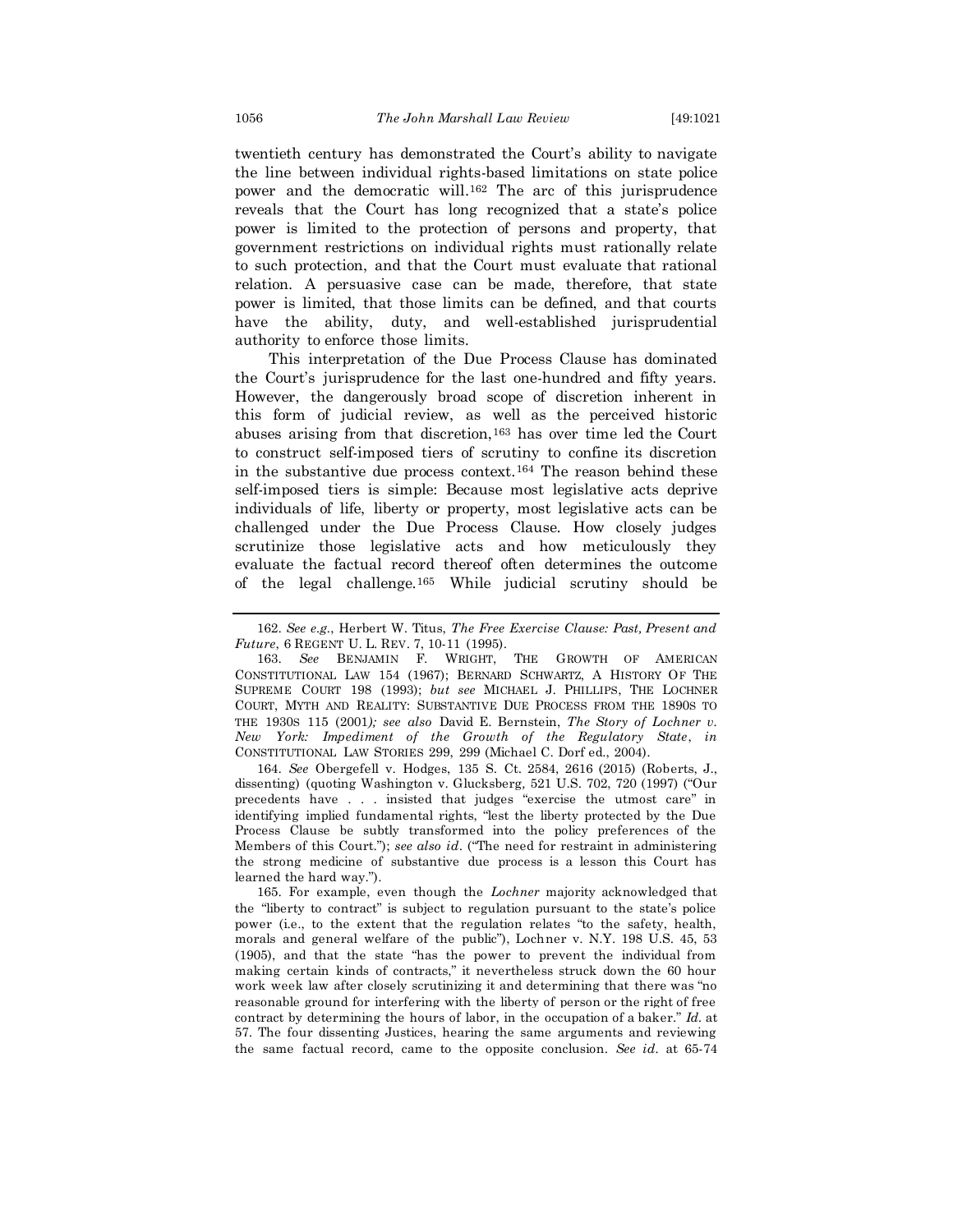consistent regardless of the wisdom or politics of the law being challenged, history and human nature dictate otherwise. Often times judges' ideological predispositions and political allegiances trigger extremely inconsistent applications of judicial scrutiny.<sup>166</sup> Such conscious or unconscious ideologically-motivated, politicallycharged swings of scrutiny erode judicial objectivity and undermine public confidence in the judiciary. It also significantly increases the risk that legitimate and sometime desperatelyneeded legislative measures will be nullified by illegitimate judicial decisions.

Ultimately, the deep-seated fear of open-ended and unrestrained judicial discretion in substantive due process jurisprudence led the Court to mandate the use of a highly deferential level of scrutiny<sup>167</sup> in all but only handful of special cases.<sup>168</sup> Only when legislative acts involve "fundamental rights" do courts apply heightened scrutiny, wherein judges may closely examine the legal and evidentiary justifications put forth in support of the act.<sup>169</sup>

This tiered scrutiny approach is designedly predictable: legislative acts reviewed under strict scrutiny are almost always struck down<sup>170</sup> while legislative acts reviewed under rational-basis

168. *See* United States v. Carolene Prods. Co., 304 U.S. 144, 152 n.4 (1938) (enumerating the special circumstances that where the legislative acts should be "subjected to more exacting judicial scrutiny" or "call for a correspondingly more searching judicial inquiry"); Poe v. Ullman, 367 U.S. 497, 543 (1961) (Harlan, J, dissenting) (stressing that "certain interests require particularly careful scrutiny of the state needs asserted to justify their abridgment").

169. *See* McCullen v. Coakley, 134 S. Ct. 2518, 2530 (2014) (stating that a legislative act that regulates a fundamental right "must be the least restrictive means of achieving a compelling state interest"); Washington v. Glucksberg, 521 U.S. 702, 721 (1997) (stating that "the Fourteenth Amendment forbids the government to infringe . . . 'fundamental' liberty interests *at all,* no matter what process is provided, unless the infringement is narrowly tailored to serve a compelling state interest") (internal quotations omitted).

170. *See* Gerald Gunther, *Foreword: In Search of Evolving Doctrine on a* 

<sup>(</sup>Harlan, J., dissenting); *see also id.* at 74-76 (Holmes, J., dissenting).

<sup>166.</sup> *Compare* Lawrence v. Texas*,* 539 U.S. 558 (2003) *with* McDonald v. Chicago, 561 U.S. 742 (2010).

<sup>167.</sup> This level of scrutiny is known as rational basis review, wherein the Court determines whether the act at issue bears a "rational relationship" to a "legitimate governmental purpose," Heller v. Doe*,* 509 U.S. 312, 320 (1993), and where "the burden is on one complaining of a due process violation to establish that the legislature has acted in an arbitrary and irrational way." Usery v. Turner Elkhorn Mining Co., 428 U.S. 1, 15 (1976); *see also* FCC v. Beach Commc'ns, Inc.*,* [508 U.S. 307](https://supreme.justia.com/cases/federal/us/508/307/), 313 (1993) ("In areas of social and economic policy, a statutory classification that neither proceeds along suspect lines nor infringes fundamental constitutional rights must be upheld against equal protection challenge if there is any reasonably conceivable state of facts that could provide a rational basis for the classification."). Such judicial deference is arguably necessary to prevent courts from using substantive due process as a pretext for striking down ideologically repugnant legislative acts.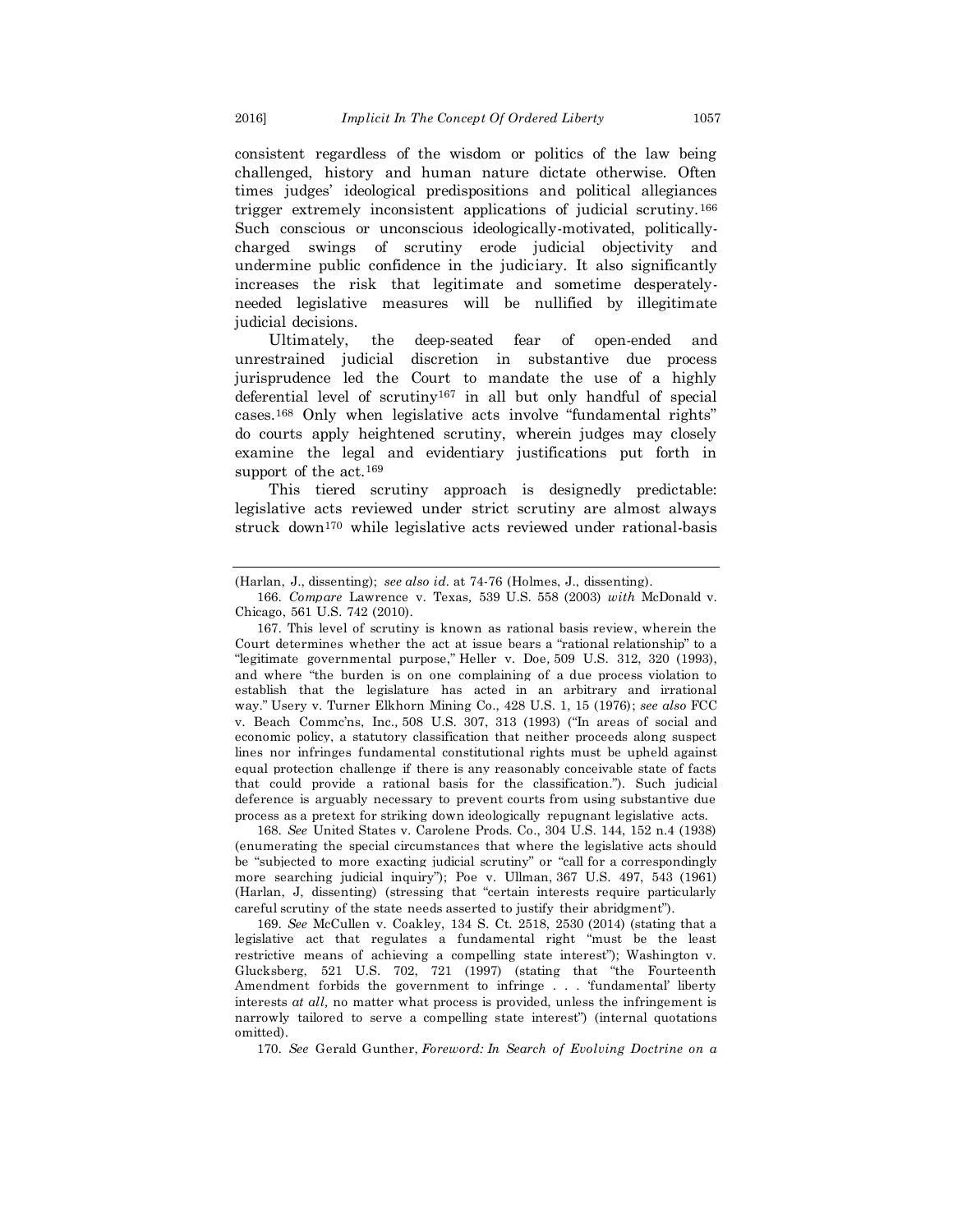review are nearly always upheld.<sup>171</sup> As a result of this determinative analytical framework, the most critical question in the substantive due process analysis today is whether the challenged act involves a "fundamental right."<sup>172</sup> Naturally, how courts determine what is and what is not a "fundamental right" has become the crux of the modern substantive due process debate.<sup>173</sup> Some jurists argue that "fundamental rights" should be confined only to those rights explicitly recognized in the Constitution or deeply rooted in this Nation's history and traditions."<sup>174</sup> Other jurists argue that "fundamental rights" should extend also to conduct essential to one's self-determination and "implicit in the concept of ordered liberty." Each approach has its force and its flaws.<sup>175</sup>

#### a. Substantive Due Process as Limited to Constitutional Rights

The first approach limits the judiciary's application of strict scrutiny in substantive due process cases to explicitly recognized constitutional rights. The reason behind such a limitation is simple: If the judiciary is going to closely question the legitimacy of legislative causes of forfeiture, then that authority ought to be confined to only those causes that implicate rights explicitly written into the Constitution.<sup>176</sup> Only under such circumstances

172. *See* Laurence H. Tribe & Michael C. Dorf, *Levels of Generality in the Definition of Rights,* 57 U. CHI. L. REV. 1057, 1058 (1990).

173. *See* McDonald v. City of Chicago, 130 S. Ct. 3020, 3059 (2010) (Thomas, J. concurring) ("The one theme that links the Court's substantive due process precedents together is their lack of a guiding principle to distinguish 'fundamental' rights that warrant protection from nonfundamental rights that do not.").

174. *See* Obergefell v. Hodges, 135 S. Ct. 2584, 2618-23 (2015) (Roberts, J., dissenting) ("Our precedents have required that implied fundamental rights be 'objectively, deeply rooted in this Nation's history and tradition' . . . to ensure that when unelected judges strike down democratically enacted laws, they do so based on something more than their own beliefs.").

175. *See* Lawrence v. Texas, 539 U.S. 558, 574 (2003) (quoting Planned Parenthood of Se. Pennsylvania v. Casey, 505 U.S. 833, 851 (1992) ("[C]hoices central to personal dignity and autonomy, are central to the liberty protected by the Fourteenth Amendment.")).

176. To be sure, the Courts' invocation of rights recognized elsewhere in

*Changing Court: A Model for a Newer Equal Protection,* 86 HARV. L. REV. 1, 8 (1972) (describing strict scrutiny as "'strict' in theory and fatal in fact."). *But see* Adam Winkler, *Fatal in Theory and Strict in Fact: An Empirical Analysis of Strict Scrutiny in the Federal Courts*, 59 VAND. L. REV. 793, 796 (2006) ("Overall, 30 percent of all applications of strict scrutiny--nearly one in three- result in the challenged law being upheld.").

<sup>171.</sup> *See* Gayle Lynn Pettinga, Note, *Rational Basis with Bite*: *Intermediate Scrutiny by Any Other Name*, 62 IND. L.J. 779, 798 (1987) (Under traditional application of rational basis review, "legislation is presumptively constitutional.").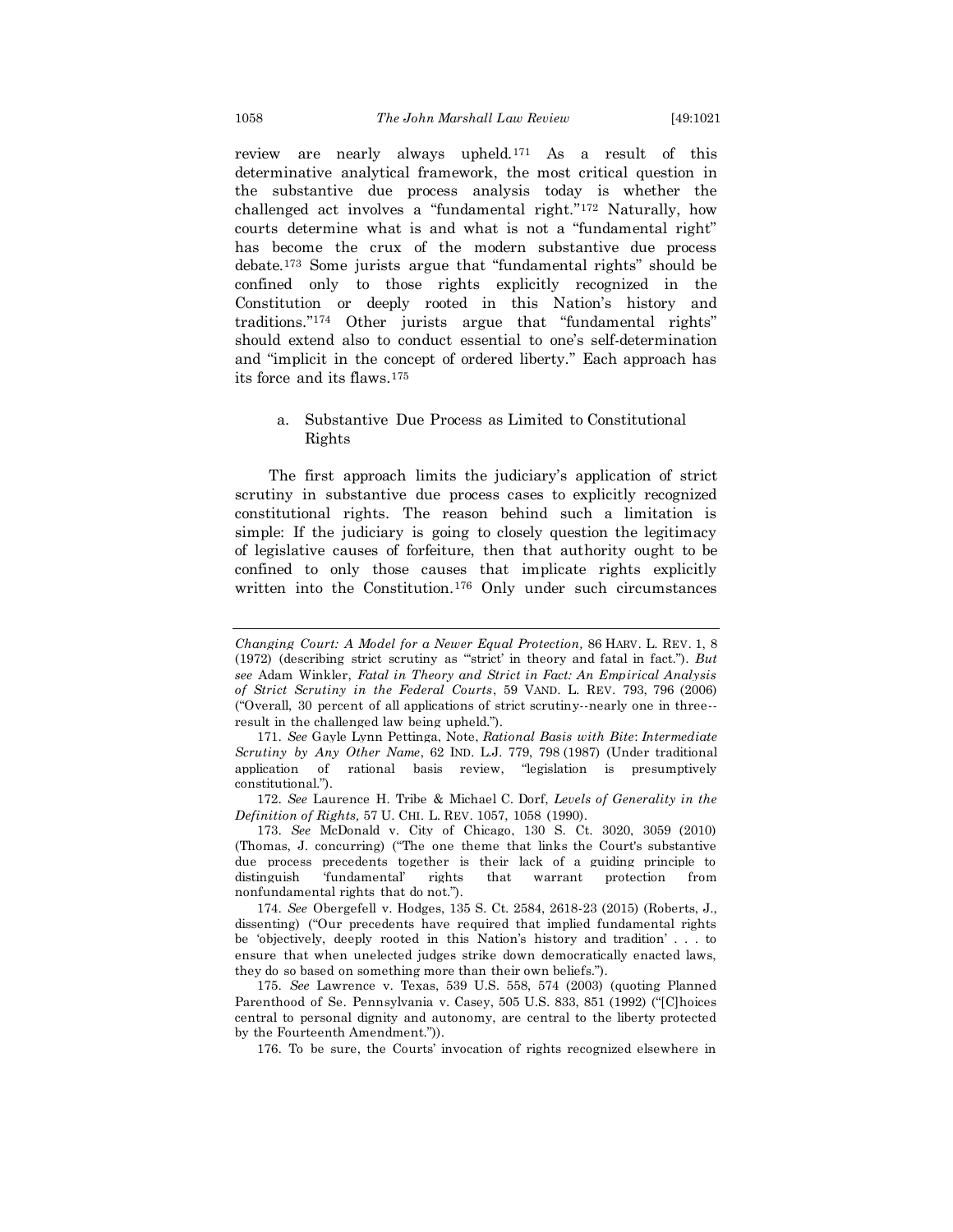can courts regularly strike down democratically-passed legislation with the objectivity and conviction necessary to nullify democratic majorities. Under no circumstance should courts unearth old rights in the dust of history or forge new rights in the caldron of enlightenment: they should confine themselves—as courts ought to the explicit dictates of the Constitution.<sup>177</sup> Otherwise, judges heedlessly assume the role of historian or philosopher.<sup>178</sup>

#### b. Substantive Due Process as Limited to Rights Deeply Rooted in our Nation's History and Traditions

Squaring the circle of the Supreme Court's substantive due process precedent, the second approach extends the application of heightened judicial scrutiny to rights "deeply rooted in this Nation's history and tradition."<sup>179</sup> This approach recognizes that judicial nullification of democratically-passed laws must not turn on the political preferences or policy judgments of nine (and possibly five) unelected and unaccountable Justices.<sup>180</sup> Therefore,

177. *See* Ferguson v. Skrupa, 372 U.S. 726, 730-31 (1963) ("States have power to legislate against what are found to be injurious practices in their internal commercial and business affairs, so long as their laws do not run afoul of some specific federal constitutional prohibition, or of some valid federal law.") (quotations omitted).

178. *See* Wynehamer v. People*,* 13 N.Y. 378, 391-92 (1856) ("[A]side from the special limitations of the constitution, the legislature cannot exercise powers which are in their nature essentially judicial or executive. . . . It is only the 'legislative power' which is vested in the senate and assembly. But where the constitution is silent, and there is no clear usurpation of the powers distributed to other departments, I think there would be great difficulty in attempting to define the limits of this power. . . . I am reluctant to enter upon this field of inquiry, satisfied as I am that no rule can be laid down in terms which will not contain the germs of great mischief to society, by giving to private opinion and speculation a license to oppose themselves to the legitimate powers of government.").

179. Washington v. Glucksberg, 521 U.S. 702, 720–21 (1997) (quoting Moore v. East Cleveland*,* 431 U.S. 494, 503 (1977).

180. It should be noted that the academic exercise of locating rights "deeply rooted in this Nation's history and tradition" is not always objective. Indeed, the inquiry often times entails ideological-driven bias in both the

the Constitution (such as the First Amendment) does not magically give the Court the jurisdiction to enforce those rights. Barron v. Baltimore, 32 U.S. 243, 250 (1833) (holding that the Bill of Rights "contain no expression indicating an intention to apply them to the State governments. This court cannot so apply them"). Unless courts invoke actual jurisdiction-bestowing constitutional provisions (such as the Ninth Amendment for the Fifth Amendment's Due Process Clause or the Privileges or Immunities Clause for the Fourteenth Amendment's Due Process Clause), judges undeniably must assume the authority to declare legislative acts illegitimate via the Due Process Clause's implied prohibition against legislative judgments. Indeed, when courts enforce First Amendment rights against the states through the Fourteenth Amendment's Due Process Clause, they are relying upon the Due Process Clause's implied prohibition on bogus causes of forfeiture. Such an implication is by no means limited to Constitutional rights.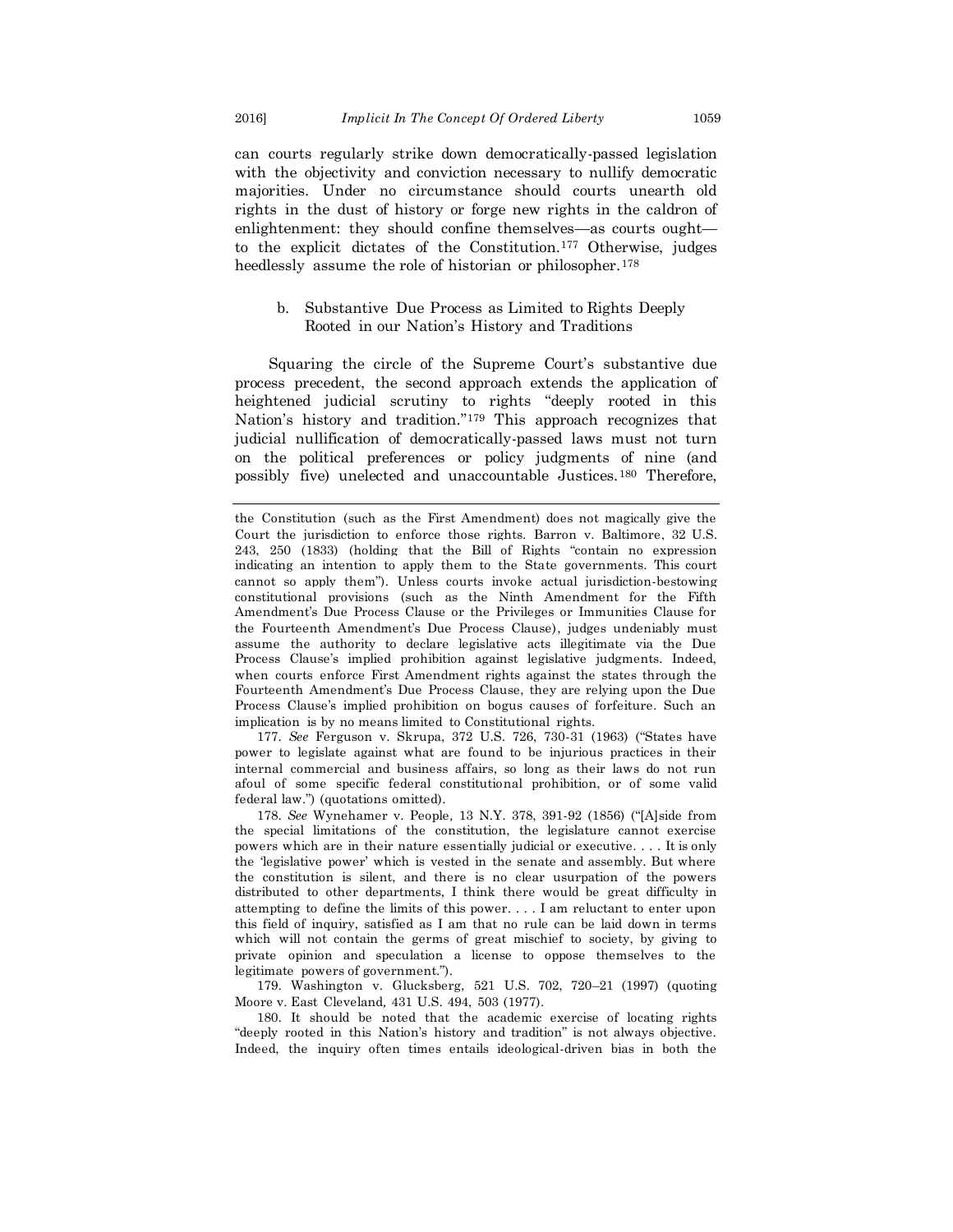it confines the Court's application of heightened (and often times fatal) judicial scrutiny to historically linked, objectively ascertained, and inherently limited circumstances.<sup>181</sup>

#### c. Substantive Due Process as Extended to Important Conduct Implicit in the Concept of Ordered Liberty

The third approach extends the Court's application of heightened judicial scrutiny to especially important and personal decisions.<sup>182</sup> This approach recognizes that fundamental rights should not be frozen in time or defined by generations prior.<sup>183</sup> Such "privacy rights"<sup>184</sup> and "liberty interests"<sup>185</sup> embrace all

182. *See* Obergefell v. Hodges, 135 S. Ct. 2584, 2597 (2015) (stating that the Due Process Clause's guarantee of liberty "extend[s] to certain personal choices central to individual dignity and autonomy, including intimate choices that define personal identity and beliefs"); *see also* Planned Parenthood of Se. Pennsylvania v. Casey, 505 U.S. 833, 859 (1992) (quoting Carey v. Population Servs., Int'l, 431 U.S. 678, 684-85 (1977) (stating that the Due Process Clause protects an individual's "independence in making certain kinds of important decisions")); Loving v. Virginia, 388 U.S. 1, 12 (1967) (stating that the Due Process Clause protects "vital personal rights essential to the orderly pursuit of happiness by free men"). There are other well-merited approaches; however, they have yet to receive any jurisprudential support. *See e.g.*, RANDY E. BARNETT, RESTORING THE LOST CONSTITUTION: THE PRESUMPTION OF LIBERTY 4-5 (2004).

183. *Obergefell*, 135 S. Ct. at 2598 (stating that this approach to substantive due process "respects our history and learns from it without allowing the past alone to rule the present"); Rochin v. California, 342 U.S. 165, 172 (1952) ("'[D]ue process of law' requires . . . a judgment not ad hoc and episodic but duly mindful of reconciling the needs both of continuity and of change in a progressive society.").

184. *See e.g.*, Griswold v*.* Connecticut, 381 U.S. 479, 484 (1965) (recognizing an individual's "zone of privacy which government may not force him to surrender to his detriment"); Roe v. Wade, 410 U.S. 113 (1973) ("The Court has recognized that a right of personal privacy, or a guarantee of certain areas or zones of privacy, does exist under the Constitution.").

185. *See e.g.*, *Griswold*, 381 U.S. 486 (Goldberg, J. concurring) (concluding that the "liberty" in the Due Process Clause of the Fourteenth Amendment "embraces the right of marital privacy"); Harris v. McRae, 448 U.S. 297, 312 (1980) (recognizing that the liberty protected by the Due Process includes "includes the freedom of a woman to decide whether to terminate a pregnancy"); Lawrence v. Texas, 539 U.S. 558, 567 (2003) (recognizing that "[t]he liberty protected by the Constitution" includes the right of adult individuals to choose to engage in private and consensual sexual conduct within the privacy of the home).

search for and interpretation of relevant and available historical evidence. *See* Eric Berger*, Originalism's Pretenses,* 16 U. PA. J*.* CONST*.* L. 329, 332 (2013) ("[O]riginalist judges approach the theory eclectically, drawing on useful historical or textual evidence to support a desired conclusion."); *see also*  id. at 331 ("[O]riginalism creates an especially misleading illusion of certainty.").

<sup>181.</sup> *See* Daniel O. Conkle, *Three Theories of Substantive Due Process*, 85 N.C. L. REV. 63, 93 (2006).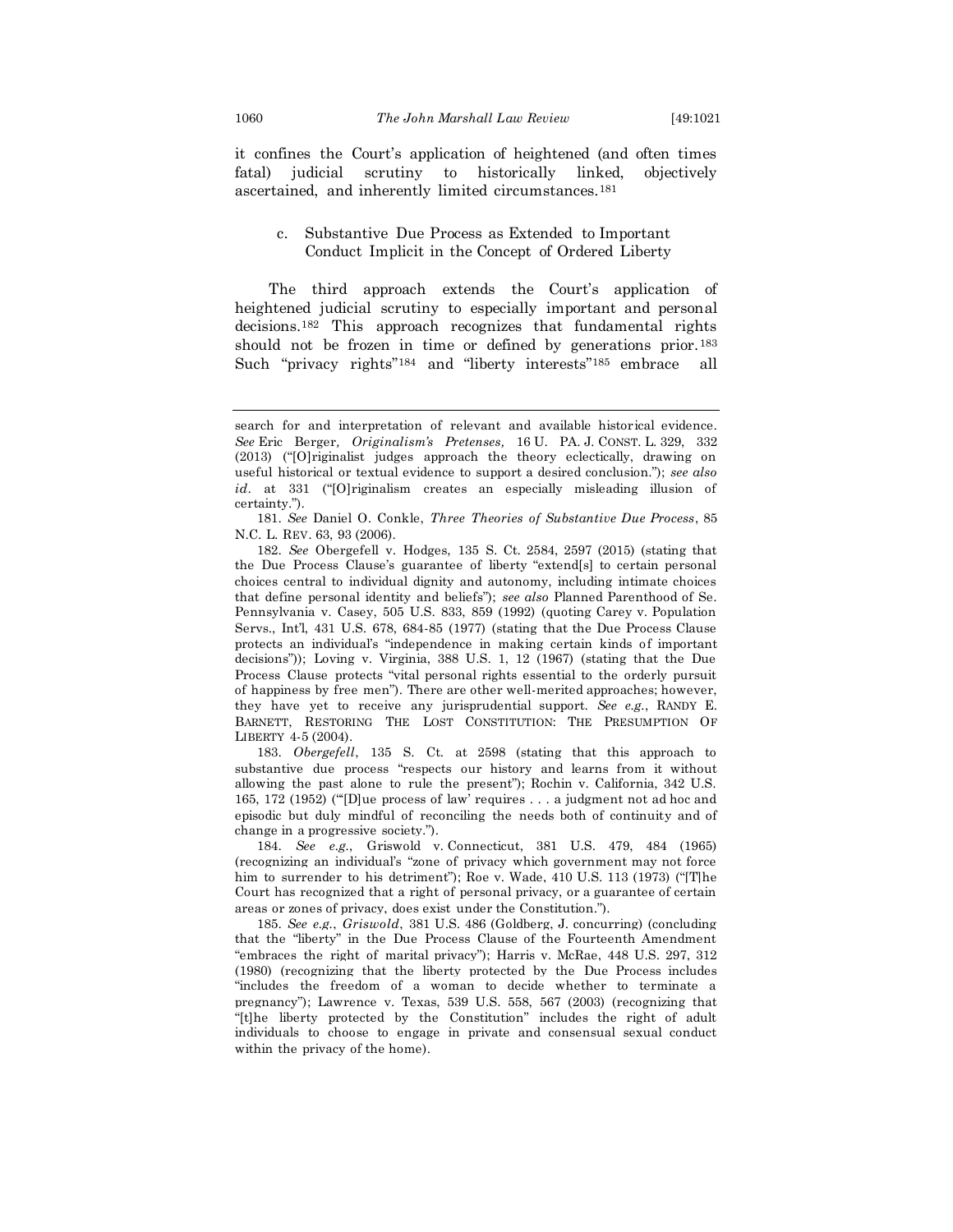conduct essential to an individual's self-determination<sup>186</sup> *as contained within deeply rooted and traditionally recognized categories of fundamental rights*. <sup>187</sup> This approach is far narrower than its opponents represent: It does not permit the Court to attach "fundamental status" and heightened scrutiny to just any conduct the Court—in its "reasoned judgment"—deems deserving. Instead, this approach confines the Court's application of heightened scrutiny to those rights enclosed within deeply rooted and historically recognized categories of fundamental rights.<sup>188</sup> The content of those categories, however, is informed by an everdeveloping understanding of liberty, as it is slowly stripped of the prejudice and presumptions of generations past. <sup>189</sup> These rights,

188. *See Lawrence*, 539 U.S. at 572 ("[H]istory and tradition are the starting point but not in all cases the ending point of the substantive due process inquiry.") (quotations omitted); *see also* Morris v. Brandenburg, 2015 WL 4757633, \*14 (N.M. Ct. App. 2015) ("Irrespective of the new interpretive dimensions applied by the United States Supreme Court to address differing applications of due process, the substantive fundamental rights that are recognized to exist under the Due Process Clause of the Fourteenth Amendment have always originated from classic personal interactions or embedded principles in our democratic society.").

189. Obergefell v. Hodges, 135 S. Ct. 2584, 2602 (2015) (stating that fundamental rights "rise, too, from a better informed understanding of how constitutional imperatives define a liberty that remains urgent in our own era"); *see also id.* at 2596 (recognizing that "new dimensions of freedom become apparent to new generations"); *id.* at 2598 (stating that "new insight reveals discord between the Constitution's central protections and a received legal stricture"); *Casey*, 505 U.S. at 848 ("Neither the Bill of Rights nor the specific practices of States at the time of the adoption of the Fourteenth Amendment marks the outer limits of the substantive sphere of liberty which the Fourteenth Amendment protects."); *Lawrence*, 539 U.S. at 579 ("[T]imes can blind us to certain truths and later generations can see that laws once thought necessary and proper in fact serve only to oppress."); Harper v. Virginia State Bd. of Elections, 383 U.S. 663, 669 (1966) ("[W]e have never been confined to historic notions of equality, any more than we have restricted due process to a fixed catalogue of what was at a given time deemed to be the limits of fundamental rights."). This approach is similar to the Court's approach to the application of heightened scrutiny in Equal Protection Clause cases. *See e.g.*, Lewis v. Harris, 188 N.J. 415, 471 (2006):

We are told that when the Justices who decided *Brown v. Board of Education,* 347 *U.S.* 483, 74 *S.Ct.* 686, 98 *L.Ed.* 873 (1954), finally

<sup>186.</sup> *Casey*, 505 U.S. at 851 ("[C]hoices central to personal dignity and autonomy . . . are central to the liberty protected by the Fourteenth Amendment.").

<sup>187.</sup> *See Lawrence*, 539 U.S. at 574 ("[O]ur laws and tradition afford constitutional protection to personal decisions relating to marriage, procreation, contraception, family relationships, child rearing, and education."). Such categories also include private and consensual intimate conduct, *see id.* at 562 ("Liberty presumes an autonomy of self that includes freedom of . . . certain intimate conduct."), and bodily integrity. *See* Cruzan v. Director of Health, 497 U.S. 261, 278 (1990) (recognizing that "a competent person has a constitutionally protected liberty interest [implicit in the Due Process Clause] in refusing unwanted medical treatment").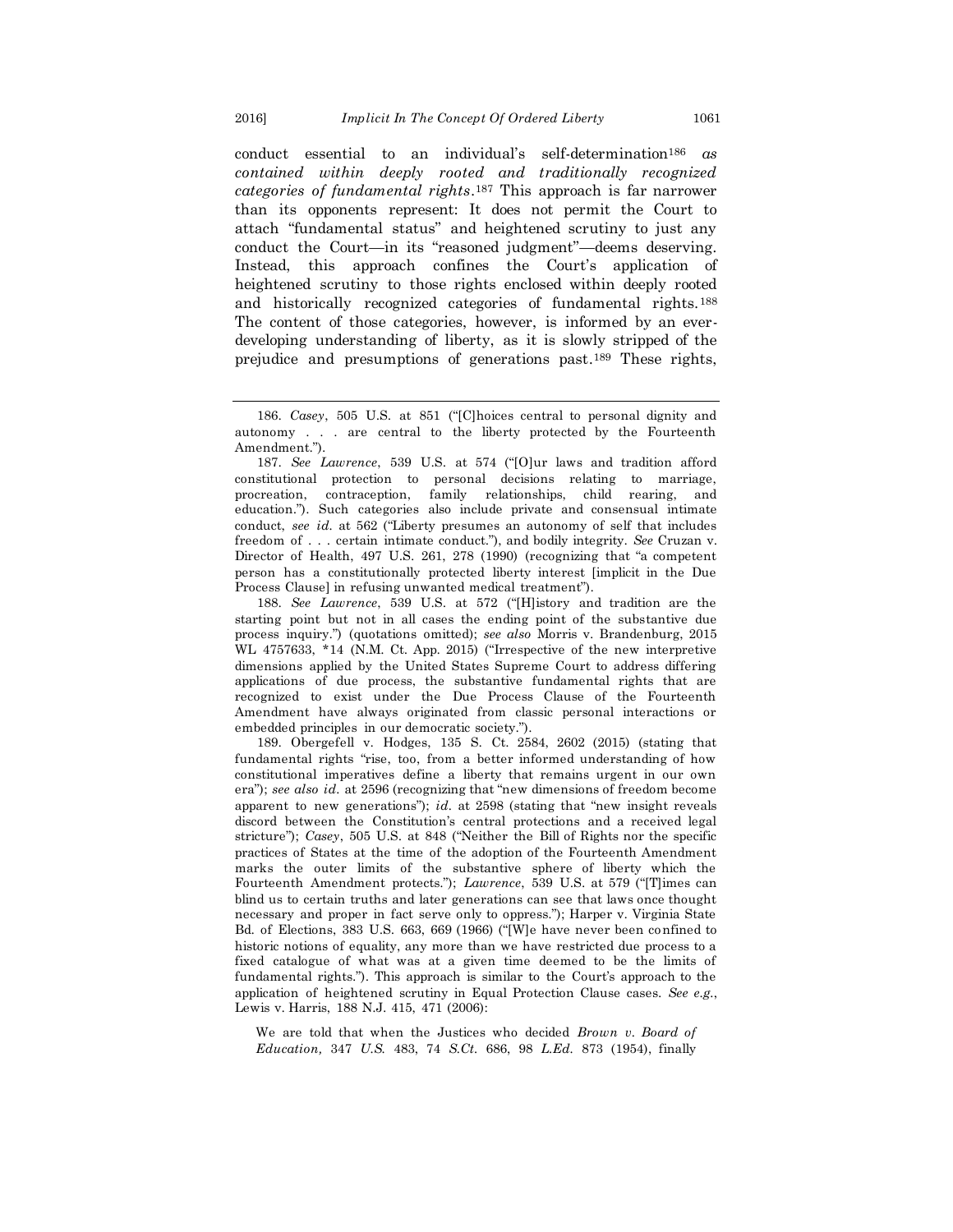which include the right to use contraceptives,<sup>190</sup> the right of a woman to terminate her own pregnancy,<sup>191</sup> the right to refuse unwanted medical treatment,<sup>192</sup> the right to engage in consensual sodomy,<sup>193</sup> and the right to marry a person of a different race are certainly not "deeply rooted in this Nation's history or traditions;"<sup>194</sup> nonetheless, they are "implicit in the concept of ordered liberty."<sup>195</sup>

## IV. THE *OBERGEFELL* COURT'S APPLICATION OF THE DUE PROCESS CLAUSE

Although the *Obergefell* majority could have decided the case exclusively on Equal Protection grounds,<sup>196</sup> it chose rather to

rejected legal segregation in public schools, they were deeply conflicted over the issue. Michael J. Klarman, *Brown and Lawrence (and Goodridge),* 104 *Mich. L.Rev.* 431, 433 (2005). "The sources of constitutional interpretation to which they ordinarily looked for guidance—text, original understanding, precedent, and custom indicated that school segregation was permissible. By contrast, most of the Justices privately condemned segregation, which Justice Hugo Black called 'Hitler's creed.' Their quandary was how to reconcile their legal and moral views."

*Id.* (footnote omitted).

190. *See* Planned Parenthood of Se. Pennsylvania v. Casey, 505 U.S. 833, 851 (1992) (quoting Carey, 431 U.S. at 678, 685 (1977) (recognizing that the "liberty" protected by the Due Process Clause includes "personal decisions relating to . . . contraception").

191. *See Lawrence*, 539 U.S. at 565 ("*Roe* recognized the right of a woman to make certain fundamental decisions affecting her destiny . . . ."). This right is premised on the fiercely debated proposition that an unborn human life is not a "person" (with full rights and protections) within the meaning of the Constitution. Roe v. Wade, 410 U.S. 113, 158 (1973) ("[T]he word "person," as used in the Fourteenth Amendment, does not include the unborn.").

192. *See* Cruzan v. Director of Health, 497 U.S. 261, 278 (1990) (recognizing that "a competent person has a constitutionally protected liberty interest [implicit in the Fourteenth Amendment's Due Process Clause] in refusing unwanted medical treatment").

193. *Lawrence*, 539 U.S. at 567 ("The liberty protected by the Constitution allows homosexual persons the right to make th[e] choice [to enter into consensual sexual relationships]").

194. Loving v. Virginia, 388 U.S. 1, 12 (1967).

195. Obergefell v. Hodges, 135 S. Ct. 2584, 2618 (2015) (Robert, J., dissenting) (citation omitted); *Lawrence*, 539 U.S. at 567 (stating that, "as a general rule," the Due Process Clause "counsel[s] against attempts by the State, or a court, to define the meaning of the relationship or to set its boundaries absent injury to a person or abuse of an institution the law protects"). As such, States cannot use this conduct as a basis for a legitimate cause of forfeiture. *See supra* notes 154-59.

196. *See* SmithKline Beecham Corp. v. Abbott Labs., 740 F.3d 471, 484 (9th Cir. 2014) (stating that "heightened scrutiny applies to classifications based on sexual orientation . . . "); Lawson v. Kelly, 58 F. Supp. 3d 923, 934 (W.D. Mo. 2014) (finding that "[t]he State's permission to marry depends on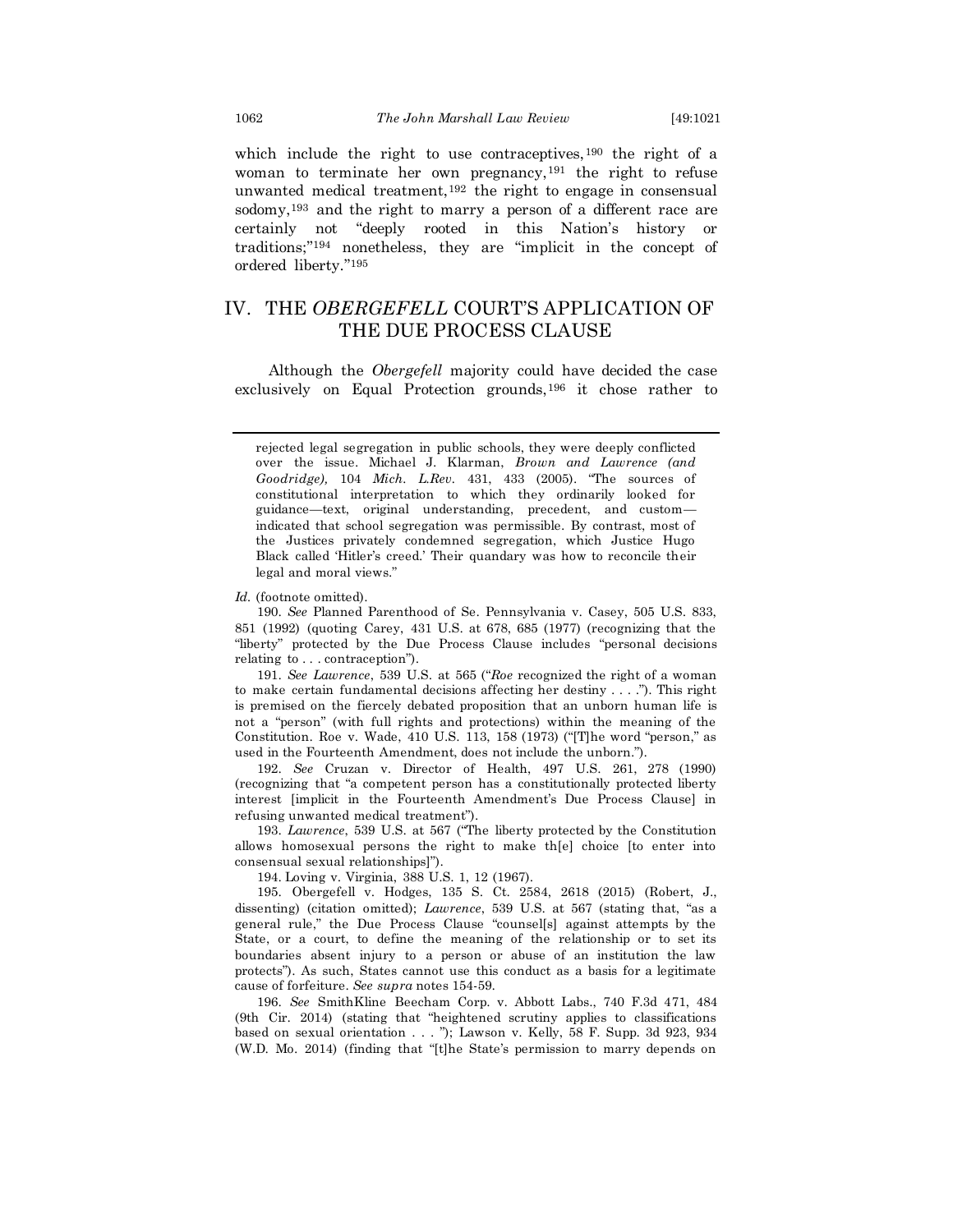invoke substantive due process, relying on the interplay between the Due Process and Equal Protection Clauses to strike down the respective state bans on same-sex marriage. Upon a close reading, the majority's analysis—distilled through the objections set forth in the dissenting opinions—provides a reasonable and workable foundation not only for "definitional" substantive due process claims, but also for non-tradition-based substantive due process claims in general.

## *A. The Majority Opinion*

As explained above, the majority in *Obergefell* struck down the respective state bans on same-sex marriage because in its opinion those prohibitions violated the Due Process and Equal Protection Clauses of the Fourteenth Amendment.<sup>197</sup> Since the case did not involve universal denials of or restrictions on a fundamental right, but rather prohibitions on a certain class of persons from exercising what is a well-established fundamental right for others, the majority's substantive due process analysis was far narrower than the dissent represents.<sup>198</sup> Specifically, the majority analysis focused not on inventing a new right, but on whether the exclusion of a certain class of individuals from the definition of a fundamental right was constitutionally permissible. This involved determining whether the states provided "a sufficient justification for excluding the relevant class from the right."<sup>199</sup> Applying the "converging Clause" approach, the majority concluded that denying individuals the right to marry based on their sexual orientation both irrationally prohibits their exercise of

the genders of the participants, so the restriction is a gender-based classification" and ultimately concluding that the state statute and constitutional amendment at issue did not survive "intermediate scrutiny"); *see also Lawrence*, 539 U.S. at 584 (O'Connor, J. concurring) (stating that a law criminalizing homosexual sodomy but not heterosexual sodomy does not survive rational review under the Equal protection Clause).

<sup>197.</sup> *See supra* note 13.

<sup>198.</sup> The dissent represents the majority's substantive due process analysis as entirely unrestrained and subjective. *See Obergefell*, 135 S. Ct. at 2630 (stating that the Court's substantive due process analysis "stands for nothing whatever, except those freedoms and entitlements that this Court *really* likes").

<sup>199.</sup> *Id.* at 2602 (internal citations omitted); *see also id.* at 2618 (Robert, J., dissenting) (characterizing the majority's holding as simply "[e]xpanding a right"). The exclusion question necessarily resolves the case because if the class of persons at issue cannot be excluded from the fundamental right, it would be inherently irrational and arbitrary for states to thereafter *categorically* deny that class of persons the right.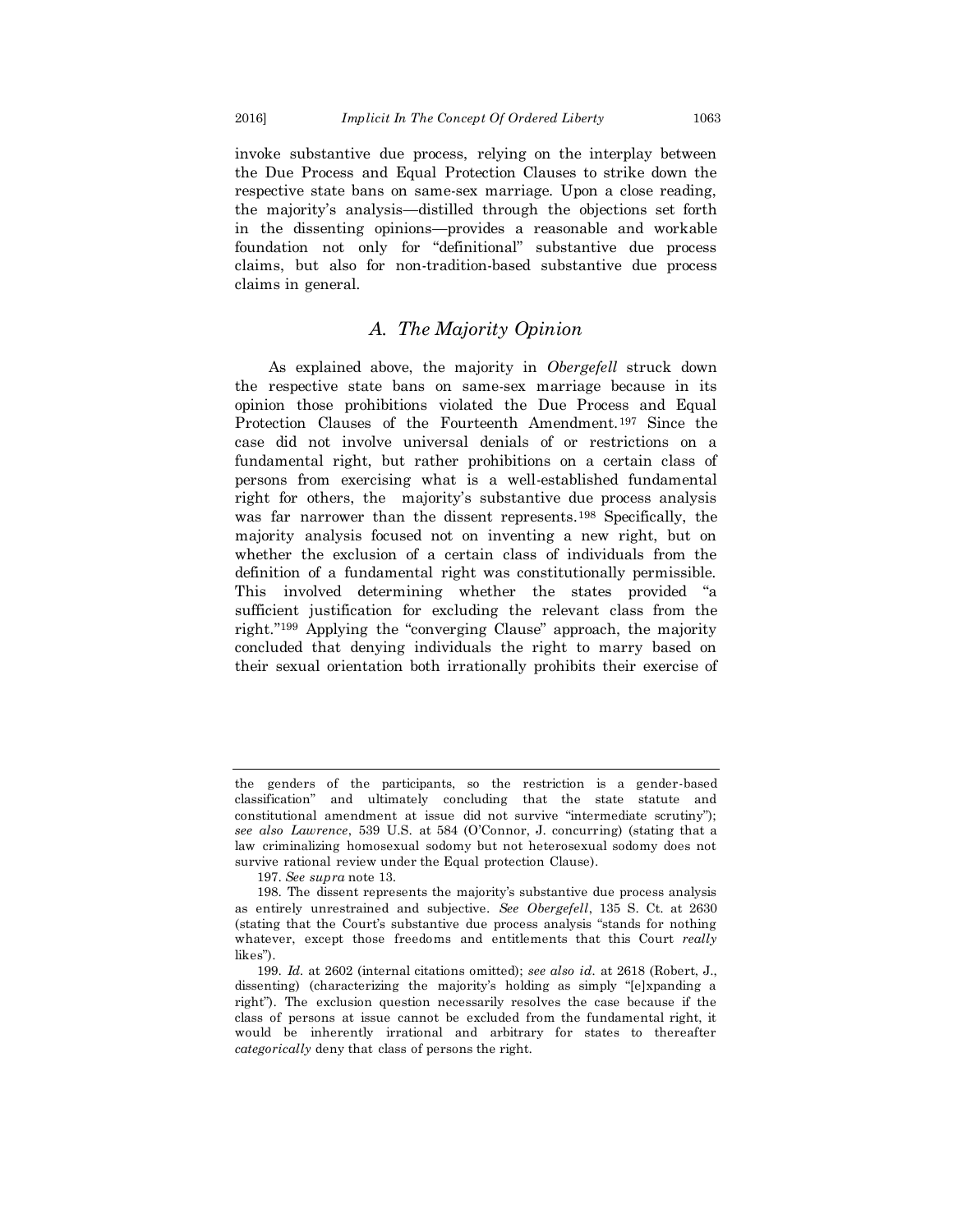an important liberty interest<sup>200</sup> and irrationally discriminates against that class of persons.<sup>201</sup>

In arriving at this conclusion, the majority implicitly applied a form of heightened judicial scrutiny to address and reject the States' arguments offered in support of their exclusion.<sup>202</sup> The majority relied on the "converging Clause" approach to justify this application of heightened scrutiny.<sup>203</sup> This approach certainly has jurisprudential support: Past case law demonstrates that the Due Process Clause requires heightened scrutiny when the legislative measure at issue denies individuals a fundamental right<sup>204</sup> and the Equal Protection Clause requires heighted scrutiny when the legislative classification at issue involves a fundamental right.<sup>205</sup> However, in each of these cases the Court operated under the assumption that the individuals involved originally could exercise but were thereafter denied the fundamental right due to particular circumstances.<sup>206</sup> *Obergefell* is unique because the case does not involve individuals that by definition could originally exercise but where thereafter denied a fundamental right. Instead, the case

203. *Obergefell*, 135 S. Ct. at 2603-04.

204. *See* M.L.B. v. S.L.J., 519 U.S. 102, 116-17 (1996) (stating that "[c]hoices about marriage, family life, and the upbringing of children are among associational rights this Court has ranked as 'of basic importance in our society'" and "demand[] the close consideration [of] the Court") (citations omitted).

205. *See* Skinner v. Oklahmoa, 316 U.S. 535, 541 (1942) (stating that "strict scrutiny of the classification which a State makes in a sterilization law is essential" because such classifications involve the fundamental right to procreate).

206. *See* Zablocki v. Redhail*,* 434 U.S. 374, 384 (1978) (invalidating a law that prohibited fathers who were behind on child support from marrying); *see also* Turner v. Safley*,* 482 U.S. 78, 95 (1987) (invalidating burdensome restrictions on marriage based on an individuals' status as a prisoner); *see also M.L.B.,* 519 U.S. at 116 (invalidating a statute requiring indigent mothers to pay a fee in order to appeal the termination of their parental rights).

<sup>200.</sup> *Id.* at 2604 ("[T]he right to marry is a fundamental right inherent in the liberty of the person, and under the Due Process and Equal Protection Clauses of the Fourteenth Amendment couples of the same -sex may not be deprived of that right and that liberty.").

<sup>201.</sup> *See id*. at 2607 ("The Constitution . . . does not permit the State to bar same-sex couples from marriage on the same terms as accorded to couples of the opposite sex.").

<sup>202.</sup> The majority not only closely scrutinized the reasons on record for preserving traditional marriage; it also did not attempt to consider any other possible justifications. *See id.* at 2599-2605; *accord SmithKline*, 740 F.3d at 482 (finding that the Supreme Court did not apply rational review in U.S. v. Windsor, 133 S. Ct. 2675 (2013) due to its "failure to consider other unsupported bases" which the court found "antithetical to the very concept of rational basis review."); *contra* DeBoer v. Snyder, 772 F.3d 388, 404 (6th Cir. 2014) *rev'd sub nom. Obergefell*, 135 S. Ct. 2584 ("So long as judges can conceive of some 'plausible' reason for the law—*any* plausible reason, even one that did not motivate the legislators who enacted it—the law must stand, no matter how unfair, unjust, or unwise the judges may consider it as citizens.").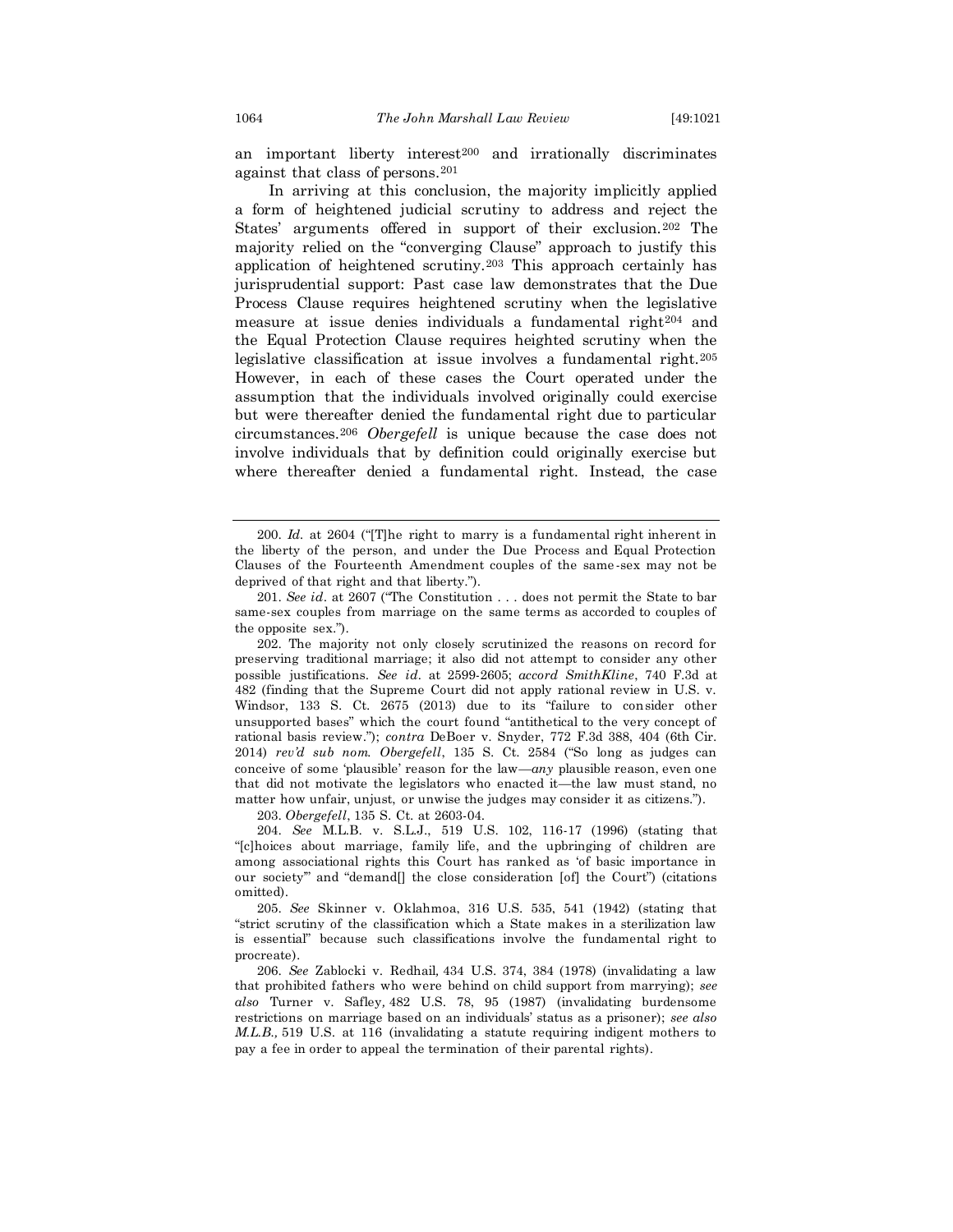involves individuals who arguably by definition cannot exercise the fundamental right at issue.<sup>207</sup>

Indeed, as the dissent puts it, the crucial question in the case is not whether "the Constitution protects a right to marry and requires States to apply their marriage laws equally" (which it indisputably does); rather, the primary question is "what constitutes 'marriage?'"<sup>208</sup> If "marriage" *by definition* does not include same-sex couples, then their exclusion is arguably constitutionally permissible. This kind of definitional exclusion is analogous to the Boy Scouts of America excluding girls or Veterans of Foreign Wars excluding persons who did not serve in the armed forces. Just as "girls" inherently cannot be "Boy Scouts" and nonserving persons cannot by definition be "veterans," the argument goes that same-sex couples inherently cannot enter into a "marriage" because the very definition of marriage requires a union between *one man and one woman*.

The problem with the dissent's approach is that every traditional element of marriage is part of its "definition" until it is not. Indeed, the deeply-rooted, traditional definition of marriage can be defined as a "prearranged, long-term union of two individuals of the same race and opposite sex where the woman has no legal status independent of her husband." This definition, needless to say, inherently excludes interracial marriage (among other types of marriages). While the dissent characterizes *Loving* as a case that did not redefine marriage but instead simply struck down "racial restrictions" on marriage, <sup>209</sup> such a characterization essentially assumes what it sets out to prove—that the same-race requirement was not a fundamental element of marriage. But that is historically inaccurate. Until *Loving*, in many states the samerace requirement was just as deeply rooted of a tradition as the opposite-sex requirement.<sup>210</sup> Just as the dissent in *Obergefell* frames the plaintiffs as arguing for a right to "same-sex marriage," the individuals in *Loving* argued for a right to "mixed-race marriage"211—a right with no history or tradition in the United

209. *Id.* at 2614.

211. *See* Kitchen v. Herbert, 961 F. Supp. 2d 1181, 1202 (D. Utah 2013) *aff'd*, 755 F.3d 1193 (10th Cir. 2014) ("Instead of declaring a new right to interracial marriage, the [*Loving*] Court held that individuals could not be

<sup>207.</sup> The majority's opinion arguably assumes what it set outs to prove: that same-sex marriage is a fundamental right. If marriage by definition does and cannot include same-sex couples, then same-sex marriage does not actually involve a fundamental right.

<sup>208.</sup> *Obergefell*, 135 S. Ct. at 2612 (Roberts, J. dissenting).

<sup>210.</sup> *See* Cyrus E. Phillips IV, *Miscegenation: The Courts and the Constitution*, 8 WM. & MARY L. REV. 133, 133 (1966) (stating that "[p]rohibitions against miscegenation date back to the earliest colonial times" and "have appeared in the statutes of some forty states"); *see also* Brief for Respondents at 52, Loving v. Virginia, 388 U.S. 1 (1967) (No. 395) ("The Virginia statutes here under attack reflects [sic] a policy which has obtained in this Commonwealth for over two centuries . . . .").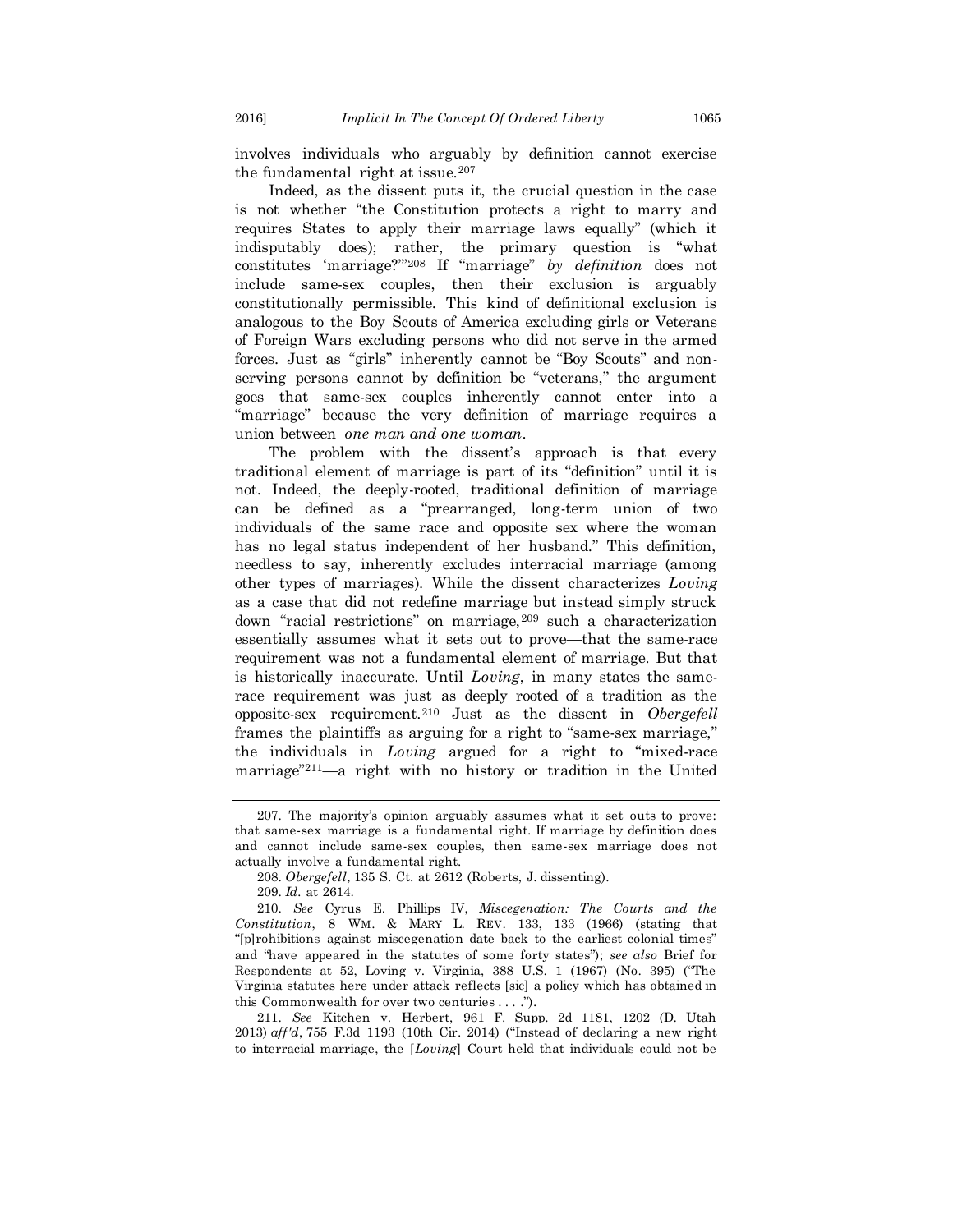States.212 Simply put, the same-race requirement was part of the core definition of marriage until it was not.

Perhaps the "opposite sex" requirement is *more* fundamental to the deeply-rooted, traditional definition of marriage than the same-race requirement,<sup>213</sup> but that is largely immaterial. Just as the "same race" requirement was arguably more fundamental than the "pre-arranged" requirement (yet both are no longer definitional requirements of the fundamental right), the "opposite sex" requirement may very well be more fundamental to the deeplyrooted, traditional definition of marriage than the "same race" requirement (yet both are no longer definitional requirements of the fundamental right). Certainly, some immutable core definition of marriage must exist or marriage would be malleable to the point of meaninglessness.<sup>214</sup> However, because "the right to personal choice regarding marriage is inherent in the concept of individual autonomy,"<sup>215</sup> the Court *must* closely scrutinize any definitional exclusion from the enjoyment of this uniquely important and fundamental right.<sup>216</sup>

212. *See* State v. Gibson, 36 Ind. 389, 405 (1871) (upholding interracial marriage ban based on "the law of races established by the Creator himself"); *see* Ronald Turner, *Same-Sex Marriage and* Loving v. Virginia*: Analogy or*   $Disanology$ ?, 71 WASH. & LEE L. REV. ONLINE 264, 279 (2014) (stating that, as a result of *Loving*, "[t]he traditional definition of marriage as the union of persons of the same race was no longer valid").

213. *Obergefell*, 135 S. Ct. at 2614 (Roberts, J., dissenting) (stating the "core structure of marriage" as the union between a man and a woman").

214. Without some core definition of marriage, the right would be illusory. That core definition is best expressed as "a special and solemn bond between two individuals entailing certain legal privileges and immunities." Perhaps the "two individuals" requirement could eventually give way to "a limited number of individuals" requirement. Or perhaps such a requirement constitutes the immutable core of the definition of marriage. The answer to that question is beyond the scope of this Article as it was beyond the scope of the Court's inquiry in *Obergefell*. *See generally Casey*, 505 U.S. at 869 ("Liberty must not be extinguished for want of a line that is clear.").

215. *Obergefell*, 135 S. Ct. at 2599.

216. *See* Zablocki v. Redhail, 434 U.S. 374, 384 (1978) ("Although *Loving* arose in the context of racial discrimination, prior and subsequent decisions of this Court confirm that the right to marry is of fundamental importance for *all individuals*.") (emphasis added). The special legal privileges and protections accompanying marriage are legion. *See Obergefell*, 135 S. Ct. at 2601 (recognizing that "marriage [provides] the basis for an expanding list of governmental rights, benefits, and responsibilities" including "taxation; inheritance and property rights; rules of intestate succession; spousal privilege in the law of evidence; hospital access; medical decisionmaking authority; adoption rights; the rights and benefits of survivors; birth and death certificates; professional ethics rules; campaign finance restrictions; workers' compensation benefits; health insurance; and child custody, support, and

restricted from exercising their existing right to marry on account of the race of their chosen partner. Similarly, the Plaintiffs here do not seek a new right to same-sex marriage, but instead ask the court to hold that the State cannot prohibit them from exercising their existing right to marry on account of the sex of their chosen partner.") (citations omitted).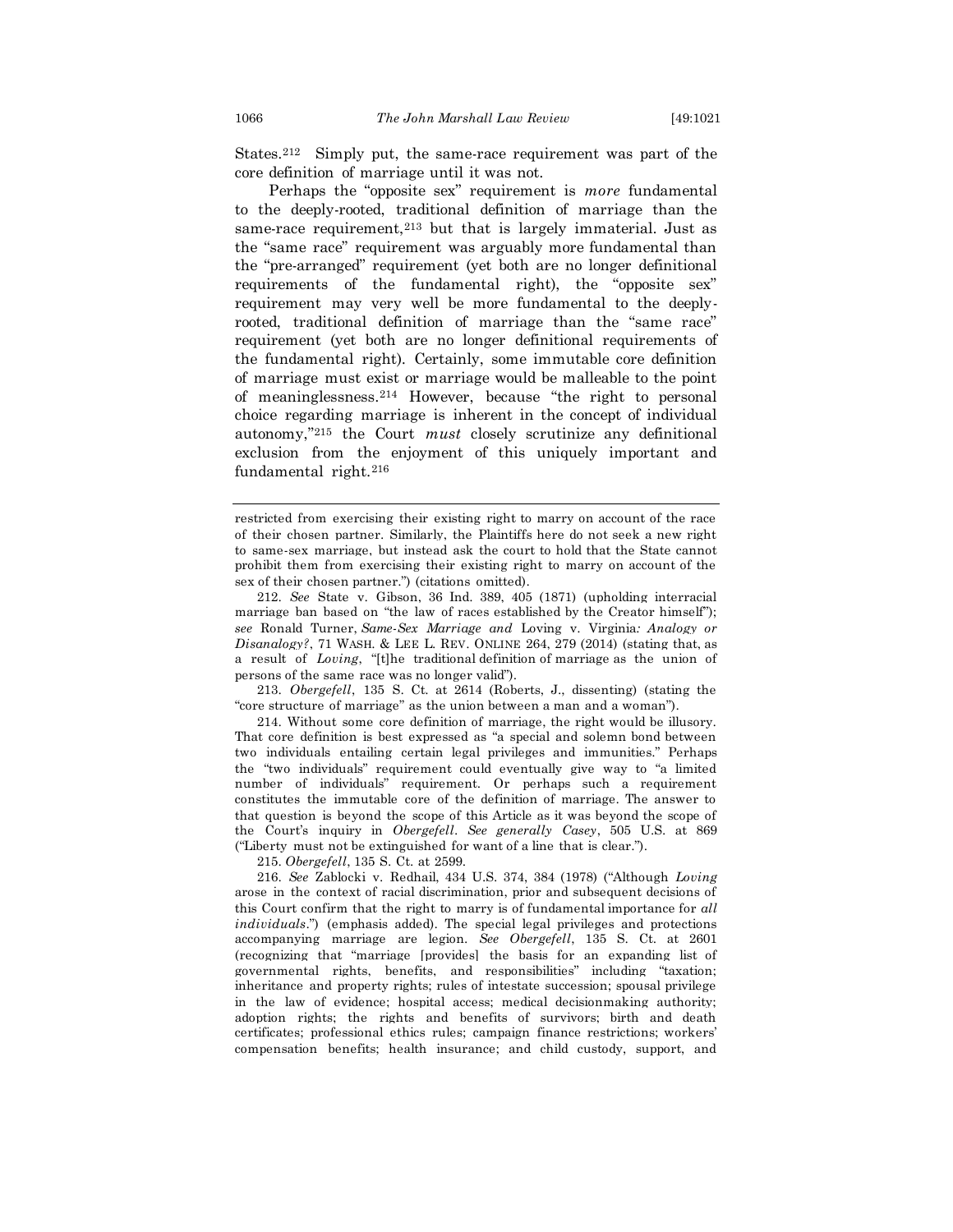Accordingly, the *Obergefell* Court closely scrutinized<sup>217</sup> and ultimately rejected the states' arguments tendered in support of their exclusion of same-sex couples from the definition of marriage. Specifically, the majority found that same-sex marriage, with the equal force of opposite marriage, "is inherent in the concept of individual autonomy,"<sup>218</sup> "supports a two-person union unlike any other in its importance to the committed individuals,"<sup>219</sup> "safeguards children and families,"<sup>220</sup> and is the "keystone of the Nation's social order."<sup>221</sup> The majority, therefore, ultimately concluded that the states' reasons for the exclusion were either demonstrably invalid<sup>222</sup> or equally applied to those individuals granted the privilege. $223$ 

Although the Court's analysis is arguably limited to the context of "definitional" substantive due process claims, it nevertheless provides useful guidance to lower courts for addressing non-tradition-based substantive due process

218. *Id.* at 2599.

220. *Id.* at 2600.

221. *Id.* at 2590.

222. *See e.g., id.* at 2601 ("In light of precedent protecting the right of a married couple not to procreate, it cannot be said the Court or the States have conditioned the right to marry on the capacity or commitment to procreate."); *see also id.* at 2600 ("Excluding same-sex couples from marriage thus conflicts with a central premise of the right to marry. Without the recognition, stability, and predictability marriage offers, their children suffer the stigma of knowing their families are somehow lesser. They also suffer the significant material costs of being raised by unmarried parents, relegated through no fault of their own to a more difficult and uncertain family life."); *id.* at 2607 ("The respondents have not shown a foundation for the conclusion that allowing same-sex marriage will cause the harmful outcomes they describe.").

223. *See e.g.*, *id.* at 2601 ("There is no difference between same-and opposite-sex couples with respect to th[e] principle [of marriage as a basis of 'legal and social order']."); *see also* Eisenstadt v. Baird, 405 [U.S.](https://en.wikipedia.org/wiki/United_States_Reports) [438,](https://supreme.justia.com/cases/federal/us/405/438/) 453 (1972) ("[W]hatever the rights of the individual to access to contraceptives may be, the rights must be the same for the unmarried and the married alike.").

visitation rules").

<sup>217.</sup> By following the framework set forth in *Loving*, *Romer*, and *Windsor*, the majority essentially applied a form of heightened scrutiny to determine whether or not effectively shutting out certain classes of persons from the very definition of a fundamental right is constitutionally permissible*. See id.* at 2602 ("Many who deem same-sex marriage to be wrong reach that conclusion based on decent and honorable religious or philosophical premises, and neither they nor their beliefs are disparaged here. But when that sincere, personal opposition becomes enacted law and public policy, the necessary consequence is to put the imprimatur of the State itself on an exclusion that soon demeans or stigmatizes those whose own liberty is then denied. Under the Constitution, same-sex couples seek in marriage the same legal treatment as opposite-sex couples, and it would disparage their choices and diminish their personhood to deny them this right."); *see also id.* at 2604 ("[T]he right to marry is a fundamental right inherent in the liberty of the person, and under the Due Process and Equal Protection Clauses of the Fourteenth Amendment couples of the same-sex may not be deprived of that right and that liberty.").

<sup>219.</sup> *Id.* at 2589.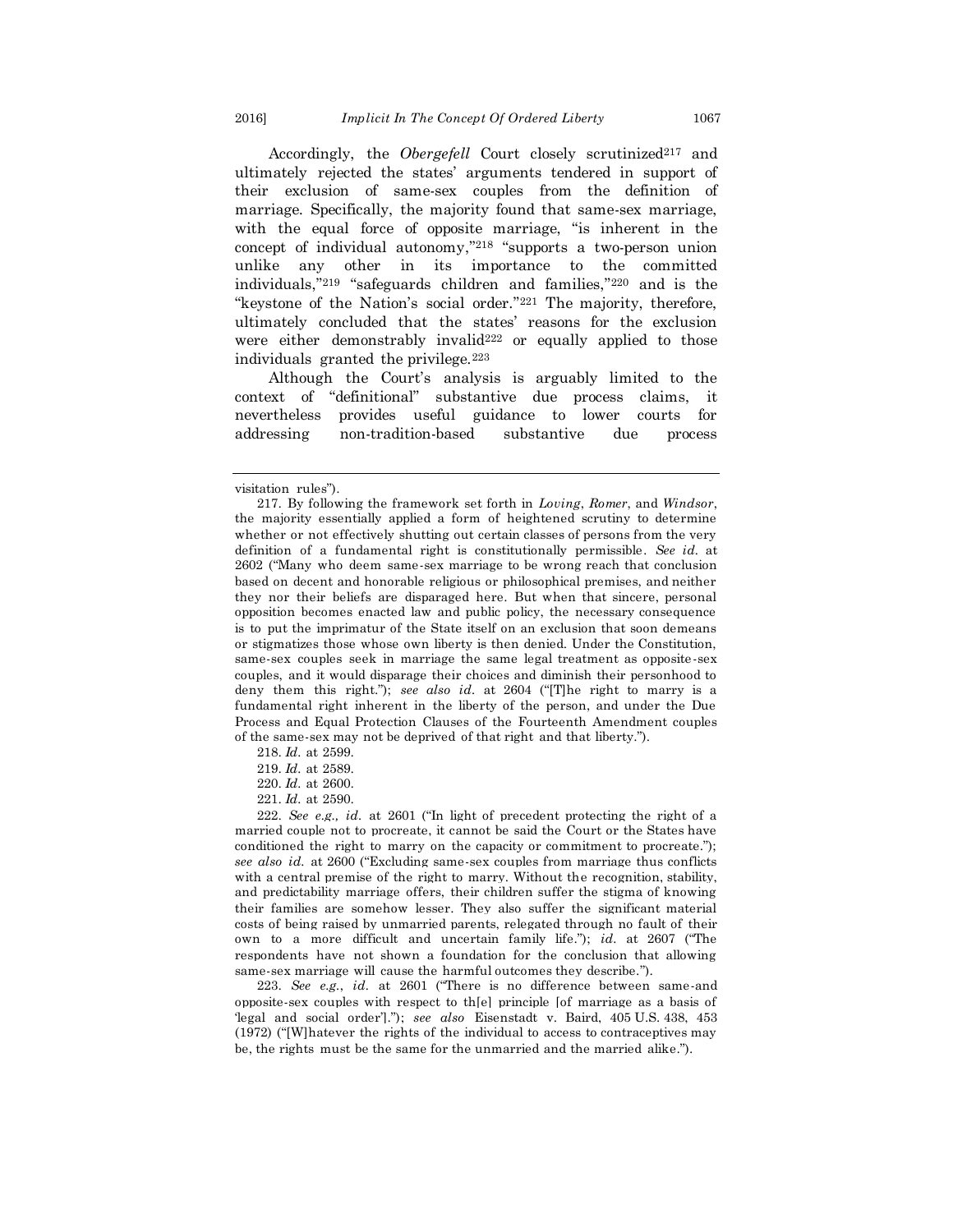challenges. Particularly, the *Obergefell* case shows how lower courts should apply the special kind of heightened scrutiny <sup>224</sup> the Court relies on in non-tradition-based substantive due process rights cases: Closely examine the government's stated rationales by determining whether they are reasonably directly and reasonably consistently related to a legitimate government interest. In such cases (involving rights essential to an individual's autonomy), the stated reasons cannot be too tenuous<sup>225</sup> and the facts supporting them cannot be merely "inconclusive."<sup>226</sup> Additionally, the stated reasons must be closely consistent for similarly situated persons.<sup>227</sup> Most importantly, this "reasonable

226. *See e.g.*, *Loving*, 388 U.S. at 8 ("[T]he State argues, the scientific evidence is substantially in doubt and, consequently, this Court should defer to the wisdom of the state legislature in adopting its policy of discouraging interracial marriages."); Brief for Respondents at 41, Loving v. Virginia, 388 U.S. 1 (1967) (No. 395) ("Text and authorities which constitute the factual basis for the legislative finding . . . indicate only that there is a difference of opinion as to the wisdom of the policy underlying the enactments.").

227. *See Obergefell*, 135 S. Ct. at 2604 ("Here the marriage laws enforced by the respondents are in essence unequal: same-sex couples are denied all the benefits afforded to opposite-sex couples and are barred from exercising a fundamental right."); *see also* Williams v. Vermont, 105 S. Ct. 2465, 2471 (1985) (invalidating a tax after refuting the government's stated rationales and demonstrating the tax treated similarity situated persons unequally for reasons unrelated to the purpose of the tax); Zobel v. Williams, 457 U.S. 55, 61-62 (1982) (invaliding a discriminatory oil revenue program by closely

<sup>224.</sup> This scrutiny is certainly not rational basis scrutiny, but neither does it rise to the level of intermediate scrutiny. Rather, the Court's scrutiny is best described as "rational scrutiny with a bite." *See* Emma Freeman, *Giving Casey Its Bite Back: The Role of Rational Basis Review in Undue Burden Analysis*, 48 HARV. C.R.-C.L. L. REV. 279, 285 (2013) ("Whereas courts applying traditional rational basis presume legislative legitimacy and require only a superficial nexus between the state's regulatory means and ends, courts employing rational basis with bite scrutinize the actual nature of the state's interest and thoroughly assess its relationship to the challenged statute."). I shall refer to the *Obergefell* Court's specific amalgamation of this "rational scrutiny with a bite" as "reasonable scrutiny."

<sup>225.</sup> *See supra*, note 200; *see also* Lawrence v. Texas, 539 U.S. 558, 578 (2003) (concluding that, even if drawn to comply with Equal Protection requirement, the anti-sodomy statute "furthers no legitimate state interest which can justify its intrusion into the personal and private life of the individual."). *Id.* at 582 (O'Connor, J., concurring) (stating, in the Equal Protection context, "[m]oral disapproval of this group, like a bare desire to harm the group, is an interest that is insufficient to satisfy rational basis review"); United States v. Windsor, 133 S. Ct. 2675, 2696 (2013) ("The federal statute is invalid, for no legitimate purpose overcomes the purpose and effect to disparage and to injure those whom the State."); Loving v. Virginia, 388 U.S. 1, 12 (1967) ("To deny this fundamental freedom on so unsupportable a basis as the racial classifications embodied in these statutes, classifications so directly subversive of the principle of equality at the heart of the Fourteenth Amendment, is surely to deprive all the State's citizens of liberty without due process of law."); Romer v. Evans, 517 U.S. 620, 635 (finding, in the Equal Protection context, that "[t]he breadth of the amendment is so far removed from these particular justifications that we find it impossible to credit them.").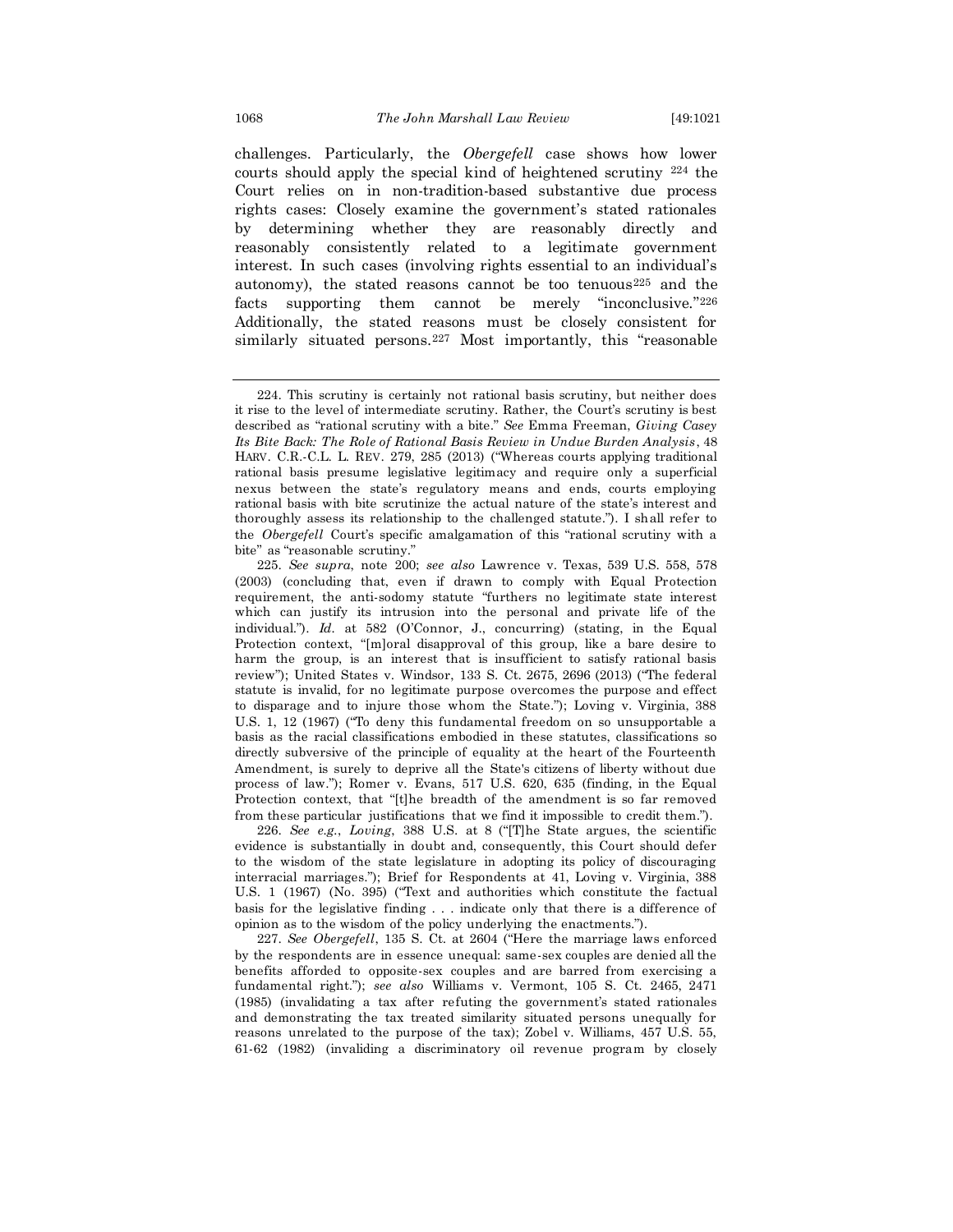rationality.<sup>230</sup>

scrutiny" is not strict to the point of fatality or overreach;<sup>228</sup> but neither is it so deferential as to permit veiled animus<sup>229</sup> or sham

#### *B. The Dissenting Opinions*

The dissenting opinions advance six basic criticisms of the majority's decision: (1) it usurps the democratic process;  $2^{31}$  (2) it constitutes judicial legislation;<sup>232</sup> (3) it lacks judicial restraint;<sup>233</sup>

230. *See e.g., Obergefell*, 135 S. Ct. at 2607 ("The respondents have not shown a foundation for the conclusion that allowing same-sex marriage will cause the harmful outcomes they describe."); *see also* Turner v. Safley, 482 U.S. 78, 90 (1987) (stating that "[a] factor relevant in determining the reasonableness of a prison restriction . . . is whether there are alternative means of exercising the right that remain open to prison inmates.").

231. *See Obergefell*, 135 S. Ct. at 2612, 2624-25 (2015) (Roberts, J. dissenting); *id.* at 2626-31 (Scalia, J. dissenting); *Id.* at 2637-38 (Thomas, J. dissenting); *id.* at 2642 (Alito, J. dissenting).

232. *See id.* at 2612 (Roberts, J. dissenting); *id.* at 2629 (Scalia, J.

examining and refuting the government's stated rationales for discriminating between similarly situated individuals).

<sup>228.</sup> To be clear, this form of scrutiny does not require a "compelling" or even "important" government interest—just a valid and defensible "legitimate interest." Moreover, the law need not be "narrowly tailored" but simply "substantially related" to that government interest. Notably, the *Obergefell* majority's level of scrutiny would have produced different results in both *Dred Scott v. Sanford*, 60 U.S. 393 (1856), and *Lochner v. New York*, 198 U.S. 45 (1905). First, in the *Dred Scott* case, the Court would have closely scrutinized the categorical exclusion of African Americans from basic civil rights and liberties. After determining that the question of citizenship for black persons was at most inconclusive, the Court would have recognized that the exclusion of African Americans from the definition of "citizen" was unjustified. In *Lochner*, the Court would have recognized the legitimate state interest in limiting working hours for bakers due to the physically taxing nature of the job as well the unhealthy conditions of most bake shops. As these conditions were particular for bakers, and as legislatures across the country were slowly implementing step-by-step labor reform, the Court would not have found any veiled animus or unequal treatment. In short, the legislative act in *Lochner* would have easily survived "reasonable scrutiny."

<sup>229.</sup> *See Windsor*, 133 S. Ct. at 2693 ("The avowed purpose and practical effect of the law here in question are to impose a disadvantage, a separate status, and so a stigma upon all who enter into same-sex marriages made lawful by the unquestioned authority of the States."); *Romer*, 517 U.S. at 634 ("[T]he inevitable inference that the disadvantage imposed is born of animosity toward the class of persons affected."); *Loving*, 388 U.S. at 11 ("The fact that Virginia prohibits only interracial marriages involving white persons demonstrates that the racial classifications must stand on their own justification, as measures designed to maintain White Supremacy."); *see also* Eisenstadt v. Baird, 405 U.S. 438, 454 (1972) (quoting Railway Express Agency v. New York*,* [336 U. S. 106,](https://supreme.justia.com/cases/federal/us/336/106/case.html) [336 U. S. 112-](https://supreme.justia.com/cases/federal/us/336/106/case.html#112)113 (1949) (Jackson, J. concurring) ("[N]othing opens the door to arbitrary action so effectively as to allow those officials to pick and choose only a few to whom they will apply legislation, and thus to escape the political retribution that might be visited upon them if larger numbers were affected.")).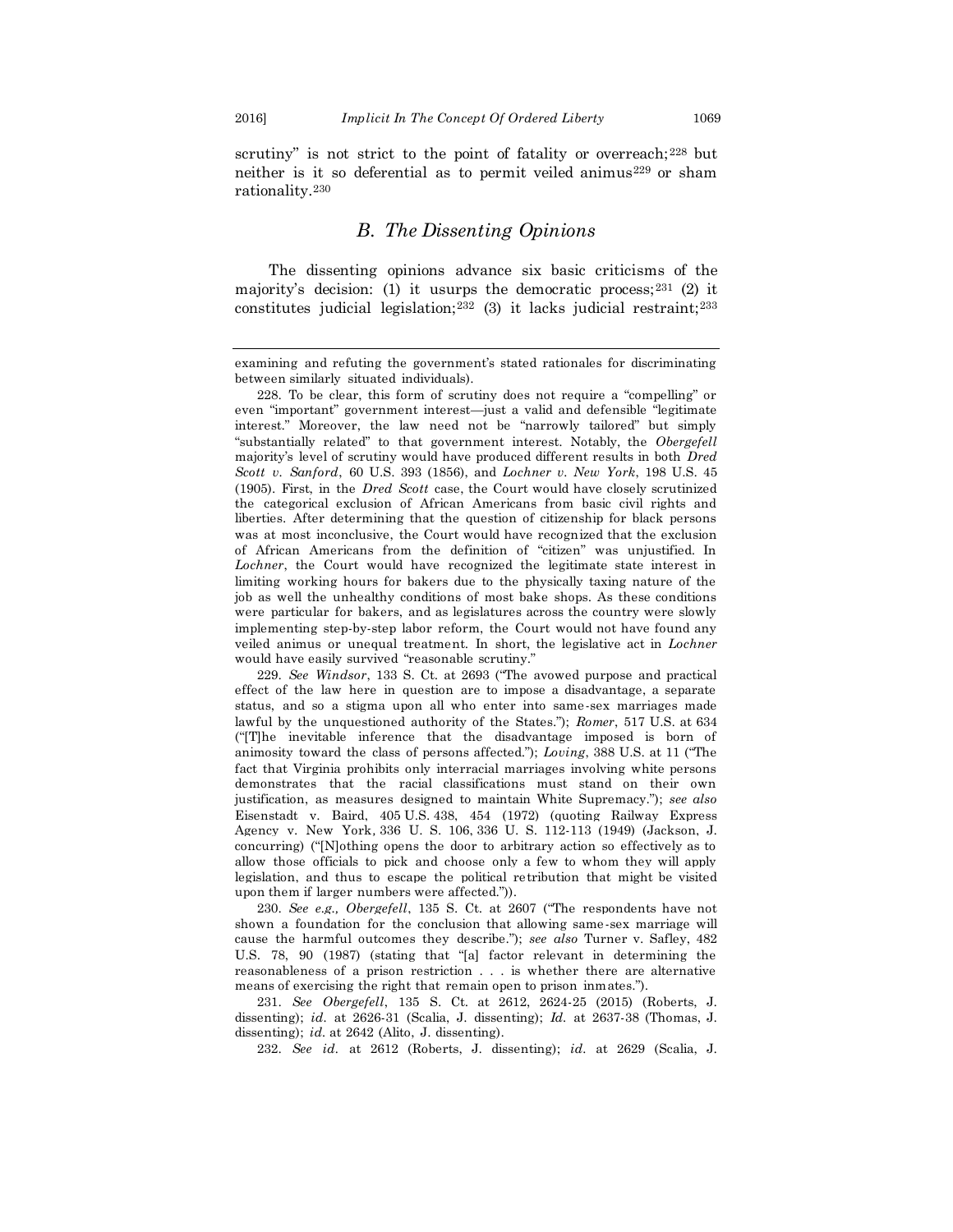(4) it directly threatens good-faith, religious objectors;<sup>234</sup> (5) it treats a government-granted privilege as a natural liberty interest;<sup>235</sup> and, (6) it incorrectly dismisses the legitimate state interest of preserving traditional marriage.<sup>236</sup> All six criticisms have at least some merit; however, upon closer analysis, none of them hold water.

The first criticism seemingly rebukes the concept of judicial review in general. Specifically, the fact that "five unelected Justices"<sup>237</sup> can effectively "veto" democratically-passed laws is an inherent and universally accepted part of modern judicial review. Although some do criticize this power and question its Constitutional foundation, the Court nonetheless exercises the power on a regular basis and it is difficult to understand how any Justice who regularly exercises this power can criticize it.<sup>238</sup> The Court, moreover, exercises this power not just in cases involving written and explicitly defined constitutional provisions, but also in cases involving vague concepts such as "free exercise of religion,"<sup>239</sup> "interstate commerce,"<sup>240</sup> "reasonableness,"<sup>241</sup> as well as in cases involving implied and undefined concepts, such as "war powers,"<sup>242</sup> "freedom of association,"<sup>243</sup> and "fundamental fairness,"<sup>244</sup> and yes, "substantive due process."<sup>245</sup> Indeed, judicial nullification based on implied and undefined concepts is a staple of the modern judiciary.

235. *See id.* at 2620 (Roberts, J. dissenting); *id.* at 2629-2637 (Thomas, J. dissenting).

236. *See id.* at 2623 (Roberts, J. dissenting); *id.* at 2641 (Alito, J. dissenting).

237. *Id.* at 2640 (Alito, J. dissenting); *see also id.* at 2612 (Roberts, J. dissenting) (stating that "[f]ive lawyers have closed the debate" and the Court "[s]t[ole] this issue from the people").

238. The argument that the majority's *specific* application of substantive due process usurps the democratic process is better addressed through the dissenters' criticisms arguing the majority lacked judicial restraint, *see* note 232, and failed to properly account for traditional marriage as a legitimate state interest. *See supra* note 236.

239. *See e.g.*, Church of the Lukumi Babalu Aye, Inc. v. Hialeah, 508 U.S. 520, 531 (1993).

240. *See e.g.*, Nat'l Fed'n of Indep. Bus. v*.* Sebelius, 132 S*.* Ct*.* 2566, 2573 *(*2012*).*

241. *See Florida v*. *Jardines*, 569 U.S. 1 (2013). Often times, what is "reasonable" in Fourth Amendment jurisprudence simply comes down to what "th[e] Court *really* likes." *Obergefell*, 135 S. Ct. at 2630 (Scalia, J. dissenting).

242. *See* Hamdi v. Rumsfeld, 124 S. Ct. 2633, 2650 (2004).

243. *See* NAACP v. Alabama, 357 U.S. 449, 462 (1958).

244. *See* In re Winship, [397 U.S. 358,](http://supreme.justia.com/cases/federal/us/397/358/case.html) 363 (1970).

245. *See* McDonald v. Chicago, 561 U.S. 742, 811 (2010).

dissenting); *id.* at 2643 (Alito, J. dissenting).

<sup>233.</sup> *See id.* at 2621, 2624, 2626 (Roberts, J. dissenting); *id.* at 2631 (Thomas, J. dissenting); *id.* at 2639, 2643 (Alito, J. dissenting).

<sup>234.</sup> *See id.* at 2625-26 (Roberts, J. dissenting); *id.* at 2638-39 (Thomas, J. dissenting).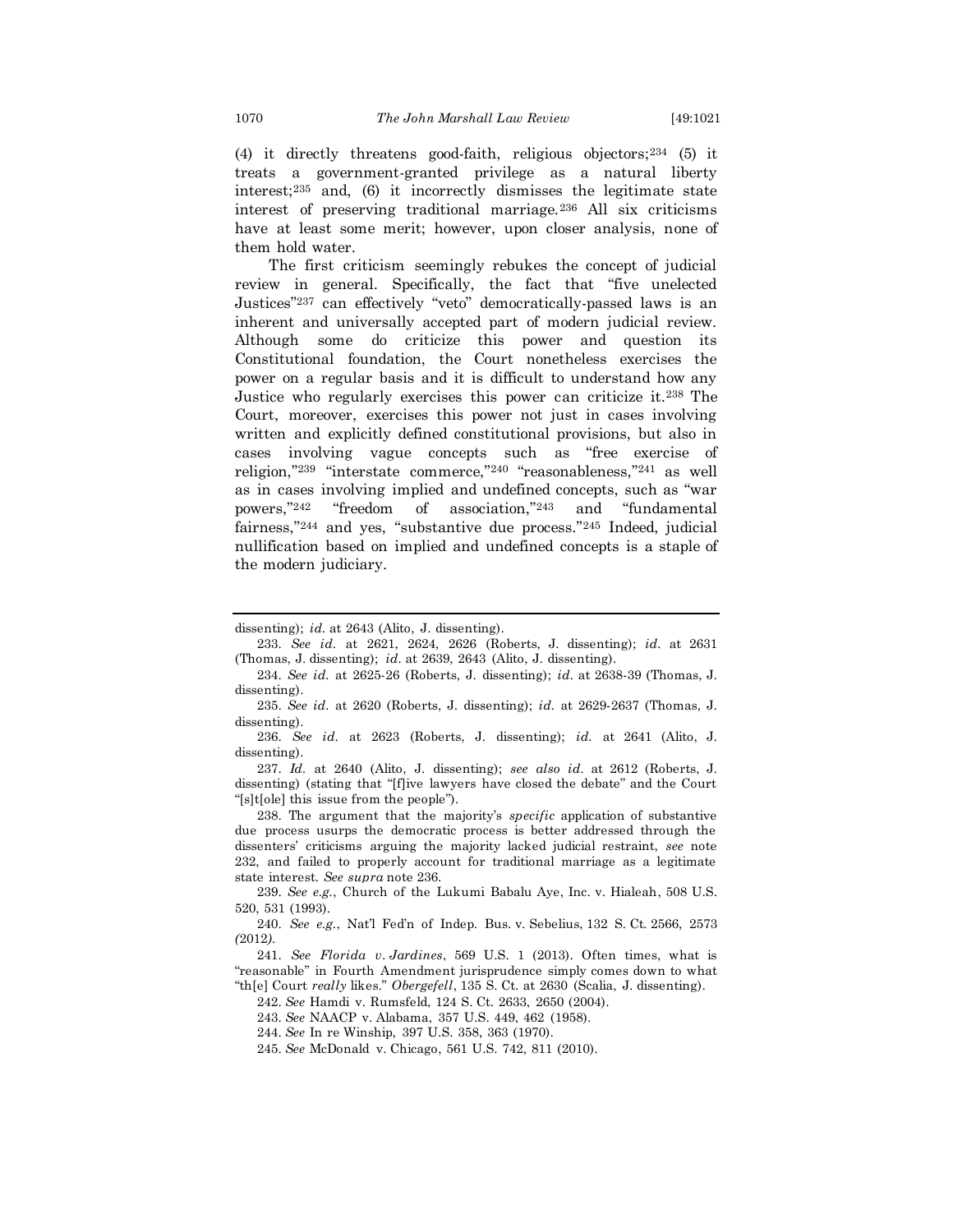Second,<sup>246</sup> the dissenters denounce the *Obergefell* majority's alleged exercise of "judicial legislation."<sup>247</sup> Specifically, the dissenters charge the majority with engaging in "judicial policy making,"<sup>248</sup> "practice[ing] . . . constitutional revision,"<sup>249</sup> "resolv[ing] . . . the policy question of same-sex marriage,"<sup>250</sup> and "invent[ing] a new right and impos[ing] that right on the rest of the country."<sup>251</sup> As explained above, however, it is well-established that the Due Process Clause prohibits legislative judgments, that legislative acts premised on bogus causes of forfeiture constitute legislative judgments, that "all substantial arbitrary impositions and purposeless restraints"<sup>252</sup> constitute bogus causes of forfeiture, and that it is therefore the role and duty of the courts to strike down all legislative acts premised on "arbitrary impositions" or "purposeless restraints."<sup>253</sup> Determining whether or not a legislative act is arbitrary or irrational does not constitute judicial legislation;<sup>254</sup> instead, it is the heart of the modern substantive due process judicial analysis. Moreover, determining whether a class of individuals denied privileges or liberties granted to similarly situated individuals does not constitute judicial legislation either; it is the heart of the modern Equal Protection Clause judicial analysis.<sup>255</sup>

Third, the dissenting Justices assert that the majority's decision lacks judicial restraint. Specifically, they argue that "[t]he majority . . . neglects [a] restrained conception of the judicial role,"<sup>256</sup> that the Justices "roam at large in the constitutional field guided only by their personal views,"<sup>257</sup> and that "[t]he Justices in the majority claim the authority to confer constitutional protection upon that right simply because they believe that it is fundamental."258 However, as explained above, this is not an accurate representation of the majority's analysis.<sup>259</sup> Far from

<sup>246.</sup> The criticism claiming the majority crafted judicial legislation is arguably just an extension of the criticism that the majority usurped the democratic process. .

<sup>247.</sup> *See Obergefell*, 135 S. Ct. at 2612 (Roberts, J. dissenting) ("The majority's decision is an act of will, not legal judgment."); *see also id.* at 2629 (Scalia, J. dissenting).

<sup>248.</sup> *Id.* at 2623 (Roberts, J. dissenting).

<sup>249.</sup> *Id.* at 2627 (Scalia, J. dissenting).

<sup>250.</sup> *Id.* at 2629 (Scalia, J. dissenting).

<sup>251.</sup> *Id*. at 2643 (Alito, J. dissenting).

<sup>252.</sup> Poe v. Ullman, 367 U.S. 497, 522 (1961) (Harlan, J., dissenting).

<sup>253.</sup> *See supra* notes 154-62.

<sup>254.</sup> *See supra* notes 131-162. Whether the Court exercised the proper level of judicial scrutiny when examining the same-sex marriage ban is an

altogether different question. *See supra* notes 232-237. 255. *See Obergefell*, 135 S. Ct. at 2600.

<sup>256.</sup> *Id.* at 2612 (Roberts, J., dissenting).

<sup>257.</sup> *Id.* at 2631 (Thomas, J., dissenting) (citations omitted).

<sup>258.</sup> *Id.* at 2640-41 (Alito, J., dissenting).

<sup>259.</sup> *See supra* notes 198-223.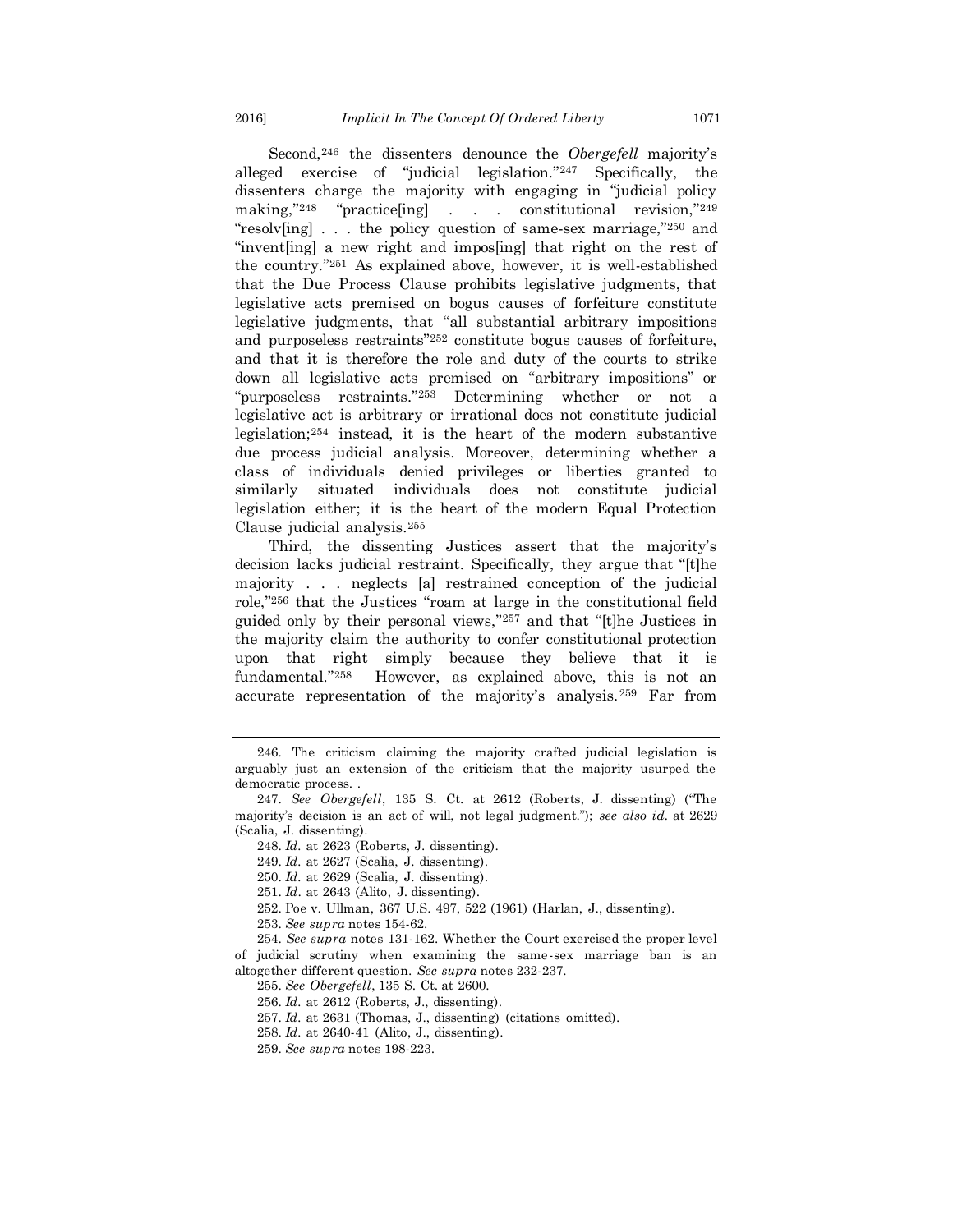"roaming at large in the constitutional field," the majority's opinion is actually quite focused: it simply answers the narrow question of whether the class of persons at issue can be legitimately excluded from the definition of the deeply-rooted, fundamental right of marriage.<sup>260</sup> The majority, moreover, does not apply the dangerous "strict scrutiny" used in other "fundamental rights" cases or the "intermediate scrutiny" used in cases involving classifications based on gender; instead, the majority applies a slightly heightened level of scrutiny ("reasonably scrutiny") that is generally deferential but does not permit veiled animus or indefensible rationality.<sup>261</sup> Far from lacking judicial restraint, the majority's decision—stripped of its sweeping rhetorical gloss—is built around a markedly restrained analysis.

Fourth, the dissent admonishes the majority for creating a right that directly imperils others' ability to adhere to their deeply held religious beliefs.<sup>262</sup> Specifically, the dissenting Justices argue that the majority's ruling does not allow for "accommodations for religious practice."<sup>263</sup> However, as Justice Thomas points out, "[r]eligious liberty is about freedom of action in matters of religion generally, and the scope of that liberty is directly correlated to the civil restraints placed upon religious practice."<sup>264</sup> The civil restraints placed upon religious practices that pertain to samemarriage (like the civil restraints pertaining to discrimination against race and gender) are necessary to protect others' realization and expression of their fundamental rights, as well as to prevent discrimination against a class of persons.<sup>265</sup> Attaining a

<sup>260.</sup> *See supra* notes 199.

<sup>261.</sup> *See supra* notes 228-29.

<sup>262.</sup> *See id*. at 2625; *see also id.* at 2638 (Thomas, J., dissenting) ("[T]he majority's decision threatens the religious liberty our Nation has long sought to protect.").

<sup>263.</sup> *See id.* at 2625 (Roberts, J., dissenting).

<sup>264.</sup> *Id.* at 2638 (Thomas, J., dissenting).

<sup>265.</sup> *See* William N. Eskridge, Jr., *Noah's Curse: How Religion Often Conflates Status, Belief, and Conduct to Resist Antidiscrimination Norms* , 45 GA. L. REV. 657, 660 (2011) (recognizing similarities between religious-based objections to race and religious-based objections sexual orientation); Martha Minow, *Should Religious Groups Be Exempt from Civil Rights Laws?*, 48 B.C. L. REV. 781, 810 (2007) (identifying similarities between religious-based objections to gender and religious-based objections sexual orientation); *see also Obergefell*, 135 S. Ct. at 2604 ("Especially against a long history of disapproval of their relationships, this denial to same-sex couples of the right to marry works a grave and continuing harm. The imposition of this disability on gays and lesbians serves to disrespect and subordinate them."); *see also* Davis v. Beason, 10 S. Ct. 299, 344-45 (1890) ("[W]hile [laws] cannot interfere with mere religious beliefs and opinions, they may with practices. . . . Crime is not the less odious because sanctioned by what any particular sect may designate as 'religion.'"). *But see* In re Brown, 478 So. 2d 1033, 1037 (Miss. 1985) ("Religiously grounded actions or conduct are often beyond the authority of the state to control. Where the religiously grounded 'action' is a refusal to act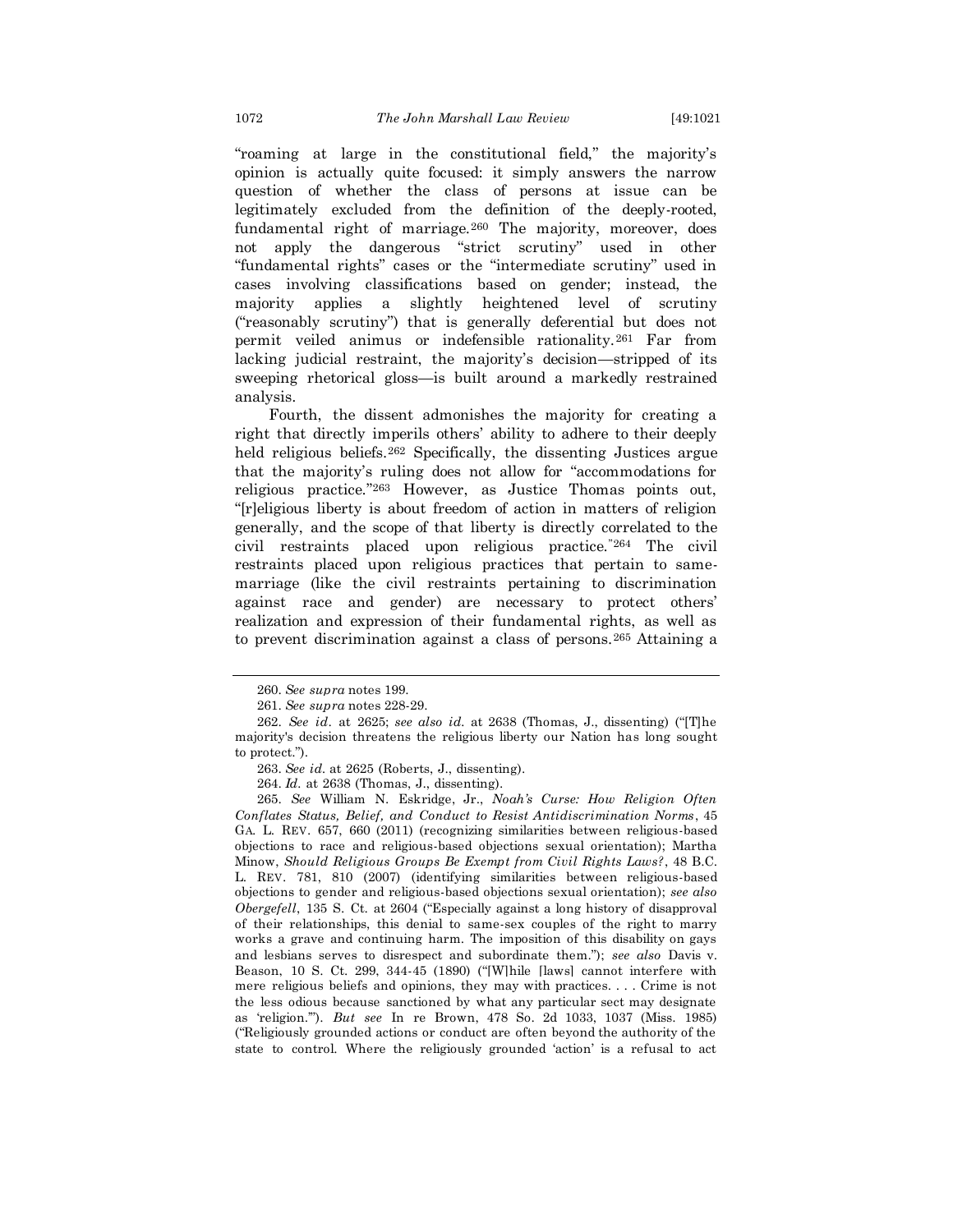marriage license requires access to government services and such services cannot be denied to individuals due to another's religious beliefs.<sup>266</sup> Moreover, on a wide enough scale, discriminatory "religious practices" effectively shut out a class of persons from civil society.<sup>267</sup> Whatever difficulties individuals, lawmakers, or courts face in negotiating between religious liberty and the fundamental rights of same-sex couples, they face the same difficulties in negotiating between religious freedom with other state interests.<sup>268</sup>

Fifth, the dissenting Justices criticize the majority for treating a government-granted privilege as a natural liberty interest. Specifically, the dissent argues that "liberty has long been understood as individual freedom *from* governmental action, not as a right *to* a particular governmental entitlement."<sup>269</sup> To some extent, the *dissent has a point.* While government restrictions on an individual's ability to date, cohabitate, engage in intimate relations and raise a family with another person of the same sex certainly infringes on that individual's "ordered liberty," many of the "benefits" accompanying marriage are indeed "government entitlements." Nevertheless, some of the "benefits," such as the liberty to visit a spouse in a hospital intensive care unit during restricted visiting hours, and the freedom to live in family-zoned area, *do* involve protections of natural liberty. Moreover, "government entitlements" are protected under the same substantive due process regime as liberty interests.<sup>270</sup> Lastly, as the majority explicitly states, the Equal Protection Clause alone

267. Discrimination-based exclusion by individuals and businesses on a large scale restricts and can practically deny important goods and services (as well as social equality and dignity) to law-abiding citizens.

268. Indeed, the same problems existed following the *Loving* decision. *See* Bob Jones Univ. v. United States, 461 U.S. 574, 604 (1983) (holding that the governmental interest in eradicating discriminating in education "outweighs whatever burden denial of tax benefits places on petitioners' exercise of the ir religious beliefs").

269. *See Obergefell*, 135 S. Ct. at 2634 (Thomas, J., dissenting).

270. Such government entitlements are considered a "property right" in due process jurisprudence. *See e.g.*, Goldberg v. Kelly, 397 U.S. 254, 262 (1970) (holding that welfare benefits are "a matter of statutory entitlement for persons qualified to receive them" and, therefore, the Due Process Clause precludes their arbitrary or irrational deprivation or denial).

rather than affirmative, overt conduct, the State's authority to interfere is virtually non-existent except only in the instance of the grave and immediate public danger").

<sup>266.</sup> A city official cannot deny gay couples a marriage license any more than a racist pollster can refuse to register an African American voter simply because the pollster's deeply-held religious belief precludes a "mixing of the races." Likewise, a "traditionalist" cannot deny a woman a job because it is his deeply-held religious belief that God made woman for man and woman must be in the home, not the work place. Discrimination is injurious and unlawful and religious-motivated discrimination is no less injurious or unlawful.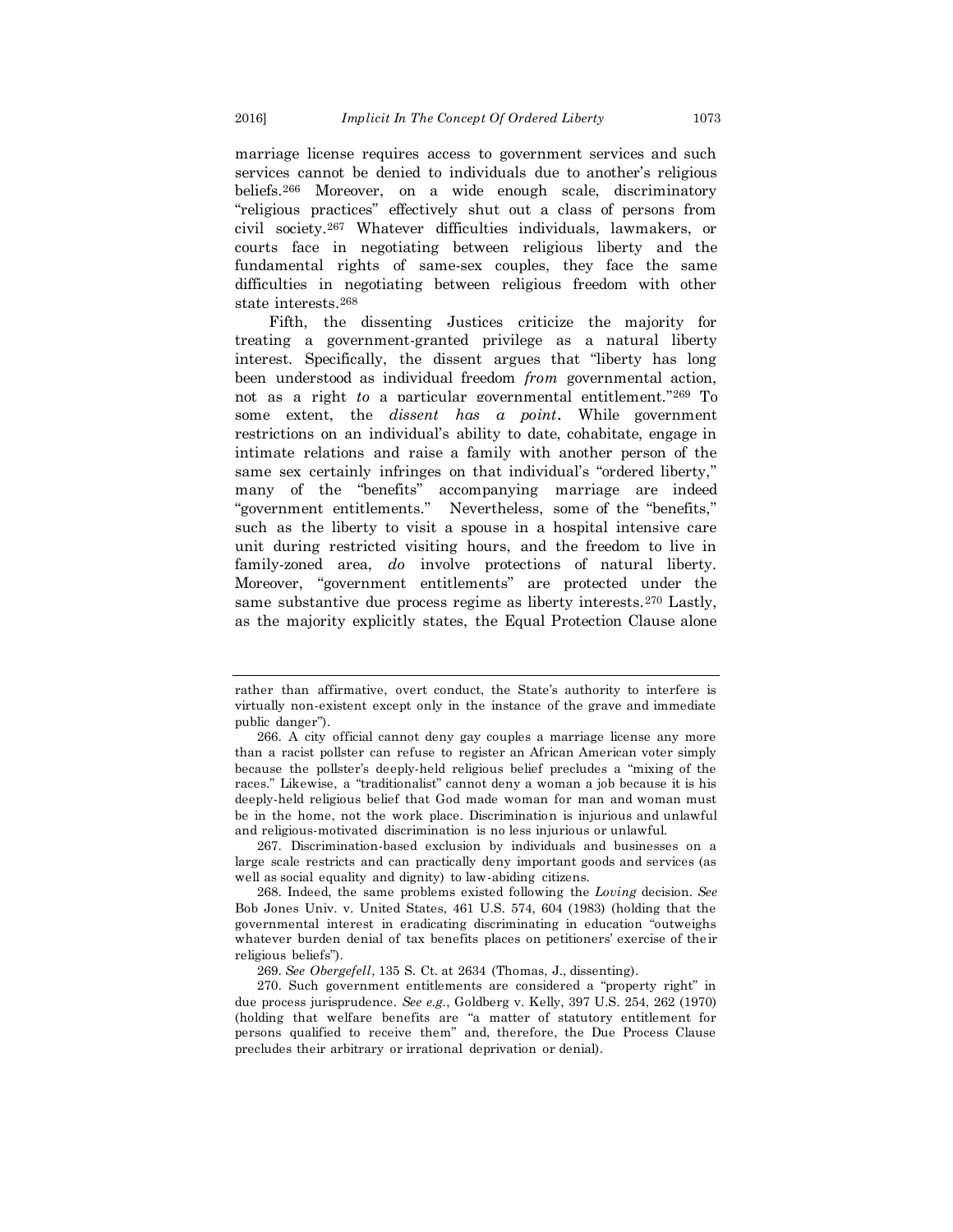provides perhaps the most compelling ground for the Court's opinion.<sup>271</sup>

Finally, the dissenters' sixth criticism, that the state bans are rationally related to a legitimate government interest, does not hold up to scrutiny. The dissenting Justices offer two "legitimate government interests" in support of the states' same-sex bans: (1) "preserving traditional marriage"<sup>272</sup> and (2) "encourag[ing] potentially procreative conduct to take place within a lasting unit that has long been thought to provide the best atmosphere for raising children."<sup>273</sup> These justifications, however, do not survive the Court's "reasonable scrutiny." First, "tradition" in and of itself is not a legitimate government interest.274 If it were, every irrational old law could be justified for the sake of being old.<sup>275</sup> The dissenting Justices' second argument, furthermore, is equally as indefensible. In an earlier time, perhaps the dissent could have reasonably argued that marriage served the purpose of confining procreative conduct to a lasting union that enabled stable child rearing. But that is no longer the case; *heterosexual couples* over the last century have re-defined marriage to permit infidelity, nofault divorce, women's rights, adoption, and the union of barren and sterilized couples.<sup>276</sup> The dissent's procreation-child rearing argument, therefore, is no longer rationally related to the modern

273. *Id.* at 2641 (Alito, J., dissenting).

<sup>271.</sup> *See Obergefell*, 135 S. Ct. at 2591 ("[U]nder the . . . Equal Protection Clause[] of the Fourteenth Amendment couples of the same -sex may not be deprived of that right and that liberty.").

<sup>272.</sup> *See id.* at 2623 (Roberts, J., dissenting) (stating that "distinguishing between opposite-sex and same-sex couples is rationally related to the States' legitimate state interest in preserving the traditional institution of marriage") (citations omitted).

<sup>274.</sup> *Id.* at 2602 ("If rights were defined by who exercised them in the past, then received practices could serve as their own continued justification . . ."); *see also* Lawrence v. Texas, 539 U.S. 558, 577 (2003); Baskin v. Bogan, 766 F.3d 648, 666 (7th Cir.) (Posner, J) ("The state's argument from tradition runs head on into *Loving v. Virginia*, since the limitation of marriage to persons of the same race was traditional in a number of states when the Supreme Court invalidated it.") (citation omitted); Kim Forde-Mazrui, *Tradition As Justification: The Case of Opposite-Sex Marriage*, 78 U. CHI. L. REV. 281, 322 (2011) ("When tradition is offered as a primary justification for a legislative classification, the risk that the classification is motivated by illegitimate purposes is too great to accept without a closer examination of the actual purposes underlying the classification.").

<sup>275.</sup> The "appeal to tradition" fallacy is one of better known logical fallacies.

<sup>276.</sup> *See* Amber Bailey, *Redefining Marriage: How the Institution of Marriage Has Changed to Make Room for Same-Sex Couples*, 27 WIS. J.L. GENDER & SOC'Y 305, 307 (2012); *see also* Kitchen v. Herbert, 961 F. Supp. 2d 1181, 1201 (D. Utah 2013) ("[H]owever persuasive the ability to procreate might be in the context of a particular religious perspective, it is not a defining characteristic of conjugal relationships from a legal and constitutional point of view."). In addition, the law permits (indeed, the Constitution protects) nonmarried individuals to engage in sexual activity.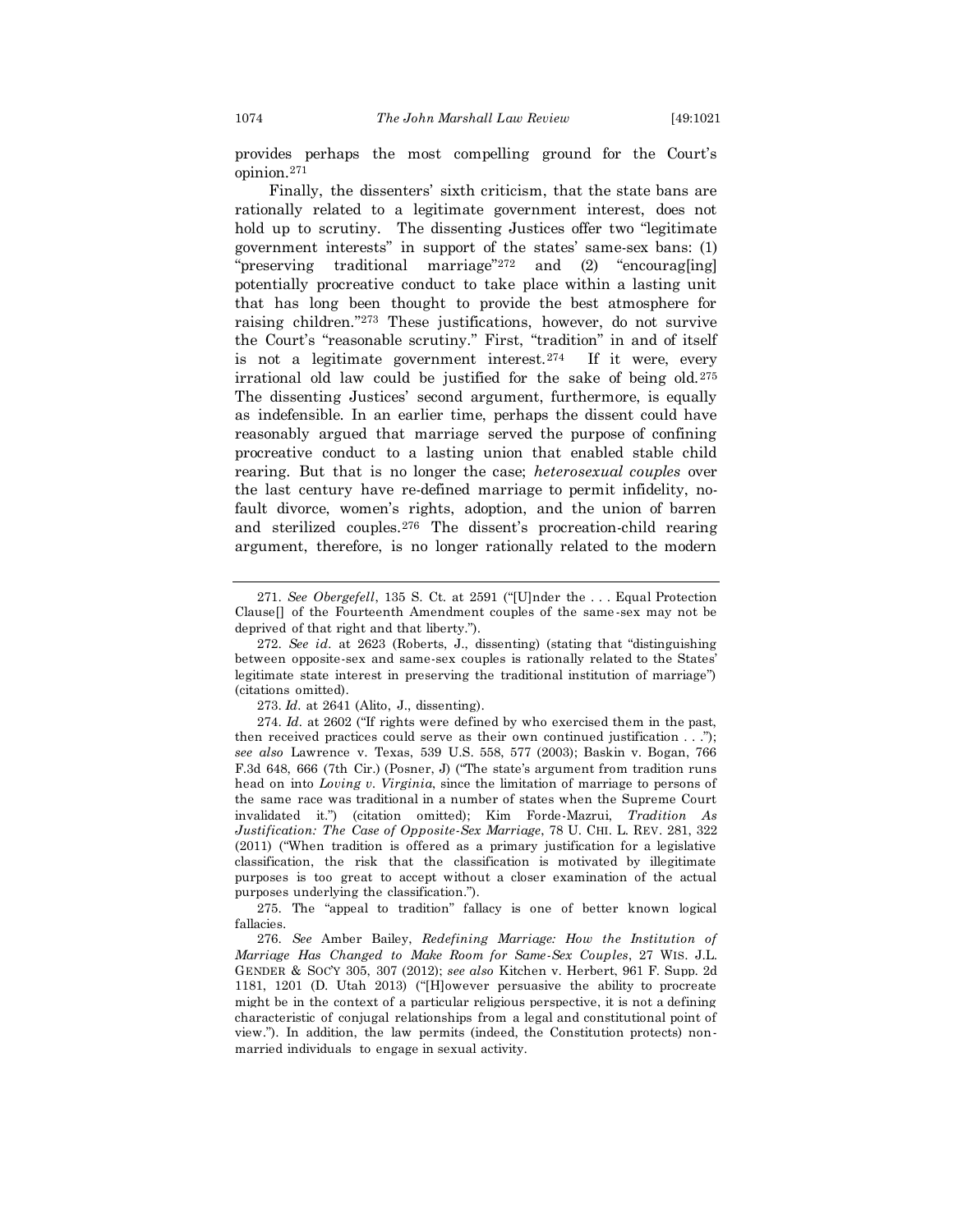institution of marriage.<sup>277</sup> And it would be irrational and arbitrary to grant heterosexual couples who lack procreative abilities the right to marry, yet deny same-sex marriage this important privilege.<sup>278</sup> This is especially true given the fact that, as the majority points out, same-sex marriage equally promotes the remaining state interests furthered by the "privilege" of marriage.<sup>279</sup>

The dissenting Justices, therefore, do not refute the majority's opinion. Instead, they merely reaffirm the validity of the majority's explicit and implicit constitutional analysis. The definition of marriage must include same-sex couples because their exclusion irrationally restricts those persons' liberty and irrationally discriminates against that class of persons.

#### V. CONCLUSION

*Obergefell v. Hodges* demonstrates that some rights are "implicit in the concept of ordered liberty" (and therefore "fundamental") even though they are not "deeply rooted in our Nation's history and traditions." More importantly, *Obergefell*  shows that the judicial identification and protection of such rights is by no means open-ended and subjective; instead, as the *Obergefell* case and its predecessors implicitly reveal, the judicial identification of new rights is limited to traditionally recognized categories of fundamental rights. The judicial protection of those rights, moreover, is limited by the application of a scrutiny only slightly higher level than "rational basis review"—"reasonable scrutiny." This narrow and well-confined substantive due process analysis is a reasonable and workable addition to "tradition-based" substantive due process model: It permits the recognition of new rights but within a restrained framework.

While it is true that the modern Court's expansion of substantive due process to all "arbitrary impositions and

<sup>277.</sup> The legislative bans are "so riddled with exceptions that deterrence of premarital sex cannot reasonably be regarded as its aim." Eisenstadt v. Baird, 405 [U.S.](https://en.wikipedia.org/wiki/United_States_Reports) [438,](https://supreme.justia.com/cases/federal/us/405/438/) 449 (1972).

<sup>278.</sup> *See Kitchen*, 961 F. Supp. 2d at 1211-12 (quoting City of Cleburne v. Cleburne Living Center*,* 473 U.S. 432, 446 (1985) ("[A]ny relationship between Amendment 3 and the State's interest in responsible procreation 'is so attenuated as to render the distinction arbitrary or irrational.'")); *see also Eisenstadt*, 405 [U.S.](https://en.wikipedia.org/wiki/United_States_Reports) at 450 ("[I]f health were the rationale, the statute would be. . . discriminatory and overbroad. . . ."); *id.* at 447 ("The Equal Protection Clause . . . den[ies] to States the power to legislate that different treatment be accorded to persons placed by a statute into different classes on the basis of criteria wholly unrelated to the objective of that statute classification."); Royster Guano Co. v. Virginia, 253 U.S. 412, 415 (1920) ("[T]he classification must be reasonable, not arbitrary, and must rest upon some ground of difference having a fair and substantial relation to the object of the legislation, so that all persons similarly circumstanced shall be treated alike.").

<sup>279.</sup> *See supra* notes 218-223.